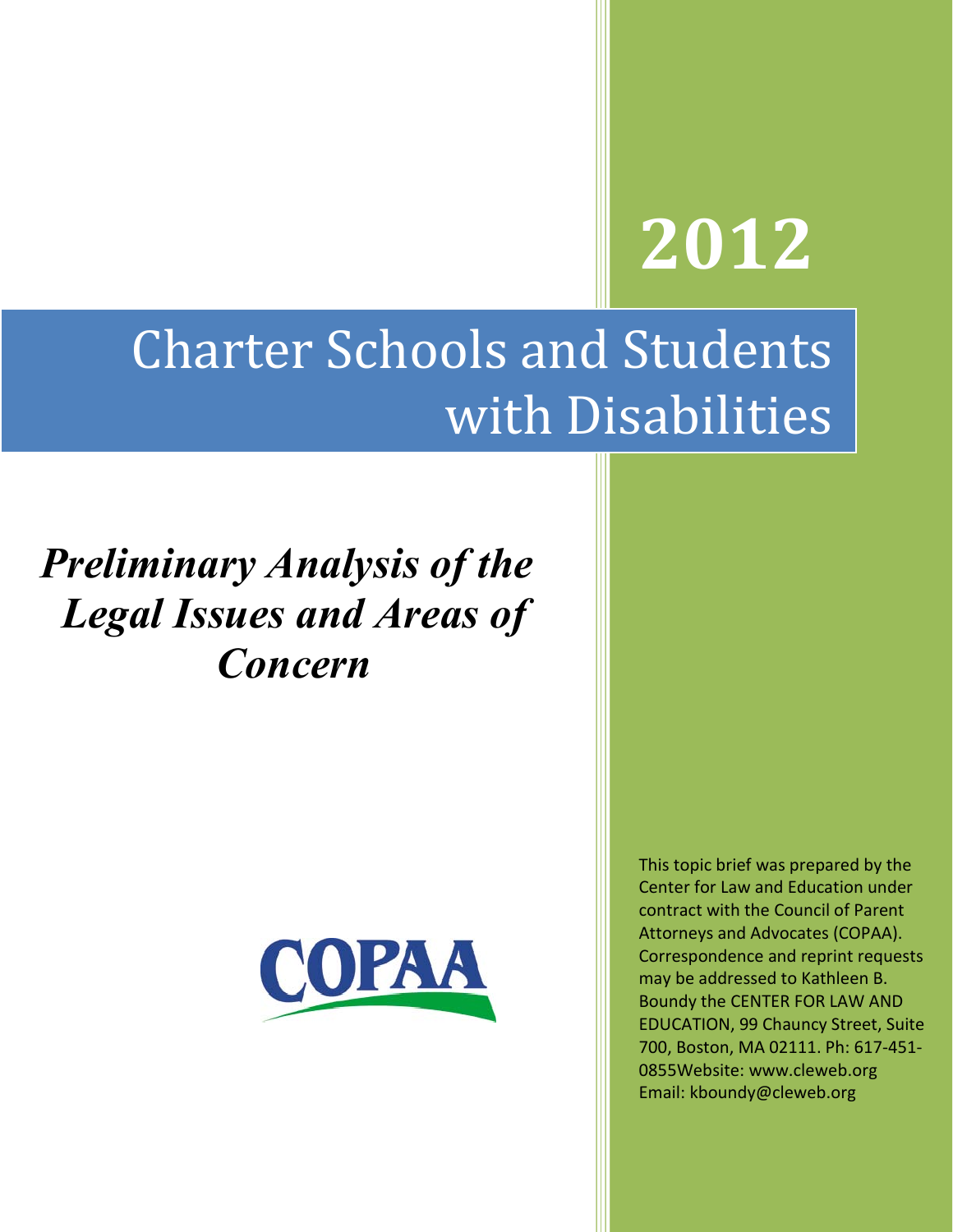### **TABLE OF CONTENTS**

| Page<br><b>Introduction</b>                                                                                                                                                                                                                                                                                                                                                                                                                                                                                                                                                                       |                                              |
|---------------------------------------------------------------------------------------------------------------------------------------------------------------------------------------------------------------------------------------------------------------------------------------------------------------------------------------------------------------------------------------------------------------------------------------------------------------------------------------------------------------------------------------------------------------------------------------------------|----------------------------------------------|
| I. Background and Development of Charter Schools                                                                                                                                                                                                                                                                                                                                                                                                                                                                                                                                                  | $\mathbf{1}$                                 |
| A. Expansion and Growth of Charter Enrollment<br>B. Federal Role Promoting Expansion of High-Quality Charter Schools<br>C. Characteristics of Charter Schools                                                                                                                                                                                                                                                                                                                                                                                                                                     | 4<br>5<br>8                                  |
| II. Federal Statutes Governing the Operation of Charter Schools                                                                                                                                                                                                                                                                                                                                                                                                                                                                                                                                   | 14                                           |
| A. Application of Title I-Part A to Charter Schools<br>B. Application of IDEA, Section 504, and the ADA to Charter Schools                                                                                                                                                                                                                                                                                                                                                                                                                                                                        | 14<br>15                                     |
| <b>III. Issues and Concerns for Students with Disabilities</b>                                                                                                                                                                                                                                                                                                                                                                                                                                                                                                                                    | 20                                           |
| A. Relationship of Charter School to the LEA and the Delivery of Special Education<br>Charter schools operating as their own independent LEA<br>1.<br>2. Charter schools operating as part of a larger LEA<br>3. Charter schools that are neither an independent LEA nor part of an LEA<br>4. SEA's ultimate responsibility under IDEA<br>B. Discrimination in Admission, Enrollment, and Retention<br>C. Choosing Charters Identifiable as Schools for Students with Disabilities;<br>Tension between Parental Choice and the IEP Team<br>D. Effectiveness of Charter Schools and Accountability | 20<br>21<br>23<br>24<br>25<br>26<br>34<br>37 |
| Conclusion                                                                                                                                                                                                                                                                                                                                                                                                                                                                                                                                                                                        | 39                                           |

ii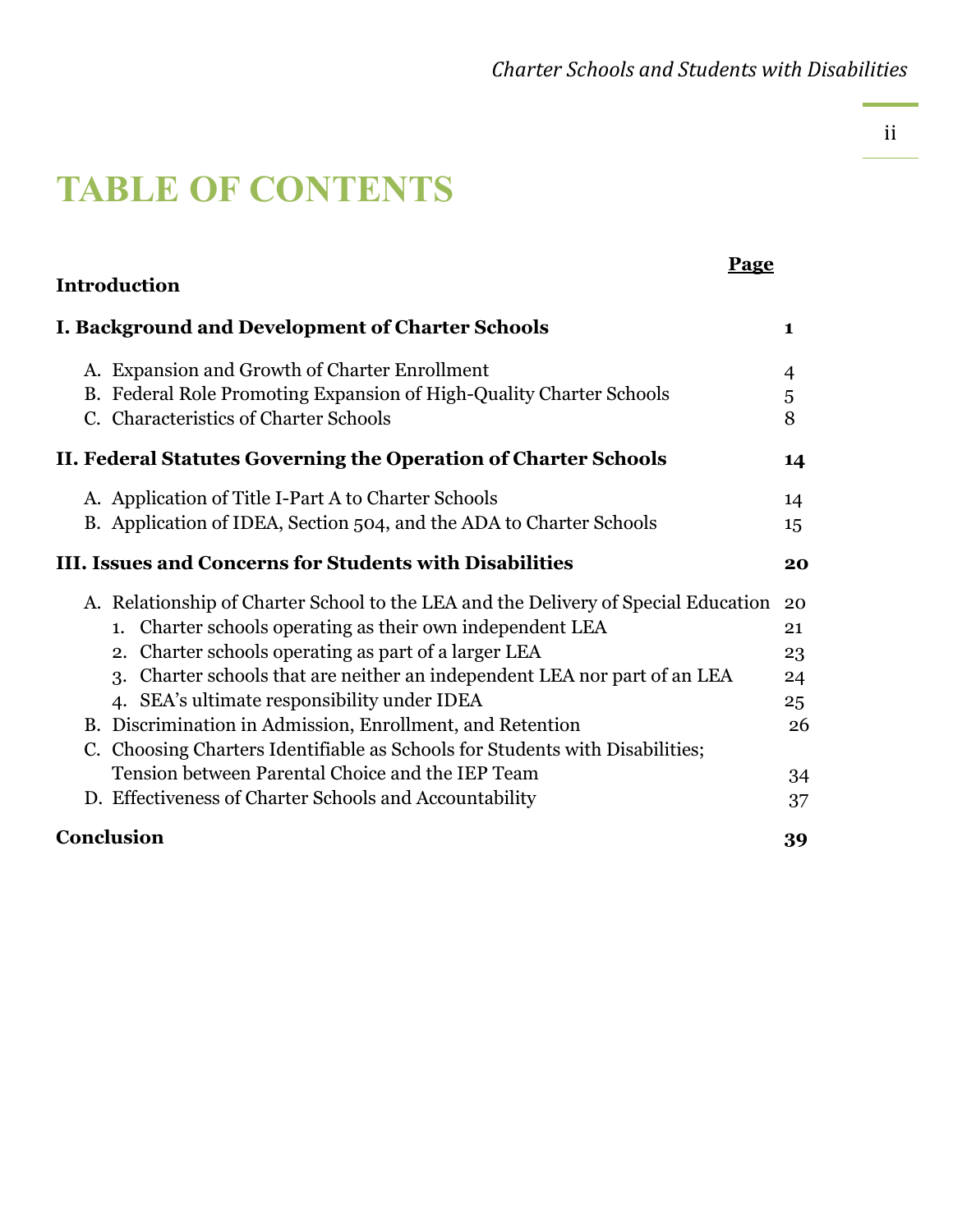#### **Introduction**

This paper examines the extent to which students with disabilities are being served by the approximately 5000 publicly funded charter schools, which are predominantly, but not exclusively, located in urban, under-performing school districts, and 20 percent of which are operated by charter-school management organizations (CMOs) controlling multiple entities.

Part I of the paper provides a brief description of the rapid development of charter schools, including their purpose and intent as well as the characteristics that distinguish charter schools from traditional public schools.

Part II describes the overriding legal principles and current federal statutes governing the operation of charter schools.

Part III identifies an array of systemic issues and concerns that interfere with students with disabilities having meaningful access to charter schools that operate as part of an existing local education agency (LEA) and those that operate independently as their own LEA. For example, attention is paid to the underrepresentation in charter schools of students who have more significant disabilities with more resource intensive educational needs and the exclusion of these students through selectivity, controlled outreach, counseling out, and other push out practices. In this context, the paper examines the legal rights of students with disabilities to be free from discrimination, to receive a free appropriate public education, to be educated with students without disabilities in the regular education classroom to the maximum extent appropriate, and to be provided an equal opportunity to access publicly funded charter schools.

Despite a lack of evidence of their effectiveness, these schools are perceived as emblematic of school reform and educational excellence by state legislation and federal policy and funding priorities.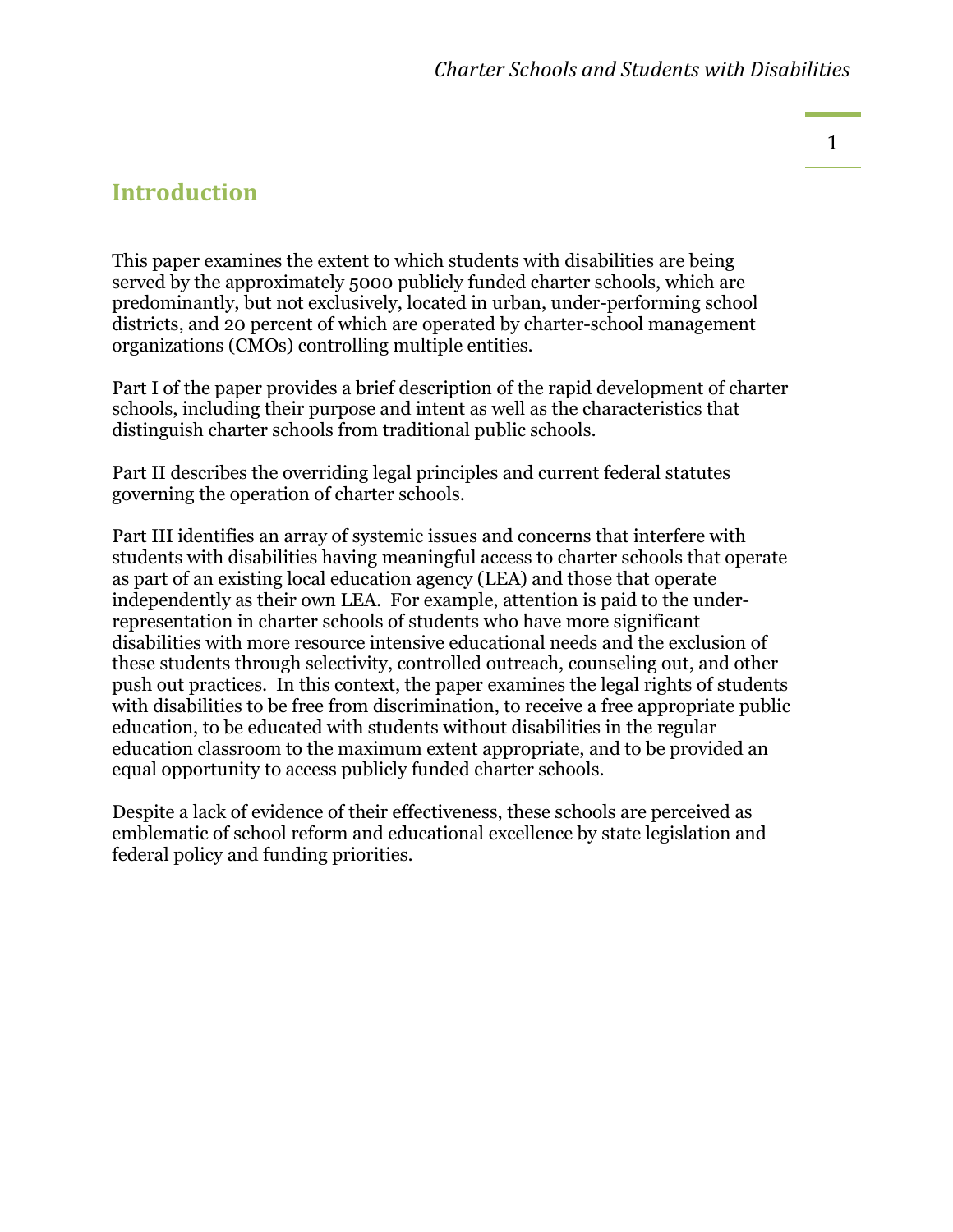#### **Part I. Background and Development of Charter Schools**

Charter schools represent one of a number of school choice initiatives, including magnet schools, pilot schools, school transfers, voluntary metropolitan desegregation programs, and vouchers that authorize use of government resources to allow parents to send their child to a school other than the one to which the child would be assigned. As publicly funded, non-sectarian "schools of choice," charter schools operate under a charter or contract that typically defines their mission, program, goals, methods of assessment, and ways to measure success. Charter schools are granted greater autonomy to operate outside of traditional school frameworks -- an autonomy that is expected, in theory, to encourage innovation, higher achievement and competition – in exchange for greater accountability. This accountability is measured by student performance for meeting a higher level of achievement at the risk of revocation or non-renewal of the charter. A state-by-state review of charter legislation listing as its first purpose "to improve student learning" makes clear that the popularity of charter schools relates to a growing disappointment with the perceived performance of regular

public schools.[1](#page-3-0) Providing parents with a choice to seek out improved student performance was expected to make charter and traditional public schools more accountable to parents by increasing competition between the schools and creating incentives for developing and implementing innovations necessary to

The research to date shows that charter schools have not been the models of innovation and competition anticipated.

attract and retain students.[2](#page-3-1) In his State of the Union address in 1997, President Clinton urged States to "give parents the power to choose the right public school

<span id="page-3-1"></span>2 *See, e.g.,* US Department of Education, Charter Schools Program: Non-Regulatory Guidance, at 2 (2004). Retrieved from [http://www2/ed.gov/policy/elsec/guid/cspguidance03.doc.](http://www2/ed.gov/policy/elsec/guid/cspguidance03.doc) According to the Center on Educational Governance (2008), fifteen states identify the "opportunity for parent participation" as one of the purposes of their charter school law. Center on Educational Governance (2008). *Enhancing Charter Schools through Parent Involvement,* National Resource Center on Charter School Finance & Governance. Retrieved from [http://www.charterresource.org/promising\\_results.cfm?category=28;](http://www.charterresource.org/promising_results.cfm?category=28) *see also* Zehr, M.A. (Nov. 10, 2010). Public Schools Taking Lessons from Charters, *Education Week*. Retrieved from [http://www.edweek.org/ew/articles/2010/11/10/11charter.h30.html?tkn=STPFEMmPIedSPmqZL/YHtKkVgK](http://www.edweek.org/ew/articles/2010/11/10/11charter.h30.html?tkn=STPFEMmPIedSPmqZL/YHtKkVgKEpCRCZl3AP&cmp=clp-edweek) [EpCRCZl3AP&cmp=clp-edweek](http://www.edweek.org/ew/articles/2010/11/10/11charter.h30.html?tkn=STPFEMmPIedSPmqZL/YHtKkVgKEpCRCZl3AP&cmp=clp-edweek)

<span id="page-3-0"></span><sup>&</sup>lt;sup>1</sup> Bracey, G. (2005). *Policy Brief, Charter Schools Performance and Accountability: A Disconnect.* Retrieved from http://www.asu.edu/educ/epsl/EPRU/documents/EPSL-0505-113-EPRU.pdf; *see also* Fiore, T.A., Harwell, L.M., Blackorby. J., & Finnegan, K.S. (2000). *Charter Schools and Students with Disabilities: A National Study* (final report). Washington, D.C.: U.S. Department of Education (parents of students with disabilities enroll their child in a charter school for a combination of reasons related to attractive features of the charter school and negative experiences with the previously attended school); *see also* Gupta, N. (2010). Rationality & Results: Why School Choice Efforts Endure Despite a Lack of Improvement on Student Achievement, *John Marshall Law Journal, 3*, 199, 227.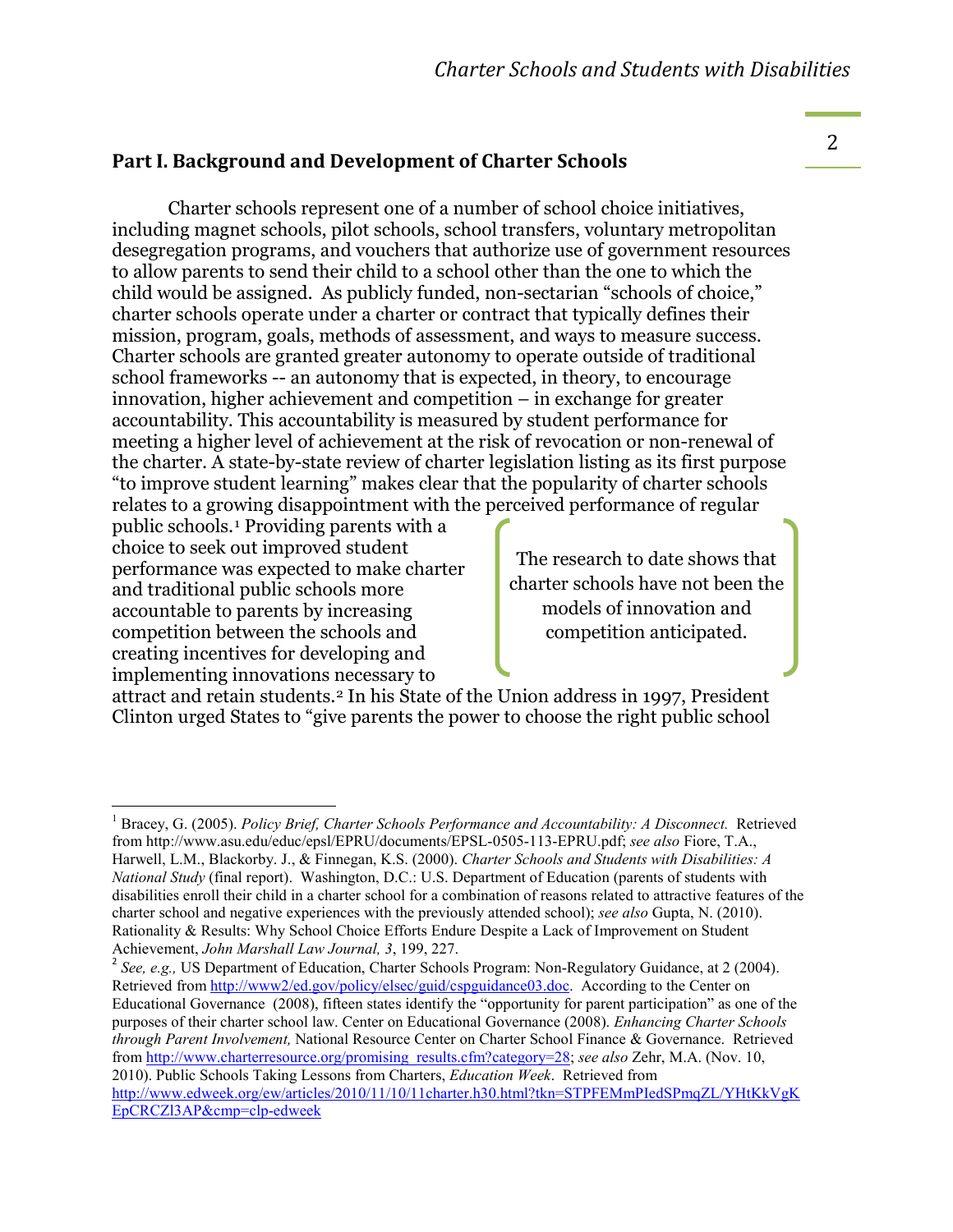for their children" because "[t]heir right to choose will foster competition and innovation that can make public schools better."[3](#page-4-0)

Yet, the research to date shows that charter schools have not been the models of innovation and competition anticipated. Larger scale studies show few innovations in charter classrooms with most practices tending toward traditional approaches. [4](#page-4-1) The "charter schools' competitive effects are mixed and tend to be quite small."[5](#page-4-2) Researchers find that parents do not make the kind of informed decisions to determine outcomes for either traditional public schools or charter schools. The evidence suggests that "many parents are pulling their children out of higher-performing public schools in order to send them to academically inferior schools" and that, too often, "there are waiting lists for bad schools."[6](#page-4-3) Nor, at least to date, have they been shown to be the efficacious models of scaled up success for all students,[7](#page-4-4) or arguably, even for giving learning communities of parents and teachers more control over their children's education.[8](#page-4-5) Other questions may also be asked about their accountability – e.g., questions based on data indicating that a very low percentage of charter schools have closed despite evidence of nonperformance.[9](#page-4-6)

lowering levels of school segregation). Retrieved from<br>http://credo.stanford.edu/reports/MULTIPLE CHOICE CREDO.pdf.

<span id="page-4-0"></span><sup>&</sup>lt;sup>3</sup> William Clinton, President, 1997 State of the Union Address (Feb. 4, 1997). Retrieved from http://www.cnn.com/2005/ALLPOLITICS/01/31/sotu.clinton1997.2/index.html.

<span id="page-4-1"></span><sup>&</sup>lt;sup>4</sup> See, e.g., Lubienski, C. (2008). *Educational Innovation and Diversification in School Choice Plans.* Boulder and Tempe: Education and the Public Interest Center & Commercialism in Education Research Unit. Retrieved from <http://epicpolicy.org/files/CHOICE-07-Lubienski2.pdf>(charter schools have embraced alternative employment practices such as merit pay and have taken the lead in using marketing to attract students); Gupta, *supra* note 1. **<sup>5</sup>**

<span id="page-4-2"></span><sup>&</sup>lt;sup>5</sup>Kahlenberg, R.D. (May 2, 2011). *Popular, Bipartisan, and Mediocre: Review of The Charter School Experiment: Expectations, Evidence, and Implications. C.A. Lubienski and P.C. Weitzel (Eds.)*. Retrieved from [http://www.tnr.com/book/review/charter-school-experiment;](http://www.tnr.com/book/review/charter-school-experiment) see also, e.g., Center for Research on Education Outcomes (CREDO) (2009). *Multiple Choice: Charter School Performance in 16 States*. Stanford, CA: (in the most comprehensive study of charter schools to date, charter schools come up short in meeting goals articulated by advocates; putting competitive pressures on public schools, reducing teacher turnover, and

<span id="page-4-4"></span><span id="page-4-3"></span><sup>&</sup>lt;sup>[6](http://credo.stanford.edu/reports/MULTIPLE_CHOICE_CREDO.pdf)</sup> Kahlenberg, *supra* note 5.<br><sup>7</sup> *See, e.g., Carnoy, M. et al. (2006). <i>Charter School Dustup: Examining the Evidence on Enrollment and Achievement* (review of 19 studies of effectiveness of charter schools compared to traditional public schools found no evidence that charters outperformed traditional schools.); Weber, M. (2010). *Special Education from the (Damp) Ground Up: Children with Disabilities in a Charter School-Dependent Educational System*, *Loyola University New Orleans Journal of Public Interest Law*, *11* 217, 237; Miron, G., Evergreen, S., & Urschel, J. (2008). *The Impact of School Choice Reforms on Student Achievement*, Boulder and Tempe: Education and Public Interest Center & Education Policy Research Unit. Retrieved from

[http://epicpolicy.org/files/CHOICE-10-Miron-FINAL-withapp22.pdf;](http://epicpolicy.org/files/CHOICE-10-Miron-FINAL-withapp22.pdf) Burkholder, Z. (Sept. 22, 2011). Why We Need Integrated Schools: A Critique of "Successful" Urban Charter Schools. *Teachers College Record*. Retrieved from [http://www.tcrecord.org.](http://www.tcrecord.org/) **<sup>8</sup>**

<span id="page-4-5"></span>*See, e.g.,* Kahlenberg, *supra* note 5; *also see* Myron, G. & Applegate, B. (2007). Teacher Attrition in Charter Schools. Tempe and Boulder: Education Policy Research Unit & Education and the Public Interest Center. Retrieved from http://epsl.asu.edu/epru/documents/EPSL-0705-234-EPRU.pdf <sup>9</sup> National Alliance for Public Charter Schools (December 11, 2011). *Back to School Tallies: Estimated* 

<span id="page-4-6"></span>*Number of Public Charter Schools & Students, 2011-2012* (Roughly 157 public charter schools that were open in 2010-2011 did not open their doors to students in the fall, 2011 for a variety of reasons, including low enrollment, financial concerns, and low academic performance). *See also e.g.,* Hood, J. (Dec. 4, 2011).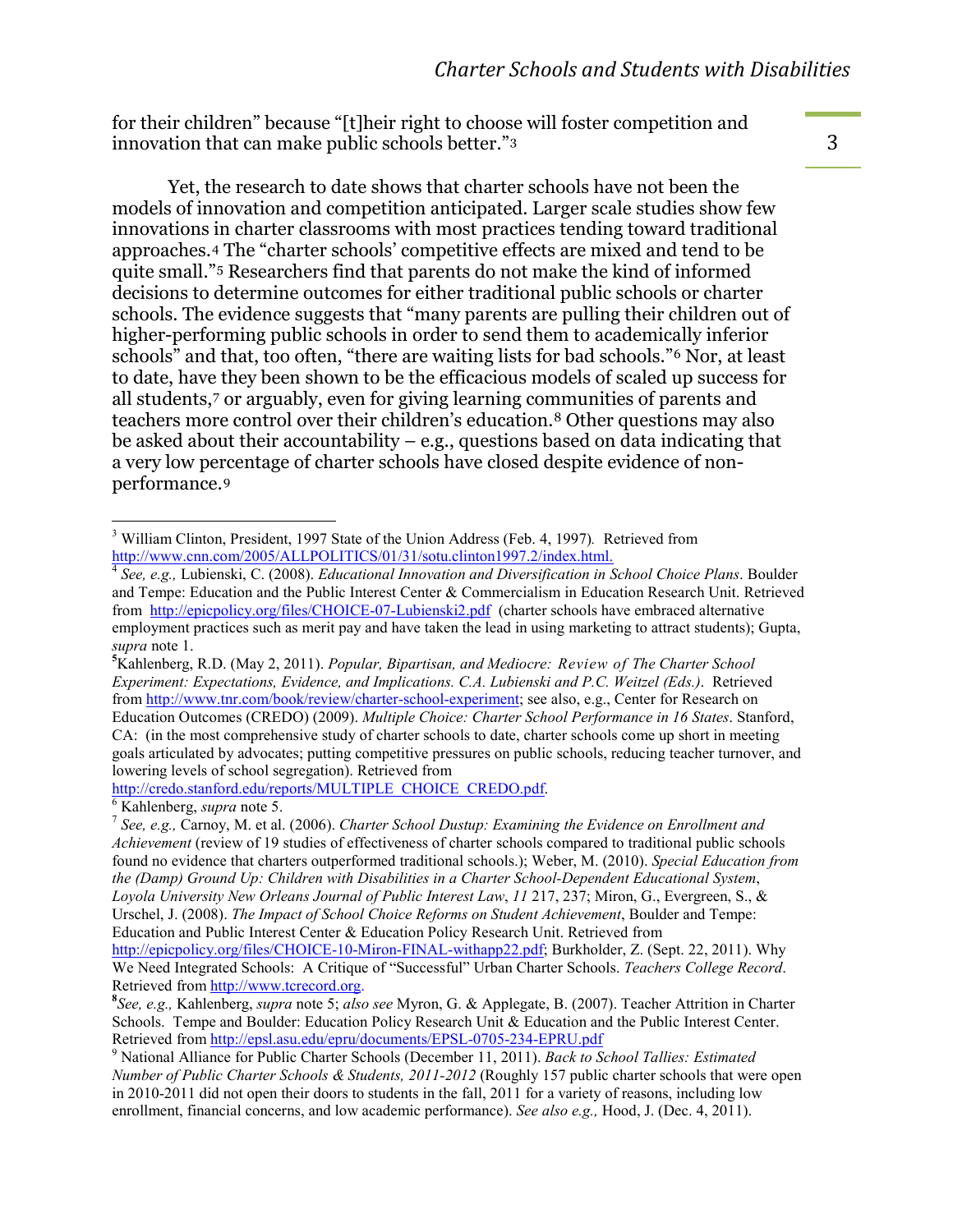#### **A.** Expansion and Growth of Charter Enrollment

With strong bipartisan support charter schools have experienced significant growth since 1991 when Minnesota became the first state to adopt a law authorizing individuals and groups to seek State approval and State funds for the purpose of establishing "charter schools."[10](#page-5-0) Within five years, 19 more states had followed suit, and the federal Elementary and Secondary Education Act (ESEA), as amended in 1994, had established the Charter School Program (CSP)[11](#page-5-1) under Title X, Part C of the Act.[12](#page-5-2) Congress amended this subpart in 1998 with the passage of the Charter School Expansion Act, and in January 2002, with enactment of Title V, Part B of the ESEA, as amended by the No Child Left behind Act of 2001.<sup>[13](#page-5-3)</sup> The legislation was for the express purpose of expanding the number of "high-quality charter schools" across the nation by providing start-up funding to support their planning, program design, and initial implementation.[14](#page-5-4)

Between 1999 and 2009, charter school enrollments more than tripled and the number of these publicly funded "schools of choice" grew from 2 percent to 5 percent of all public schools. [15](#page-5-5) Today 40 states and the District of Columbia and Puerto Rico have enacted charter school laws<sup>[16](#page-5-6)</sup> and 2 million students are now enrolled in more than 5500 charter schools.[17](#page-5-7) The National Alliance of Public Charter Schools report also indicated that more than 500 new charter schools opened in the 2011-12 school year, and about 200,000 more students are enrolled today than in the 2010-11 school year.<sup>18</sup> This growth, an increase of 13 percent nationally, represents the largest increase in enrollment in a single year since the inception of the charter school movement twenty years ago.[19](#page-5-9) Despite the dramatic increase in student enrollment in charter schools, by 2010 these students

%%%%%%%%%%%%%%%%%%%%%%%%%%%%%%%%%%%%%%%%%%%%%%%%%%%%%%%%%%%%%%%%%%%%%%%%%%%%%%%%%%%%%%%%%%%%%%%%%%%%%%%%%%%%%%%%%%%%%%%%%%%%%%%%%%%%%%%%%%%%%%%%%%%%%%%%%%%%%%%%%%%%%%%%%%%%%%%%%

Charter schools facing more scrutiny: CPS serving notice on poor performing campuses. *Chicago Tribune*. Retrieved from [http://chicagotribune.com/news/education/ct-met-charter-school-struggles-1204-](http://chicagotribune.com/news/education/ct-met-charter-school-struggles-1204-20111204,0,3822770.story)

 $\frac{20111204,0,3822770,\text{stor}}{10 \text{ Laws of Minnesota } 1991, \text{ chapter } 265, \text{ article } 9, \text{section } 3.}$ 

<span id="page-5-3"></span>

<span id="page-5-5"></span><span id="page-5-4"></span>

<span id="page-5-2"></span><span id="page-5-1"></span><span id="page-5-0"></span><sup>&</sup>lt;sup>11</sup> Elementary and Secondary Education Act of 1965 (ESEA), 20 U.S.C. §§ 8061-8067 (amended in 1998).<br><sup>12</sup> 20 U.S.C. §§ 8061-8067.<br><sup>13</sup> 20 U.S.C. §§ 7221-7225g (2010).<br><sup>14</sup> 20 U.S.C. § 7221(3) (2010).<br><sup>15</sup> National Center <sup>16</sup> Education Commission of the States (ECS) (October 2010). *Does the state have a charter school law?* Retrieved from [http://ecs.force.com/ecsforum/mbcsquest?rep=CS01&Q=Q2259.](http://ecs.force.com/ecsforum/mbcsquest?rep=CS01&Q=Q2259) Only AL, KY, ME, MT, NE, ND, SD, VT, WA, and WV have yet to enact charter school legislation.

<span id="page-5-7"></span><span id="page-5-6"></span><sup>&</sup>lt;sup>17</sup> See Associated Press. (Dec. 7, 2011). Number of charter school students soars to 2 million as states pass laws encouraging expansion*. Broadcast Newsroom.* Retrieved from

<span id="page-5-8"></span>[http://www.broadcastnewsroom.com/article/Number-of-students-attending-charter-schools-soars-1792768.](http://www.broadcastnewsroom.com/article/Number-of-students-attending-charter-schools-soars-1792768) <sup>18</sup> *Id.* <sup>19</sup> *Id.*

<span id="page-5-9"></span>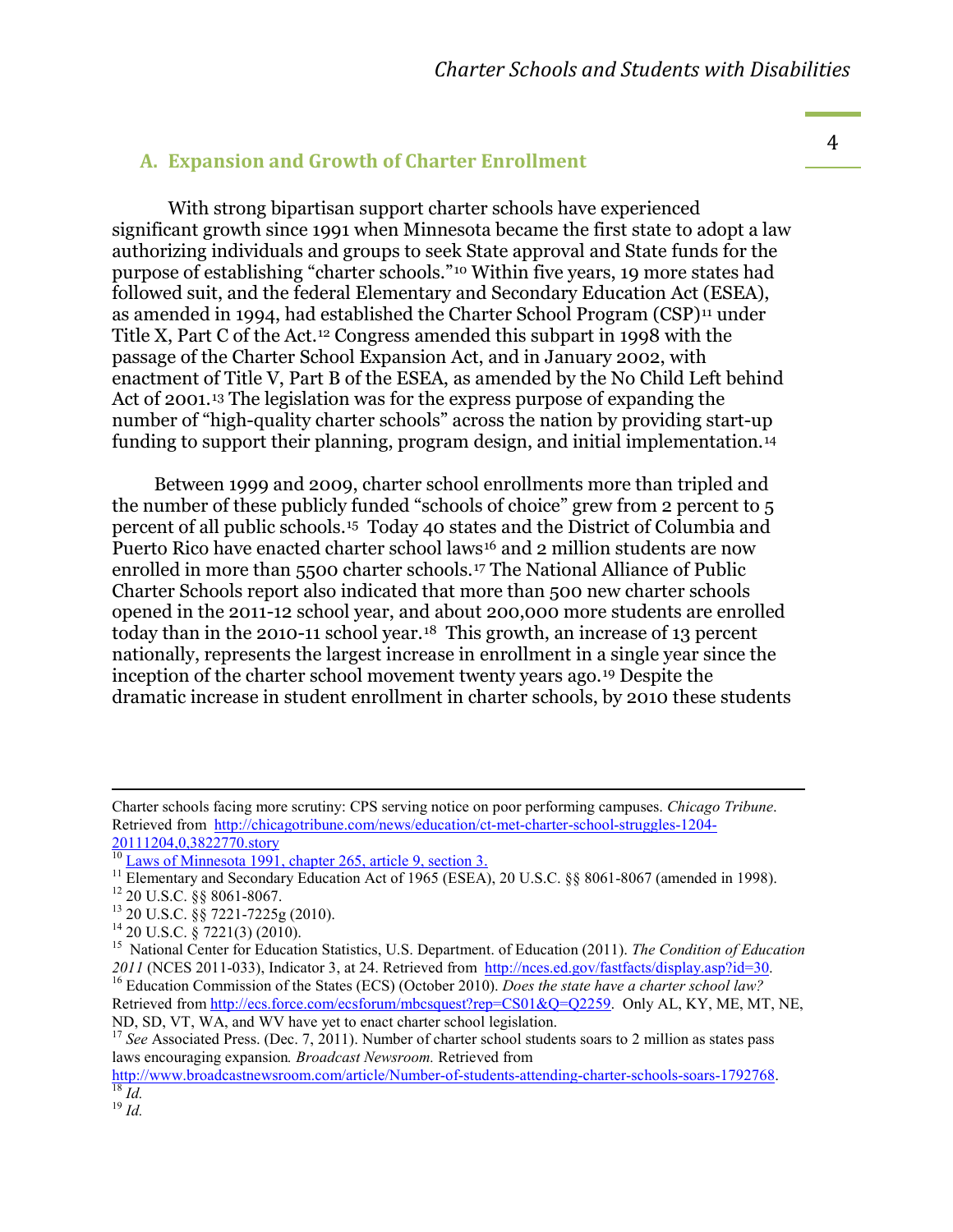only represented less than three percent of all public school students.[20](#page-6-0) By 2008- 09, 55 percent of charter schools compared to 25 percent of traditional public schools were located in cities,<sup>[21](#page-6-1)</sup> and the percentage of charter schools serving 75% or more students eligible for free or reduced-price lunch (FRPL) had more than doubled (from 13 percent to 30 percent) since the beginning of the decade.<sup>[22](#page-6-2)</sup> During this same period the percentage of charters characterized as low poverty (serving less than 25 percent of students eligible for FRPL) decreased from 37 percent to 24 percent.[23](#page-6-3) In certain cities serving a significant high-poverty population, the concentration of charter schools is pronounced. For example, today, almost 40 percent of public school students in the District of Columbia[24](#page-6-4) and more than 70 percent of students in New Orleans are enrolled in a charter school.[25](#page-6-5) With a charter school enrollment exceeding 79,000 for the 2010-11 school year, the Los Angeles School District serves the highest number of charter school students for any school district.<sup>[26](#page-6-6)</sup>

#### **B. Federal Role Promoting Expansion of High-Quality Charter Schools**

Federal support is available under Title V-B of the ESEA for: financing of charter school facilities; planning, design, and initial implementation of charter schools; costs of transporting students to charter schools; and, under Title I-A, support of students enrolled in a school identified for improvement who choose to transfer to a charter school.<sup>[27](#page-6-7)</sup> SEAs (or charter school developers in very limited instances) that seek a competitive grant from the U.S. Department of Education (USED) under this part must ensure that the individual charter schools meet the federal statutory definition and comply with State accountability requirements consistent with ESEA Title V-B-1, Section  $5210(1).^{28}$ 

As expressly defined under the statute, a charter school, consistent with its State chartering law, is exempt from significant State or local rules that inhibit the flexible operation and management of public schools; is created by a developer as a public school; or is adapted by a developer from an existing public school, and is operated under public supervision and direction to provide a program of

<span id="page-6-0"></span> $^{20}$ National Center for Education Statistics Common Core of Data (CCD), U.S. Department of Education. Table A-3-3. "Public Elementary/Secondary School Universe Survey." 1999-2000 (version 1b) and 2000-2009 (version 1b). Retrieved from<http://www.nces.ed.gov/programs/cor/tables/table-cse-3.asp> <sup>21</sup> NCES, *supra* note 15, at 24; *see also* NCES, U.S. Department of Education (2011). *Fast Facts: What Are* 

<span id="page-6-1"></span>*the Enrollment Trends in Public and Private Elementary and Secondary Schools?* Retrieved from <http://nces.ed.gov/fastfacts/display.asp?id=65> and [http://nces.ed.gov/programs/coe/indicator\\_cse.asp](http://nces.ed.gov/programs/coe/indicator_cse.asp) <sup>22</sup> NCES, *supra* note 15, Indicator 3.. <sup>23</sup> *Id* 

<span id="page-6-2"></span>

<span id="page-6-3"></span>

<span id="page-6-4"></span><sup>&</sup>lt;sup>24</sup> Bill Turque, *Forty percent of children in D.C. public schools now in charters*, Washington Post, Nov. 7, 2011.

<span id="page-6-5"></span><sup>25</sup> National Alliance for Public Charter Schools, *A Growing Movement: America's Largest Charter School Communities, p.2, Sixth Edition, Oct. 2011.*<br><sup>26</sup> Id., .at 2-3.<br><sup>27</sup> 20 U.S.C. § 6316(b)(1)(E) (2010).<br><sup>28</sup> 20 U.S.C.§ 7221i(I) (2010).

<span id="page-6-6"></span>

<span id="page-6-7"></span>

<span id="page-6-8"></span>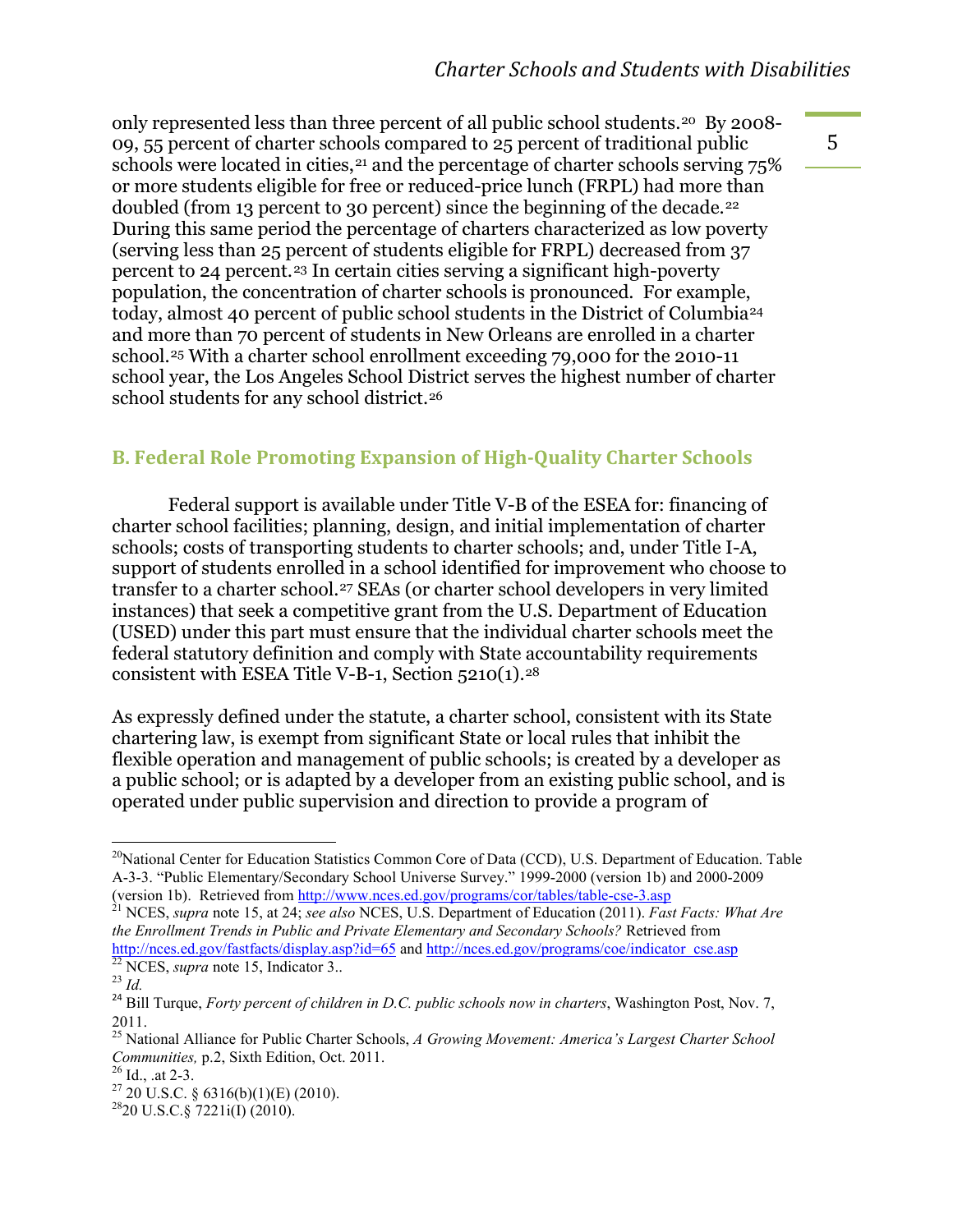#### **A charter school, consistent with its State chartering law, is:**

- exempt from significant State or local rules that inhibit the flexible operation and management of public schools;
- is created by a developer as a public school; or is adapted by a developer from an existing public school, and is operated under public supervision and direction to provide a program of elementary or secondary education, or both;
- does not charge tuition:
- is nonsectarian and is not affiliated with a sectarian school or religious institution;
- is nondiscriminatory and complies with Title VI1 (race, color, national origin), Title IX1 (gender), Section 5041 and Title II of the Americans with Disabilities Act (disability), $\frac{1}{1}$ and with the Individuals with Disabilities Education Act  $(IDEA)<sup>1</sup>$ ; and "is a school to which parents choose to send their children and that admits students on the basis of a lottery if more students apply for admission than can be accommodated."

elementary or secondary education, or both; does not charge tuition; is nonsectarian and is not affiliated with a sectarian school or religious institution; is nondiscriminatory and complies with Title VI[29](#page-7-0) (race, color, national origin), Title IX[30](#page-7-1) (gender), Section 504[31](#page-7-2) and Title II of the Americans with Disabilities Act (disability),[32](#page-7-3) and with the Individuals with Disabilities Education Act (IDEA)[33;](#page-7-4) and "is a school to which parents choose to send their children and that admits students on the basis of a lottery if more students apply for admission than can be accommodated."[34](#page-7-5) In addition, a charter school recipient is bound by certain other federal requirements, including that it "operates in pursuit of a specific set of educational objectives determined by the school's developer and agreed to by the authorized public chartering agency; and \*\*\* has a written performance contract with the authorized public chartering agency in the State that includes a description of how student performance will be measured in charter schools pursuant to State assessments that are required of other schools…"[35](#page-7-6)

Federal funds and funding priorities have further encouraged state charter school laws providing for high-quality charter schools and state funding formulas that authorize equitable support to charter schools. Nowhere has the federal influence been more evident than in the City of New Orleans where post Katrina, USED released \$20.9 million dollars in education funds specifically for charter

schools, and these funds were supplemented the following year (2006) by an earmarked \$24 million dollars.[36](#page-7-7) The enactment of the American Recovery and

<span id="page-7-0"></span><sup>&</sup>lt;sup>29</sup> Title VI of the Civil Rights Act of 1964, 42 U.S.C. §2000d.<br><sup>30</sup> Title IX of the Education Amendments of 1972, 20 U.S.C. §1681.

<span id="page-7-4"></span>

<span id="page-7-5"></span>

<span id="page-7-7"></span><span id="page-7-6"></span>

<span id="page-7-3"></span><span id="page-7-2"></span><span id="page-7-1"></span><sup>&</sup>lt;sup>31</sup> Section 504 of the Rehabilitation Act of 1973, 29 U.S.C. §794.<br><sup>32</sup> Title II of the Americans with Disabilities Act of 1990, as amended, 42 U.S.C. § 12101 *et seq.*<br><sup>33</sup> 20 U.S.C. §§ 1400 *et seq.* (2010).<br><sup>34</sup> 20 U. *Schools in Post-Katrina New Orleans: The Challenge of Creating Equal Opportunity*., 25-28.(Philanthropic funds followed, also with such conditions attached.as to constitute charter school aid)..Retrieved from [http://www.irpumn.org/uls/resources/projects/NEW\\_ORLEANS\\_FULL\\_REPORT.pdf.](http://www.irpumn.org/uls/resources/projects/NEW_ORLEANS_FULL_REPORT.pdf)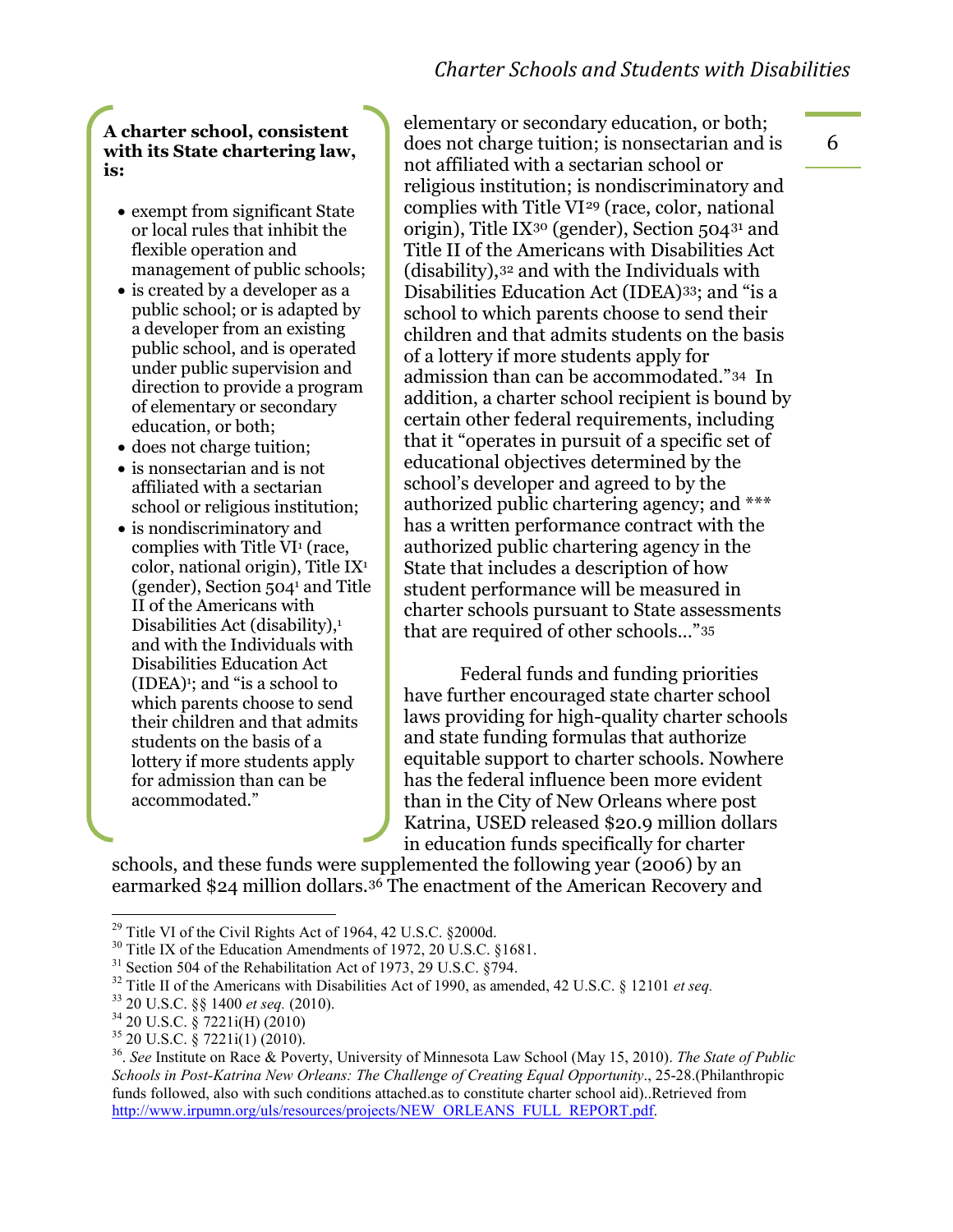Reinvestment Act (ARRA) of 2009 signaled a clear direction and commitment by USED to support "school choice" by bringing charter schools to scale. From the \$650 million dollar Innovation Fund, Secretary of Education Arne Duncan awarded \$50 million dollars to the KIPP (Knowledge Is Power Program) Foundation, a national charter school management organization known for its structured behavioral approach to learning, to scale up its leadership model.[37](#page-8-0) Through the ARRA, approximately four billion dollars were used as an incentive for states to compete for Race To the Top (RTT) grants to support innovation and education reform. The RTT competition enhanced the appeal of charter schools by identifying among the criteria to be met by state applicants, strategies for providing equitable per student funding and facilities support for charter schools,[38](#page-8-1) including by lifting legislative caps on the number of charter schools.[39](#page-8-2)

In September 2011, the Empowering Parents through Quality Charter Schools Act (H.R. 2218), passed the House of Representative by a vote of 365 – 54, and was sent to the Senate.[40](#page-8-3) The House passed legislation, H.R. 2218, supports the expansion and replication of what are described as "high-quality" charter school models that, *inter alia*, show evidence of strong academic result.[41](#page-8-4) An amendment to strike the requirement to have "demonstrated success in significantly increasing student academic achievement and attainment for all students" was soundly defeated by the bipartisan House membership.[42](#page-8-5) The House passed bill also encourages States "to provide charter schools support for facilities financing in an amount more nearly commensurate to the amount the States have typically provided for traditional public schools."[43](#page-8-6) H.R. 2128 also expressly identifies as a new program purpose to "improve student services to increase opportunities for students with disabilities, English language learners, and other traditionally underserved students to attend charter schools and meet challenging State academic achievement standards…"[44](#page-8-7) The House passed bill also expands the authority to seek federal funds under CSP beyond SEAs to other state entities.[45](#page-8-8) Unlike current law, applicants seeking a sub-grant from the SEA or other state authorizing entity are not required to describe the educational program of the proposed charter school, how the program will enable all students to meet challenging State academic achievement standards, the grade levels or ages of

<span id="page-8-0"></span> $37$ Dillon, S., (March 31, 2011). Study Says Charter Network Has Financial Advantages Over Public Schools, N.Y. Times. Retrieved from http://www.NYTimes.com/2011/03/31/education/31kipp.html

<span id="page-8-1"></span><sup>&</sup>lt;sup>38</sup> See also 76 Fed. Reg.16754 (Mar. 25, 2011) (soliciting public comment on proposed priorities and selection criteria for solicitation of applications for the Charter School Program-Replication and Expansion of High Quality Charter Schools grant competition).<br><sup>39</sup> For example, the Commonwealth of Massachusetts, one of among 20 other states with legislation that

<span id="page-8-2"></span>capped the number of charter schools, had to lift the cap as a condition of receiving its RTT grant. A number of States moved to amend their charter school legislation to raise their existing cap on charter schools in advance of the January 19, 2010 deadline for State applications for the first phase of Race to the Top funding.

<span id="page-8-3"></span>See Dillon, E. (2010). Designing Smart Charter School Caps. Journal of School Choice, 4, 74-92.<br><sup>40</sup> H.R. 2218, 112th Cong. (2011); Retrieved from <http://thomas.loc.gov/cgi-bin/query/z?c112:H.R.2218><br><sup>41</sup> Id. at Sec. 5203(

<span id="page-8-5"></span><span id="page-8-4"></span>

<span id="page-8-6"></span>

<span id="page-8-7"></span>

<span id="page-8-8"></span>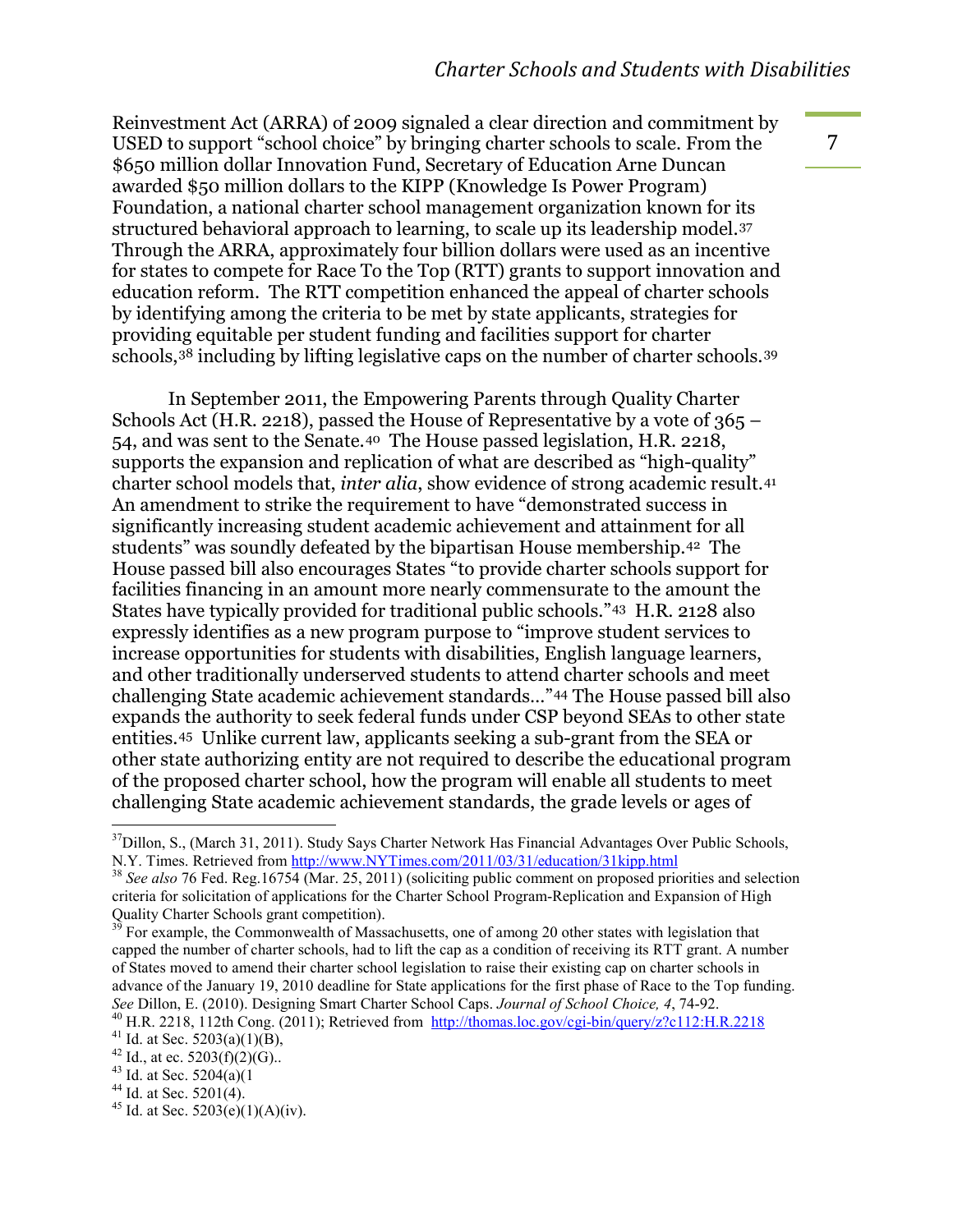students served, how the charter school will be managed, the objectives of the charter school, the methods for determining if the charter school is making progress toward those objectives, or how parents and other members of the community will be involved in the planning, program design and implementation of the charter school.[46](#page-9-0)

#### **C.\$Characteristics\$of\$Charter\$Schools\$**

As noted above, charter schools are primarily distinguished from traditional public schools by their governance, which, in most instances, is based on a charter granted for a specified period of time by an authorizing agency

established by state law. In general, publicly funded charter schools are exempted by relevant state enabling statutes from many State and local regulations and rules that ordinarily apply to traditional public schools in the jurisdiction. The enabling legislation details the scope and extent of such exemptions that free charters from many of the constraints on traditional districts – e.g., union contracts requiring teacher assignments based on seniority, limits on the length of school days. However, as all other publicly funded schools, they must

Charter schools are primarily distinguished from traditional public schools by their governance, which, in most instances, is based on a charter granted for a specified period of time by an authorizing agency established by state law.

follow U.S. civil rights laws and federal statutory laws,[47](#page-9-1) including Title I of the ESEA, IDEA, General Education Provisions Act, (GEPA)[48](#page-9-2) and the Family Educational Rights and Privacy Act.[49](#page-9-3)

State laws providing for the creation of charter schools differ markedly based on the designated agency with chartering authority, the length of the charter, type of governance, nature and degree of autonomy from state regulation, as well as oversight, budgetary control, and whether they are subject to collective bargaining agreements. [50](#page-9-4) Depending upon their respective state laws, charter schools are created and operated by existing school districts, schools, teachers, parents and other individuals, non-profit organizations, teachers' unions<sup>[51](#page-9-5)</sup> or, in

<span id="page-9-5"></span> $^{51}$  In December 2011, it was announced that the Minneapolis Federation of Teachers had been approved as a charter school authorizer. MFT will become the first union in the nation to serve as a charter sponsor. See

<span id="page-9-0"></span> $<sup>46</sup>$  20 U.S.C. §7221i (2010).<br><sup>47</sup> 20 U.S.C. § 7221i(G), (I).</sup>

<span id="page-9-4"></span>

<span id="page-9-3"></span><span id="page-9-2"></span><span id="page-9-1"></span><sup>&</sup>lt;sup>48</sup> 20 U.S.C. § 1221(2010).<br><sup>49</sup> 20 U.S.C. §1232g (2010).<br><sup>50</sup> Approximately 12% of all charter schools are unionized. National Alliance for Public Charter Schools (2011). *Unionized Charter Schools: Data from 2009-10*.

[http://www.publiccharters.org/data/files/publication\\_docs/NAPCS%20Charter%20Schools%20Dashboard%20](http://www.publiccharters.org/data/files/publication_docs/NAPCS%20Charter%20Schools%20Dashboard%20Details_2011103T104815.pdf) Details 2011103T104815.pdf Washington, DC. For insight about their collective bargaining agreements, see M. Price (Nov. 2011). *Are Charter School Unions Worth the Bargain*?, Seattle, WA: Center on Reinventing Public Education. See http://www.crpe.org/cs/crpe/download/csr files/CRPE pub Unions Nov11-2.pdf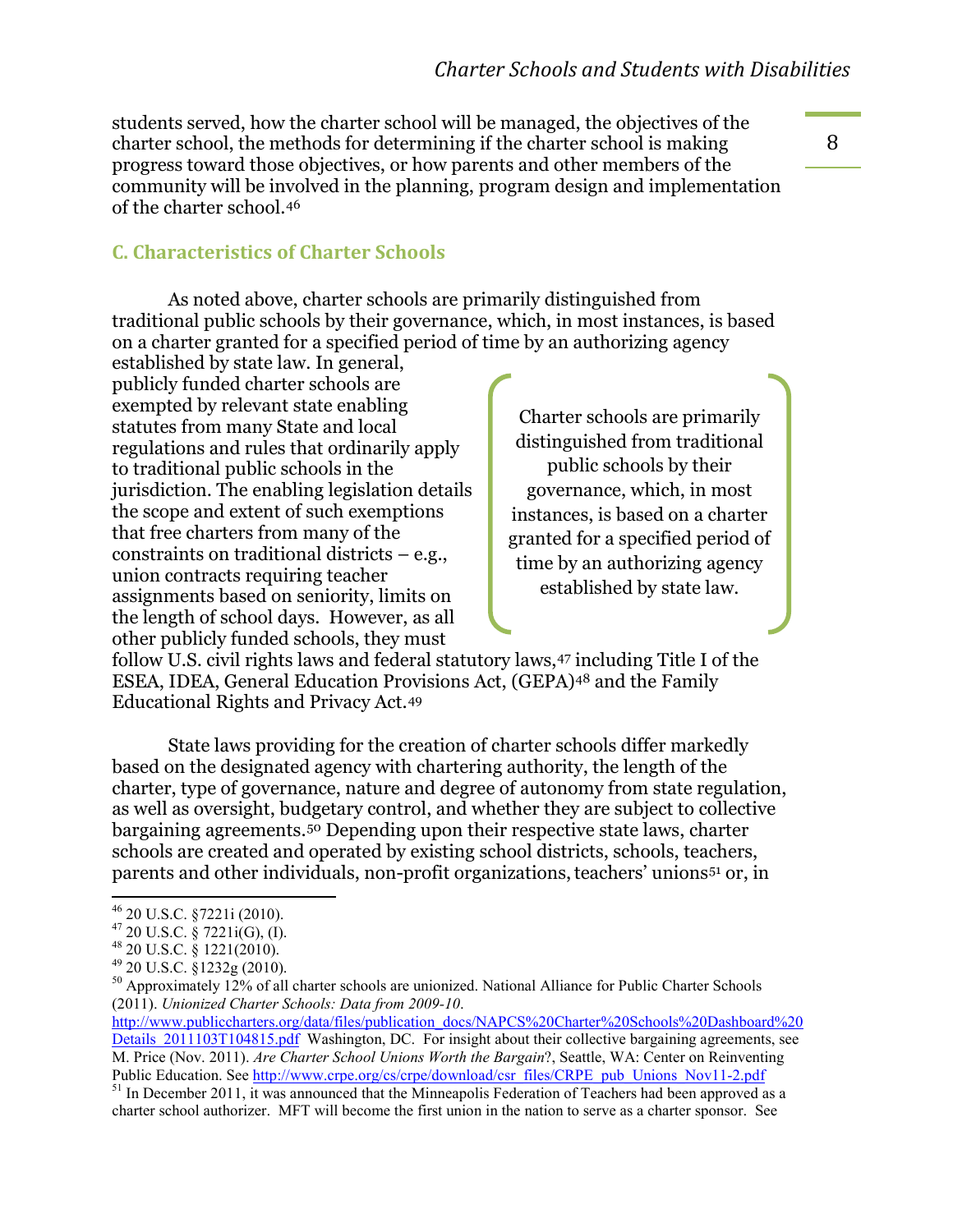some cases, for-profit entities.[52](#page-10-0) Some charter schools are single entities run by small, local groups; others are part of growing regional or national networks operated by educational management organizations (EMOs) or charter management organizations (CMOs).[53](#page-10-1) In general, charter schools give the governing board and/or administrator almost complete discretion over governance, teacher hiring, budget and budgetary decisions, curriculum, and a range of school policies pertaining to the operation of the charter school and its stakeholders. In exchange for this greater autonomy, charter school operators typically sign a contractual agreement with the authorizing entity, which may be a State educational agency (SEA), LEA, university or other designated entity. Under the terms of the charter, in exchange for greater autonomy, the charter recipient commits the school to a heightened level of accountability usually tied to improved academic performance outcomes by a designated time period of 3-5 years when the charter is subject to renewal or revocation. In general, the State chartering or authorizing entity, is required by state charter school law to approve a new charter school application, evaluate performance and ensure that a charter school adheres to the accountability requirements set forth in its charter. In a majority of states, multiple agencies share monitoring and oversight responsibilities.

Eight states plus the District of Columbia have already established statewide commissions or chartering bodies independent of the SEA, while another five states have legislation pending to create such state entities to approve and oversee charter schools.[54](#page-10-2) This is not a matter that is without debate, as challenges against the creation of such state commissions have been successfully brought in Florida (2008) and most recently in Georgia (2011) on State constitutional grounds.[55](#page-10-3) In May 2011, the Georgia State Supreme Court in a 4-3 ruling found that the statute creating the commission conflicted with a constitutional provision that gives local boards of education "exclusive control" of K-12 education.[56](#page-10-4) In bringing the challenge, local school districts argued that charter schools were being created over their objections and were draining resources from the local districts. The State's high court said that a different constitutional provision allowing the State to operate "special schools" encompassed vocational education schools, schools for students with disabilities and adult education, but did not authorize the State to control charter schools that

%%%%%%%%%%%%%%%%%%%%%%%%%%%%%%%%%%%%%%%%%%%%%%%%%%%%%%%%%%%%%%%%%%%%%%%%%%%%%%%%%%%%%%%%%%%%%%%%%%%%%%%%%%%%%%%%%%%%%%%%%%%%%%%%%%%%%%%%%%%%%%%%%%%%%%%%%%%%%%%%%%%%%%%%%%%%%%%%%

Weber, T. (Dec. 2, 2011). Minneapolis teacher's union approved to authorize charter schools. *Minnesota Public Radio*. Retrieved from [http://www.minnesota.publicradio.org/display/web/2011/12/02/teachers-union-](http://www.minnesota.publicradio.org/display/web/2011/12/02/teachers-union-charter-school/)

<span id="page-10-0"></span>[charter-school/](http://www.minnesota.publicradio.org/display/web/2011/12/02/teachers-union-charter-school/)<br><sup>52</sup> Some examples of for-profit charter schools include K12 and White Hat Management schools. *See* http://www.k12.com/ (k12) and http://www.whitehatmgmt.com/about/faq/ (White Hat Mountain).

<span id="page-10-1"></span> $\frac{1}{2}$  CMOs are sometimes distinguished from EMOs based on their receiving private foundation support for a particular program. Well-known CMOs include KIPP, SEED, and Green DOT schools. *See* 

<span id="page-10-2"></span><http://www.kipp.org/> (Kipp);<http://www.seedfoundation.com/> (SEED);<http://www.greendot.org/> (Green Dot) <sup>54</sup> [Robelen,](http://www.edweek.org/ew/contributors/erik.robelen.html) E.W. (May 25, 2011). Georgia Ruling Leaves Charters' Fate Uncertain**.** *Education Week.* 

<span id="page-10-3"></span>Retrieved from<http://www.edweek.org/ew/articles/2011/05/25/32ga-charter-2.h30.html?qs=Gwinnett> <sup>55</sup> Gwinnett County School District v. Cox, et al., 289 Ga. 265, 710 S.E.2d 773 (2011). *<sup>56</sup> Id.,*289 Ga. at 275.

<span id="page-10-4"></span>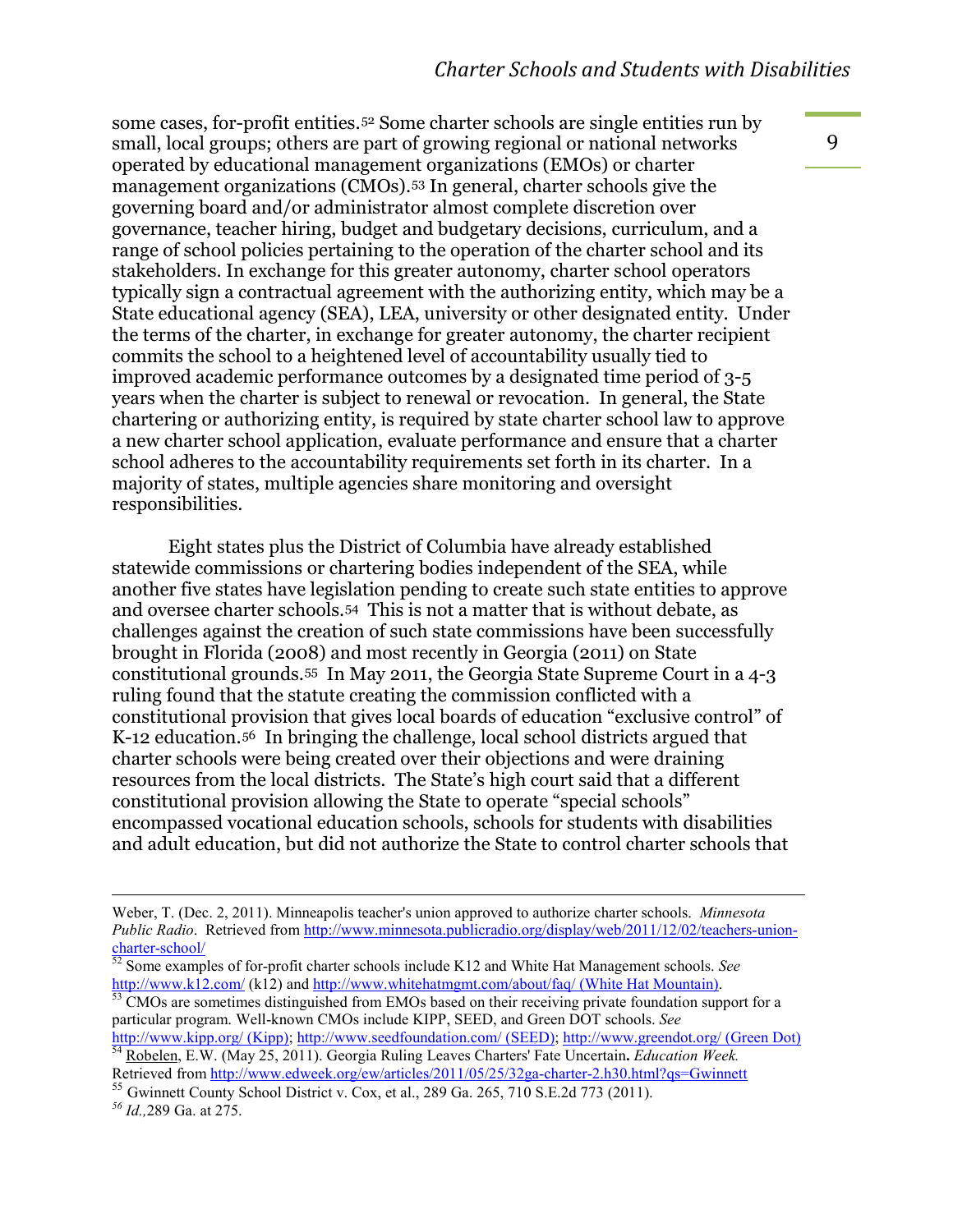#### *Charter'Schools'and'Students'with'Disabilities*

Decisions governing the legal status of charter schools – i.e., the extent to which they are considered part of an LEA or an independent LEA as well as their respective relationships with the larger LEA of which they are a part, and with the SEA – have significant implications for the delivery of special education services to eligible students with disabilities enrolled in or seeking to enroll in charter schools.

Educational researchers have identified this relationship between the charter school and the LEA as the most important factor affecting a charter school's compliance with IDEA and Section 504 in providing special education and related services.

do not fall under the separate jurisdiction of local school boards.[57](#page-11-0) Given the decisions in Georgia and Florida that have stymied efforts to expand charter authorizing power beyond the SEA, it is noteworthy that proposed federal legislation, House bill, H.R. 2128, which recently passed the U.S. House of Representatives, proposes to extend for the first time eligibility for federal grants under Title V-B, the Charter School Program, beyond the SEA to state entities, including a State charter school board or the governor.[58](#page-11-1)

In 17 states, a charter school operates as its own school district or LEA, independent of district control with legal and fiscal autonomy. [59](#page-11-2) In seven other states, including California, the District of Columbia, and Massachusetts, charter school applicants choose whether to be treated as an independent, free standing LEA or as an independent school within an existing LEA.[60](#page-11-3) A third type, a virtual charter school, which is beyond the scope of this paper, functions through the electronic exchange of communication between student and teacher via the Internet and generally without a common education facility.[61](#page-11-4) About 40 percent of all charter schools operate as autonomous

<span id="page-11-0"></span> $<sup>57</sup>$  Id., at 275. The Chief Justice explained: "Labeling a commission charter school as 'special' does not make</sup> it so when the students who attend locally-controlled schools are no less special than those enrolled in commission charter schools and the subjects taught at commission charter schools are no more special than the subjects that may be available at locally-controlled schools."<br><sup>58</sup> Section 5203 of H.R. 2218, as introduced, *supra* note 40..

<span id="page-11-3"></span><span id="page-11-2"></span><span id="page-11-1"></span><sup>&</sup>lt;sup>59</sup> Ryan, M. (March 2011). *What Policymakers Need to Know: Highlights of State Charter School Laws.* Retrieved from <u>http://www.ecs.org/clearinghouse/92/22/9222.pdf</u>. <sup>60</sup> *Id.* 

<span id="page-11-4"></span> $<sup>61</sup>$  See Dillon, S., (Feb. 1, 2008). Online schooling grows, setting off a debate. N.Y. Times. (Nationally about</sup> 90,000 children get their education from one of 185 virtual or fulltime online charter schools. These schools are publicly financed, mostly elementary and middle schools drawing increasingly on students who were previously homeschooled.) Retrieved from: [http://www.nytimes.com/2008/02/01/world/americas/01iht-](http://www.nytimes.com/2008/02/01/world/americas/01iht-01virtual.9663237.html?pagewanted=all)[01virtual.9663237.html?pagewanted=all](http://www.nytimes.com/2008/02/01/world/americas/01iht-01virtual.9663237.html?pagewanted=all)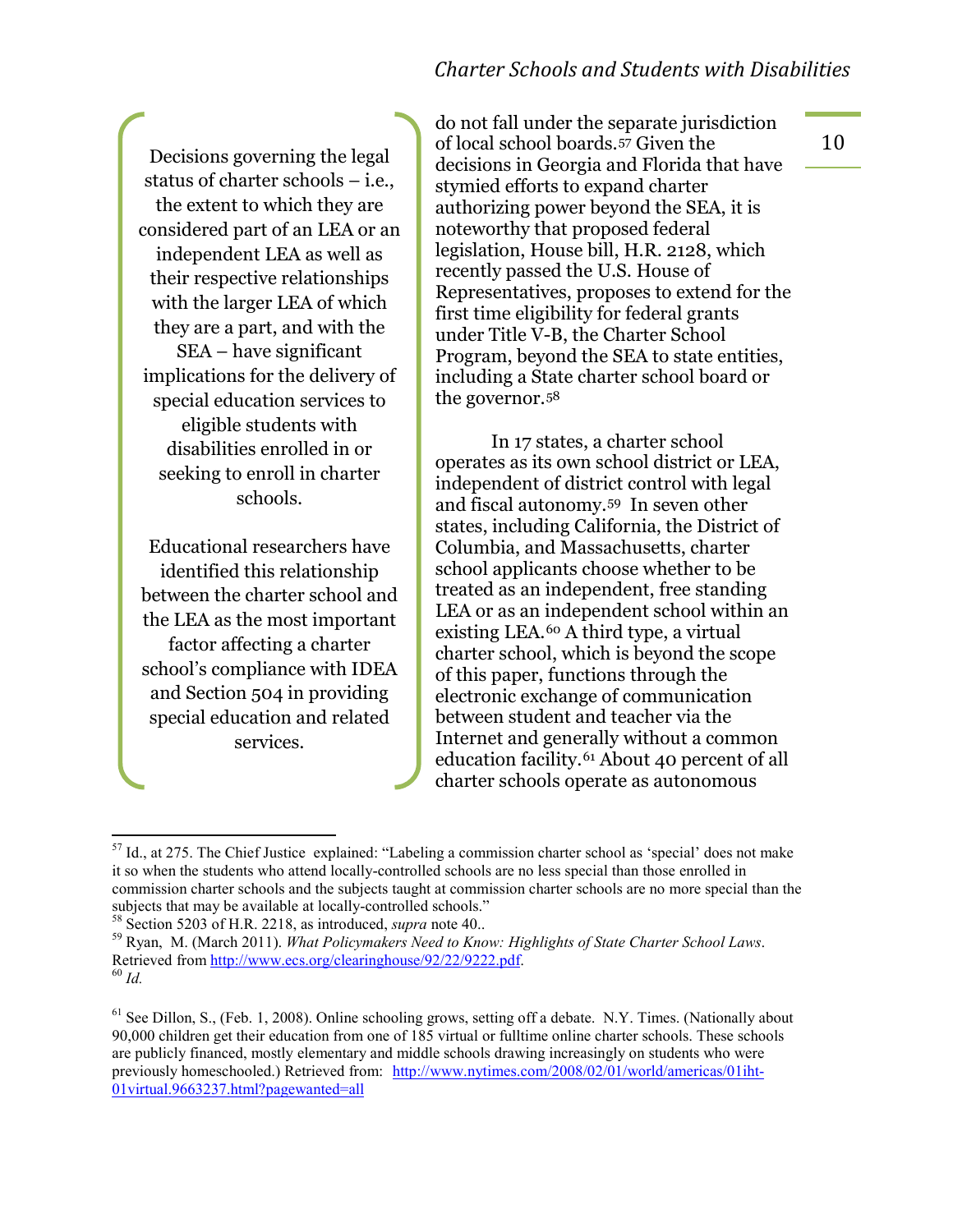schools that are part of an existing LEA, while the remaining 60 percent operate as independent or free standing LEAs.[62](#page-12-0) Decisions governing the legal status of charter schools – i.e., the extent to which they are considered part of an LEA or an

independent LEA as well as their respective relationships with the larger LEA of which they are a part, and with the SEA – have significant implications for the delivery of special education services to eligible students with disabilities enrolled in or seeking to enroll in charter schools. Educational researchers have identified this relationship between the charter school and the LEA as the most important factor affecting a charter school's compliance with IDEA and Section 504 in providing special education and related services.[63](#page-12-1) The researchers found that "charter schools that were operating special education programs as autonomous LEAs often had limited

Despite being privately managed, charter schools, as publicly funded schools, must comply with the same requirements as traditional public schools with respect to non-discrimination in admission, and compliance with federal education laws.

understanding of their responsibilities and how they shared responsibility with states and district leaders. Charter operators did not know or resisted reporting requirements and other monitoring and compliance activities."[64](#page-12-2)

With few exceptions, e.g., Colorado and Arizona, charter schools are required by their state laws and/or constitutions to be created as nonprofit entities.[65](#page-12-3) These publicly funded non-profit entities are, nonetheless, free to contract with a 'for-profit' or private non-profit educational management organization (EMO) to oversee school operations and produce measureable outcomes. Despite being privately managed, charter schools, as publicly funded schools, must comply with the same requirements as traditional public schools with respect to non-discrimination in admission, and compliance with federal education laws. During the 2008-09 school year, 103 nonprofit EMOs operated 609 public schools in 25 states; 97 percent of those schools were charter schools.[66](#page-12-4)

<span id="page-12-0"></span><sup>%%%%%%%%%%%%%%%%%%%%%%%%%%%%%%%%%%%%%%%%%%%%%%%%%%%%%%%%%%</sup> <sup>62</sup> Rhim, L.M.,Lange, L.M., Ahearn, E.M., & McLaughlin, M.J. (2007). *Research Report 6: Survey of Charter School Authorizers*. College Park, MD: Project Intersect at the University of Maryland, College Park, MD. <sup>63</sup> Rhim, L.M. & McLaughlin (2007). Students with Disabilities in Charter Schools: What We Now Know.

<span id="page-12-2"></span><span id="page-12-1"></span>*Focus on Exceptional Children, 39, 1,6. (2010)*. Special Education from the (Damp) Ground Up: Children with <sup>64</sup> *Id.*, 6. See also Weber, M.C. (2010). Special Education from the (Damp) Ground Up: Children with Disabilities in a Charter School-Dependent Educational System. *Loyola Journal of Public Interest Law*, *11,* 217, 229-30 (discussion of evidence of New Orleans charter schools' failure to comply with evaluation requirements of special education law; failure to report number of initial student referrals for special education)..

<span id="page-12-3"></span><sup>&</sup>lt;sup>65</sup> See e.g., <u>N.Y. Educ. Law § 2851</u>(1) (For-profit education partners are prohibited from both applying for and operating charters.); also N.Y. Educ. Law  $\S$   $\S$   $2851(2)(v)$ ,  $2853(2)-(2-a)$  (provisions providing for greater transparency and ethics oversight of potential conflicts of interest that trustees, founders, and leaders may have.)

<span id="page-12-4"></span><sup>66</sup> Miron, G.. & Urschel, J. (2009). *Profiles of nonprofit education management organizations: 2008-2009* Boulder and Tempe: Education and the Public Interest Center & Education Policy Research Unit. Retrieved [date] from<http://epicpolicy.org/publication/profiles-nonprofit-emos-2008-09>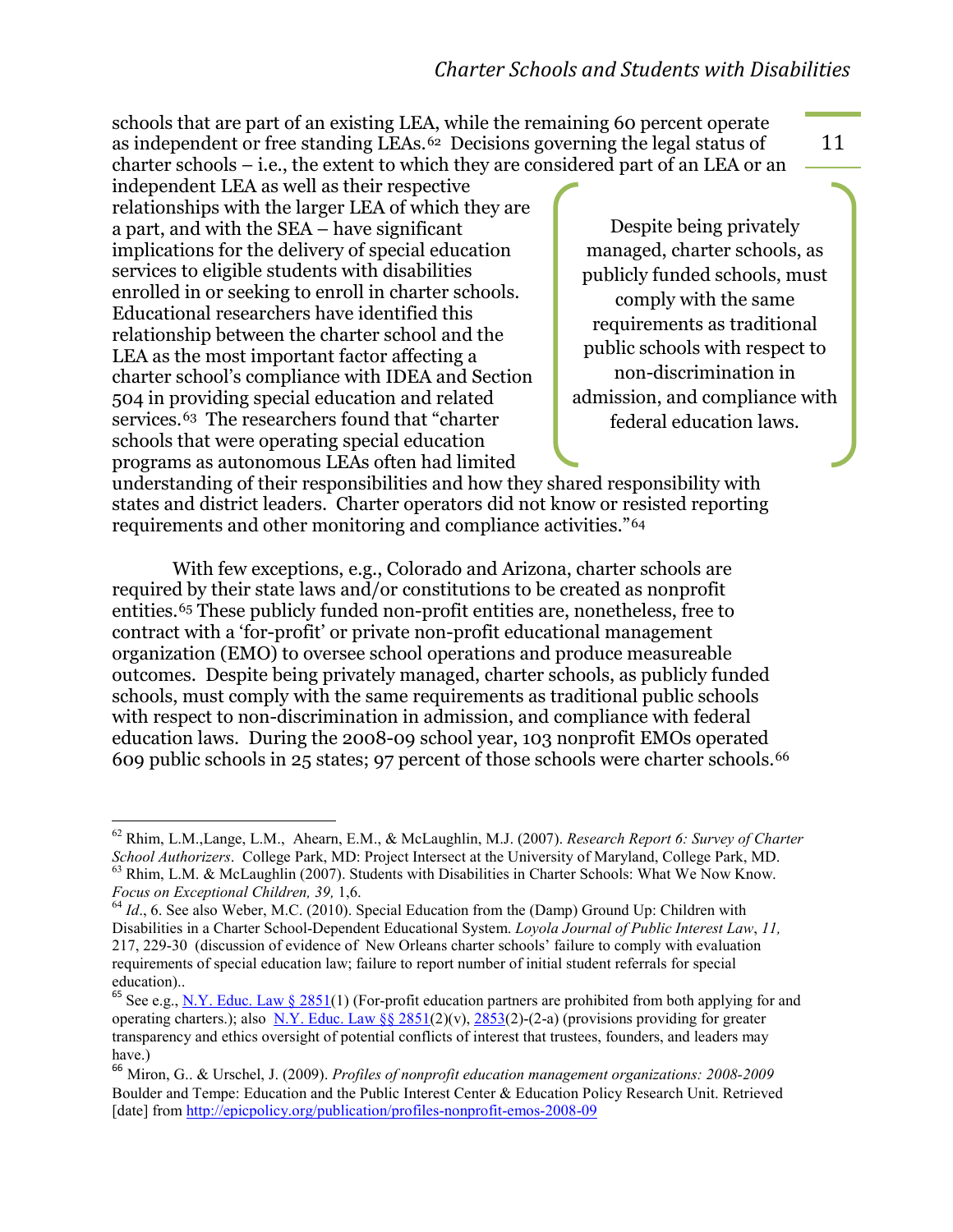Arizona has the largest number of nonprofit  $EMOs<sub>67</sub>$  $EMOs<sub>67</sub>$  $EMOs<sub>67</sub>$  with 23 organizations operating a total of approximately 100 public charter schools, followed by Texas, California, and Illinois, which has the highest proportion of charters under EMO management (72 percent).<sup>[68](#page-13-1)</sup> During the same school year, 95 for-profit EMOs managed 733 public schools in 31 states.<sup>69</sup> Compared to non-profit EMOs, since 2006, the rate of growth of for-profit EMOs has waned.[70](#page-13-3)

Once granted a charter by its respective legislatively designated state charter authorizer, the new charter school receives public funding that would otherwise have been allocated for use in traditional public schools.[71](#page-13-4) Charter schools receive funding through a myriad of possibilities: In 17 states they are

Once granted a charter by its respective legislatively designated state charter authorizer, the new charter school receives public funding that would have otherwise been allocated for use in traditional public schools.

funded by the local school district, in six states they are state funded, in one state, the authorizing agency provides funding, and in 16 states, a charter school receives funding from both the local district and the state.[72](#page-13-5) Whatever the method used by states to fund charter schools, federal funds are available to nonprofit charter schools to provide for the excess costs of educating students with disabilities under IDEA and under Title I of the ESEA to support the teaching and instruction of economically disadvantaged

students. Consistent with USED policy, only schools that are nonprofit entities are eligible to receive IDEA and ESEA funding, and this includes charter schools.[73](#page-13-6)

<span id="page-13-0"></span> $<sup>67</sup>$  A recent report on 40 non-profit EMOs examines the performance of AZ student subgroups in reading and</sup> math in public schools – including disaggregated data for charter schools. Students with disabilities outperform ELLs in both reading and math at all levels in both traditional and EMO operated non-profits. The data shows very little difference between the performance of students with disabilities enrolled in charter schools and in regular public schools – an important point since AZ has the highest proportion of charters of any state. Crane, E.W., Huang, M., and Barrat, V.X. (2011). *Comparing achievement trends in reading and math across Arizona public school student subgroups* (REL Technical Brief, REL 2012–019). Washington, DC: U.S. Department of Education, Institute of Education Sciences, National Center for Education Evaluation and Regional Assistance, Regional Educational Laboratory West. Retrieved from<http://ies.ed.gov/ncee/edlabs>and [.http://ies.ed.gov/ncee/edlabs/regions/west/pdf/REL\\_2012019.pdf](http://ies.ed.gov/ncee/edlabs/regions/west/pdf/REL_2012019.pdf)

<sup>68</sup> Miron, G.. & Urschel, J.,*supra* note 66. 69 *Id., supra* note 66, at 6.

<span id="page-13-3"></span><span id="page-13-2"></span><span id="page-13-1"></span> $^{69}$  Id., *supra* note 66, at 6.<br><sup>70</sup> Id., *supra* note 66 at 26; also see Miron, G., Urschel, J.L., Mathis, W.J., & Tornquist, E. (2010). *Schools without Diversity: Education Management Organizations, Charter Schools and the Demographic Stratification of the American School System.* Boulder and Tempe: Education Policy Interest Center &<br>Education Policy Research Unit. Retrieved from http://epicpolicy.org/publication/schools-without-diversity

<span id="page-13-4"></span><sup>&</sup>lt;sup>71</sup> It has been estimated that the average charter school receives about 81 percent of the funding enjoyed by school districts in the same state. In large cities, the funding difference is greater with charter schools receiving about 72 percent of district funding. Batdorff, M., Maloney, L. and May, J. (2010). *Charter School Funding: Inequity Persists*. Muncie, IN: Ball State University.<br><sup>72</sup> Ryan, *supra* note 39.<br><sup>73</sup> Arizona State Board for Charter Schools v. U.S. Department of Education, 464 F.3d 1003, 1010 (9<sup>th</sup> Cir.

<span id="page-13-6"></span><span id="page-13-5"></span><sup>2006).</sup>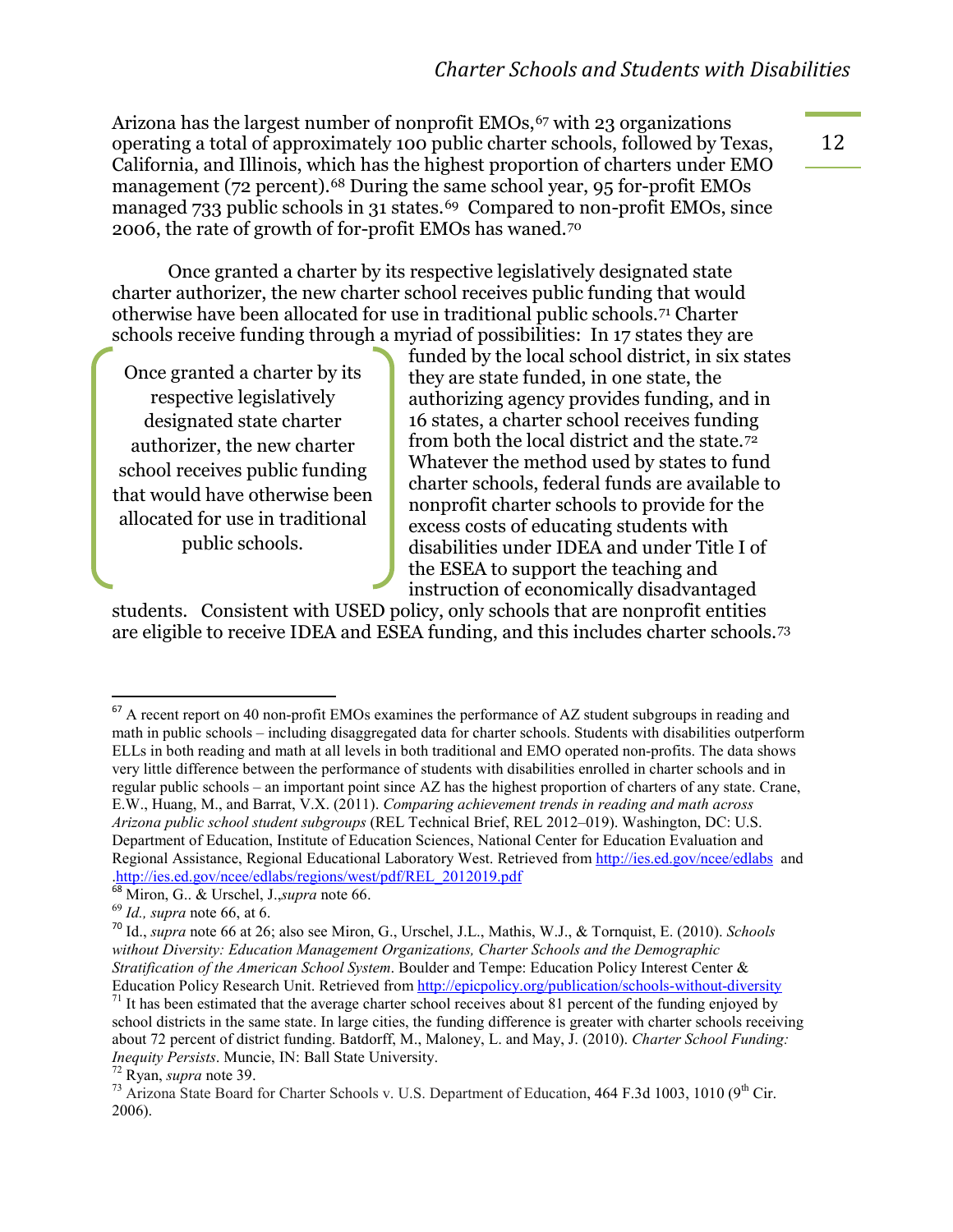Students enrolled in any charter school have a clear expectation that:

- They will be taught a curriculum aligned with their State's challenging academic content and academic achievement standards by highly qualified teachers,
- $\bullet$  They will participate in the State's assessments that are used to measure the progress of the schools and school districts and,
- Their performance outcomes will be reported in the aggregate and disaggregated by the required subpopulation groups.

What is different for charter schools and traditional public schools is that enforcement of the ESEA accountability requirements as applied to charter schools is based on each State's charter school law.

While a more detailed discussion of funding issues is beyond the scope of this paper, the Court of Appeals for the Ninth Circuit in the first appellate ruling to address USED's funding policy limiting eligibility for federal funds under the two major federal education statutes to nonprofits, validated the policy based on its finding that "a natural reading of the [statutory] text conveys clear congressional intent that all schools, including charter schools, must be nonprofit to receive IDEA and ESEA funds."[74](#page-14-0) In finding that only schools within the statutory definitions of IDEA and ESEA are eligible to receive federal funds,[75](#page-14-1) the court took note that both federal statutes defined an "elementary school" and "secondary school" as "a nonprofit institutional day or residential school, including a public elementary [secondary] charter school that provides elementary [secondary] education."[76](#page-14-2) The ruling is limited; it does not preclude recipients of federal charter funding to subcontract with for-profit organizations that manage charter schools.

<span id="page-14-0"></span><sup>&</sup>lt;sup>74</sup> *Id.*, at 1010.. For a discussion of this case and the use of IDEA funds for charter schools see Evans, M.D. (2008). An End to Funding of For-Profit Charter Schools? *University of Colorado Law Review*, 70, 617.

<span id="page-14-1"></span><sup>&</sup>lt;sup>75</sup> The decision on its face restricts for-profit charter schools from eligibility for federal funds under IDEA and ESEA; it does not restrict schools from contracting with for-profit management organizations to run their programs.

<span id="page-14-2"></span> $^{76}$  20 U.S.C. § 1401(6),(27); 20 U.S.C. §6333(a), (c); 20 U.S.C. §7801(18), (38).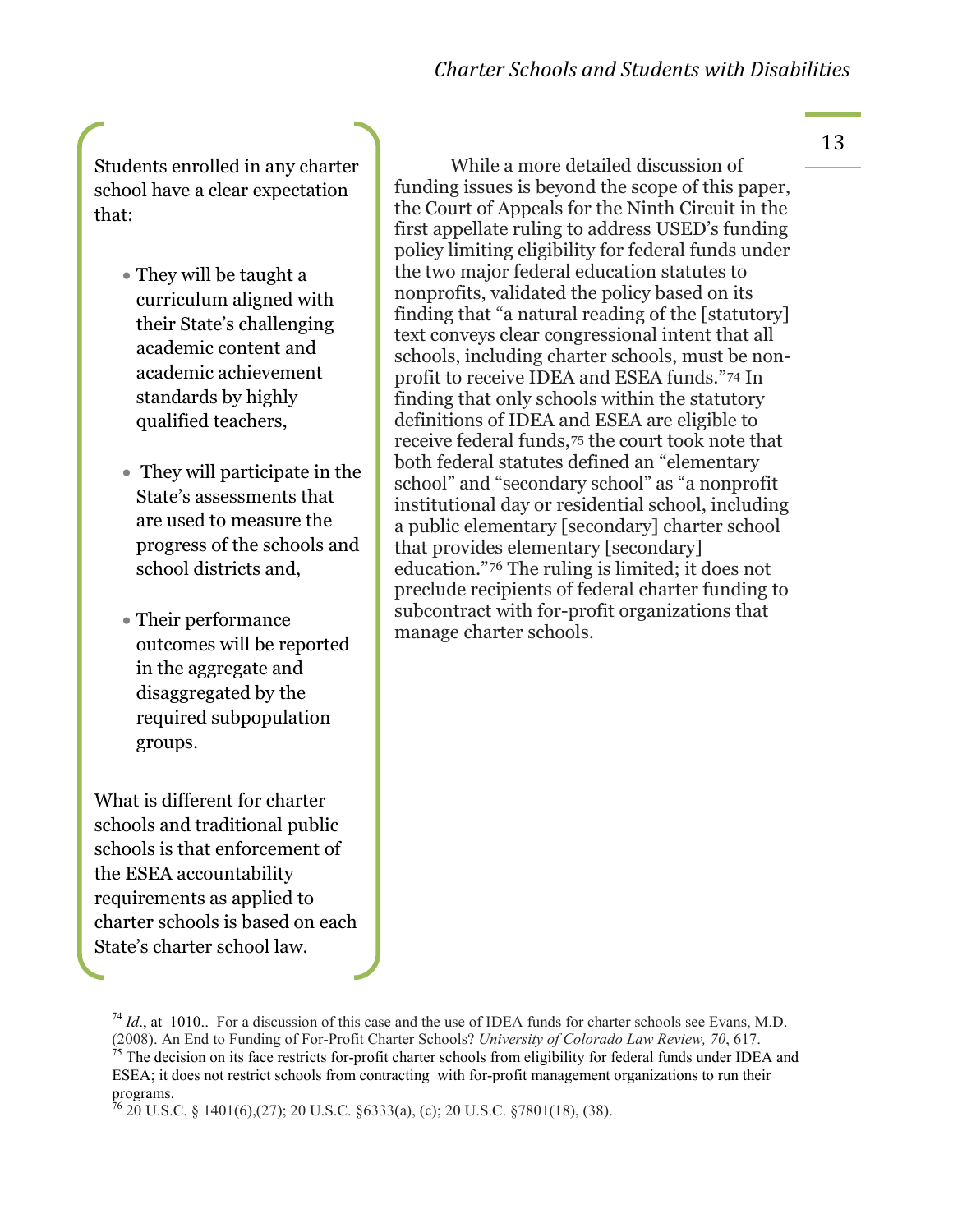#### **II. Federal Statutes Governing the Operation of Charter Schools**

#### **A. Application of Title I-Part A to Charter Schools**

The ESEA, as amended by NCLB, makes no distinction between traditional public schools and public charter schools with respect to the accountability provisions of Title I, Part A. As all public schools, charter schools are subject to the accountability requirements of the law though only recipients of Title I-A funds are subject to the range of interventions for improvement, corrective action and restructuring.[77](#page-15-0) Accordingly, students enrolled in any charter school have a clear expectation that they will be taught a curriculum aligned with their State's challenging academic content and academic achievement standards by highly qualified teachers,[78](#page-15-1) will participate in the State's assessments that are used to measure the progress of the schools and school districts and that their performance outcomes will be reported in the aggregate and disaggregated by the required subpopulation groups.[79](#page-15-2)

What is different for charter schools and traditional public schools is that enforcement of the ESEA accountability requirements as applied to charter schools is based on each State's charter school law. Although charter schools that are not part of a traditional LEA are treated as separate LEAs, and, as recipients of Title I ESEA funds, are subject to SEA oversight of their progress in meeting State academic performance standards and on statewide assessments, the ESEA explicitly states that "[t]he accountability provisions under this Act shall be overseen for charter schools in accordance with State charter school law." [80](#page-15-3) Any ambiguity was eliminated by the Conference Committee Report [Rept. 107-334] accompanying H.R. 1 [No Child Left Behind Act, 12/13/2001] which incorporated the following clarifying statement:

"Charter schools are public schools and therefore subject to the same accountability requirements of this Act as they apply to other public schools, including Sections 1111 and 1116, as developed in each state. However, there is no intent to replace or duplicate the role of the authorized chartering agencies, as established under each state's charter

<span id="page-15-1"></span>

<span id="page-15-0"></span><sup>&</sup>lt;sup>77</sup> 20 U.S.C. § 6311(b)(2)(A); 34 C.F.R. § 200.12(b)(4).<br><sup>78</sup> Under the ESEA teachers teaching in charter schools are required to meet the certification and licensure requirements, if any, contained in their respective State's charter school law. [34 C.F.R.§200.56(a)(3)]. However, charter school teachers are not exempt from all other ESEA "highly qualified teacher" requirements – i.e., having a bachelor's degree with demonstrated subject matter competency in each academic subject area taught. 34 C.F.R. §200.56(b), (c), (d).<br><sup>79</sup> 20 U.S.C. § 6311(b)(3); 34 C.F.R. § 200.6, §200.7. <sup>80</sup> 20 U.S.C. § 6311(b)(2)(K).

<span id="page-15-2"></span>

<span id="page-15-3"></span>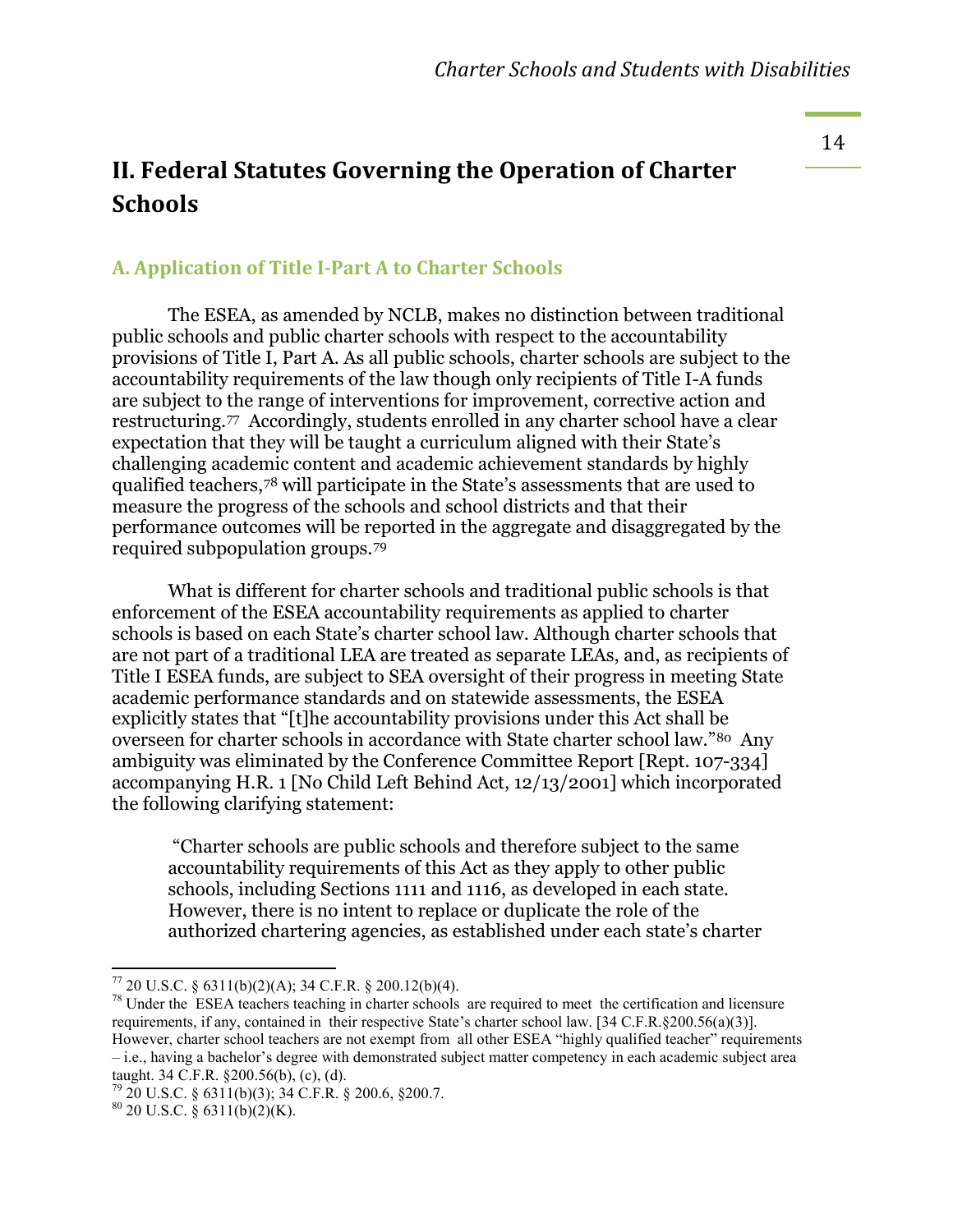school law, in overseeing the Act's accountability requirements for the charter schools that they authorize. Authorized chartering agencies should be held accountable for carrying out their oversight responsibilities as determined by each state through its charter school law and other applicable state laws. This should be done in ways that do not inhibit or discourage the approval or oversight of innovative, high quality charter schools."[81](#page-16-0)

15

#### **B. Application of IDEA, Section 504, and the ADA to Charter Schools**

Charter schools must meet the same legal requirements applicable to students with disabilities as traditional public schools. Although state laws grant charter schools some flexibility and freedom from meeting certain state and local

regulations, rules, and policies, charter schools, as public schools, must meet the requirements of the federal Individuals with Disabilities Education Act (IDEA), Section 504, to the extent the charter school receives any federal funding, and Title II of the ADA, regardless whether it receives federal funds. Two provisions that were added to IDEA in 1997 explicitly address charter schools. The first describes charter schools that are part of an LEA, stating that the LEA: (a) must serve children with disabilities attending such schools in the same manner that it serves children with disabilities in its other schools, and (b) must provide IDEA funds to such schools in the same manner as it does to its other schools.[82](#page-16-1) Under the second provision an SEA cannot, unless authorized by its state charter school statute, require a charter school that is acting as its own LEA "to jointly establish its eligibility" with another LEA because alone it will be unable to maintain a special education program of sufficient size and scope to effectively meet the needs of children with disabilities [83](#page-16-2) While the statute is silent about a charter school that is neither part of an LEA nor a freestanding LEA, the IDEA regulations clarify that the statutory requirements apply to public charter schools regardless of their

Charter schools must meet the same legal requirements applicable to students with disabilities as traditional public schools. Although state laws grant charter schools some flexibility and freedom from meeting certain state and local regulations, rules, and policies, charter schools, as public schools, must meet the requirements of the federal Individuals with Disabilities Education Act (IDEA), Section 504, to the extent the charter school receives any federal funding, and Title II of the ADA, regardless whether it receives federal funds.

<span id="page-16-0"></span> $^{81}$  H.R. Rep. No. 107-334, at 702 (2001)(Conf. Rep.).

<span id="page-16-2"></span><span id="page-16-1"></span>

 $82^{82}$  20 U.S.C. §1413(a)(5).<br> $83^{83}$  20 U.S.C. § 1413(e)(B).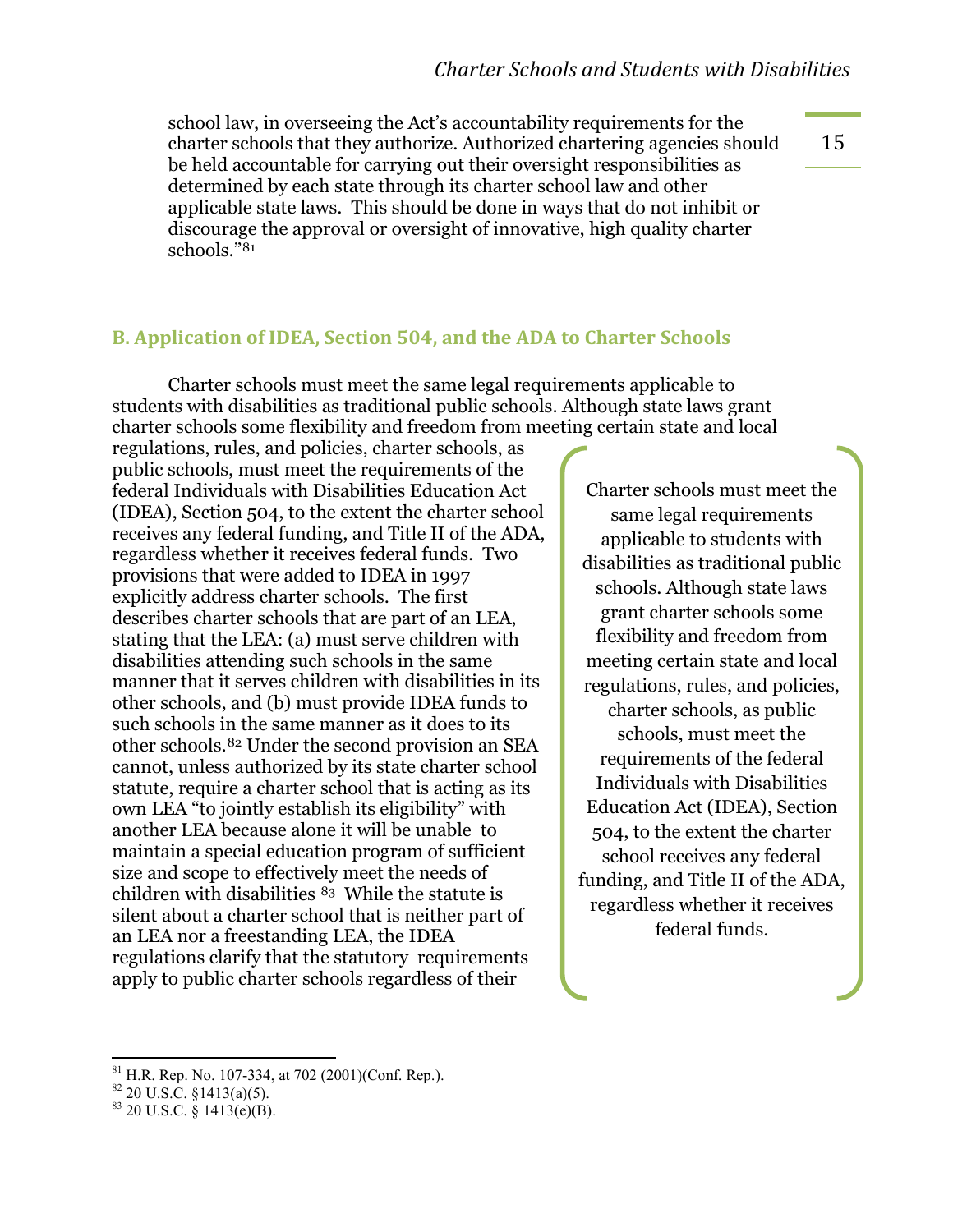type of organizational structure.[84](#page-17-0)

Furthermore, the legal requirements of IDEA are "binding on each public agency that has district or delegated authority to provide special education and related services to children with disabilities, regardless of whether that agency is receiving funds under Part B of the Act."[85](#page-17-1) The term public agency includes the SEA, LEAs, and "nonprofit public charter schools" that are not otherwise included as LEAs and are not a school of an LEA, other state agencies and state and local juvenile and adult correctional facilities.<sup>[86](#page-17-2)</sup> Publicly funded charter schools

Publicly funded charter schools (regardless of type) must, therefore, provide or otherwise ensure that their students with disabilities receive a free and appropriate public education (FAPE) based on their unique individual needs through the development of an Individualized Education Program (IEP), and that they are educated to the maximum extent appropriate in the general education classroom with students without disabilities in accordance with their procedural rights.

(regardless of type) must, therefore, provide or otherwise ensure that their students with disabilities receive a free and appropriate public education (FAPE) based on their unique individual needs through the development of an Individualized Education Program (IEP), and that they are educated to the maximum extent appropriate in the general education classroom with students without disabilities in accordance with their procedural rights.[87](#page-17-3)  Moreover, IDEA regulations specifically regarding charter schools begin with the clear statement that "[c]hildren with disabilities who attend public charter schools and their parents retain all rights under this part."[88](#page-17-4)

The term "charter school" in Title V-B of the ESEA is defined, in part, by a reference

to being "a public school that…complies with…Section 504 of the Rehabilitation Act of 1973, and Part B of the Individuals with Disabilities Education Act." [89](#page-17-5) Section 504[90](#page-17-6) as well as the ADA[91](#page-17-7) and the Equal Protection clause of the Fourteenth Amendment to the U.S. Constitution ban discrimination on the basis of disability, and IDEA provides funds to implement procedures to ensure nondiscrimination in educational programs and institutions[.92](#page-17-8) Section 504 guarantees

<span id="page-17-0"></span> $<sup>84</sup>$  34 C.F.R. § 300.2(b)(1)(ii).<br><sup>85</sup> 34 C.F.R. § 300.2(b)(2).</sup>

<span id="page-17-5"></span><span id="page-17-4"></span>

<span id="page-17-3"></span><span id="page-17-2"></span><span id="page-17-1"></span><sup>&</sup>lt;sup>86</sup> 34 C.F.R. § 300.33.<br><sup>87</sup> 20 U.S.C. § 1412(a)(1)(A), 1412(a)(5)(A).<br><sup>88</sup> 34 C.F.R. § 300.209(a).<br><sup>89</sup> 20 U.S.C. §7221i(1)(G) (2002) (internal references omitted; amendments not affecting quoted language<br>proposed in H.  $^{60}$  29 U.S.C. §794 (2010).<br><sup>91</sup> 42 U.S.C. §12132 (2010); 28 C.F.R. §35.104 (2010).<br><sup>92</sup> Mead, J.F. (Jan. 2008). *Primers on Special Education in Charter Schools, Charter Schools Designed for* 

<span id="page-17-7"></span><span id="page-17-6"></span>

<span id="page-17-8"></span>*Children with Disabilities: An Initial Examination of Issues and Questions Raised*, at 2., Retrieved from [http://www.edgateway.net/specialedprimers/download/special\\_report\\_mead.pdf.](http://www.edgateway.net/specialedprimers/download/special_report_mead.pdf)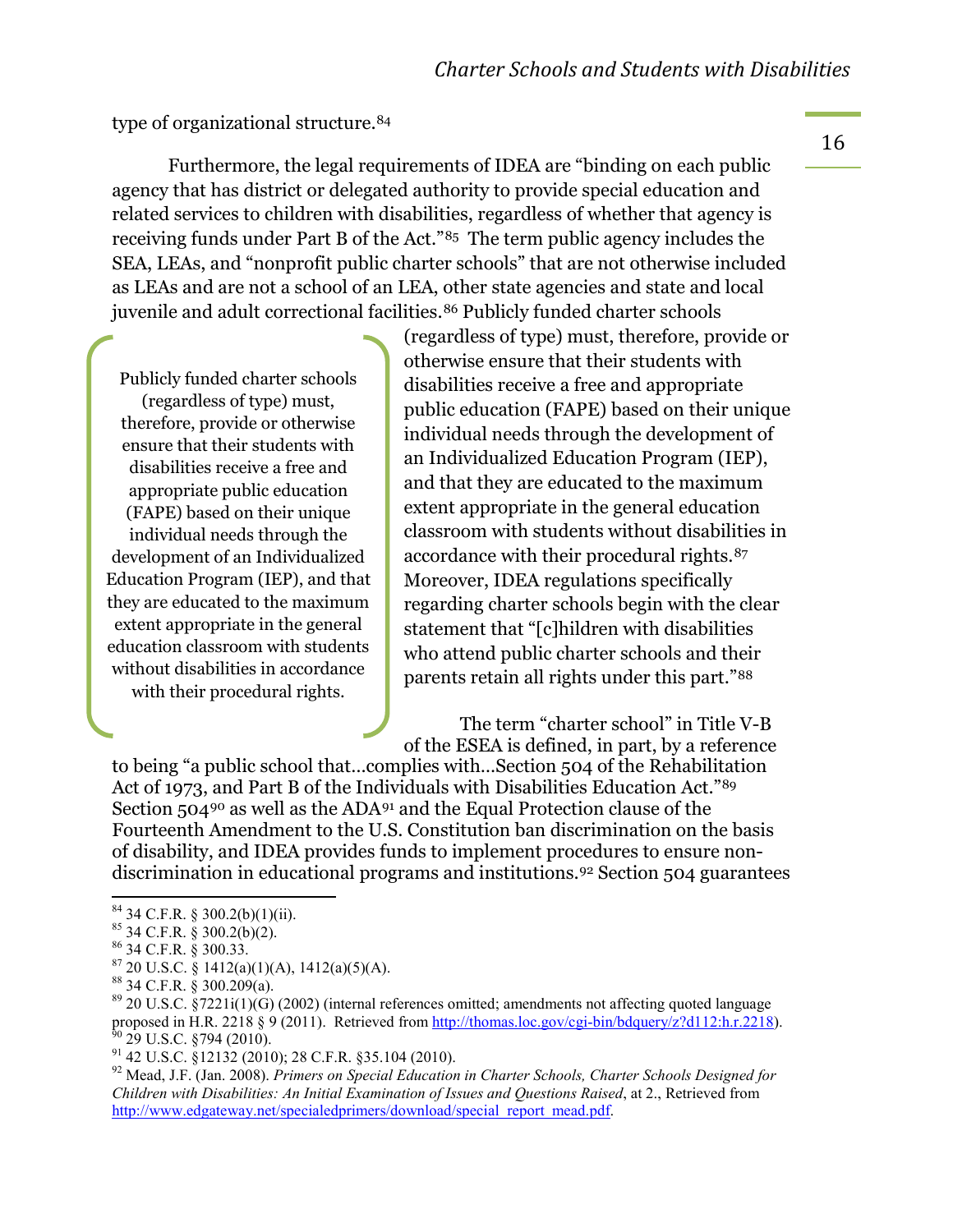individuals with a mental or physical impairment that interferes with participation in a major activity but who do not need specialized instruction, a free appropriate public education that is "comparable to that provided to students without disabilities."[93](#page-18-0)

Charter schools as recipients of federal funds under Section 504 and as state or governmental entities under Title II of the ADA, cannot discriminate

against individuals with disabilities, and have an affirmative obligation under both statutes to provide meaningful and accessible outreach to ensure the fair recruitment of school-age children with disabilities and an equal opportunity for admission.[94](#page-18-1) Children with disabilities must be provided an opportunity to participate in and benefit from comparable aids, benefits and services afforded others.[95](#page-18-2)They cannot be excluded from "school choice" programs as a result of their disability.[96](#page-18-3) Nor can they be required to waive services to which they are entitled under IDEA or, for which they are otherwise qualified as a school-age child under Section 504, as a condition of participation in any choice program.[97](#page-18-4) Charter schools may not directly or through contractual or other arrangements, utilize criteria or methods of administration –i.e., policies and practices -- that have the effect of discriminating in outreach, recruitment, or admissions against students with

Charter schools as recipients of federal funds under Section 504 and as state or governmental entities under Title II of the ADA, cannot discriminate against individuals with disabilities, and have an affirmative obligation under both statutes to provide meaningful and accessible outreach to ensure the fair recruitment of school-age children with disabilities and an equal opportunity for admission.

disabilities on the basis of disability, specific need or prior academic achievement.[98](#page-18-5)

<span id="page-18-0"></span> $^{93}$ 34 C.F.R. § 104.33.

<span id="page-18-2"></span><span id="page-18-1"></span> $94$  34 C.F.R. § 104.4(b)(1)(i), (3), (4); 42 U.S.C. § 12132, 28 C.F.R. § 35.104, 28 C.F.R. 35.130(b)(1)(i), (b)(7). <sup>95</sup> 34 C.F.R. § 104.4(b)(1)(ii);<br><sup>96</sup> 29 U.S.C. § 794(a); 34 C.F.R. § 104.4(a),(b)(1)(v), (vii),,(3), (4); 42 U.S.C. §12132.

<span id="page-18-4"></span><span id="page-18-3"></span><sup>&</sup>lt;sup>97</sup> 20 U.S.C. §1412(a)(1)(A); 34 C.F.R. §104.4(a), (b)(4), §104.33. See also Mead, *supra* note 92, at 4; *see also* Decker, J. et al (2010). Charter Schools Designed for Gifted and Talented Students: Legal and Policy Issues and Considerations, *Education Law Reporter*, 259, 1, 9 (Discussing requirements on charter schools designed for gifted students to use non-discriminatory admissions policies and provide services for students with disabilities who may also be gifted. Participation in school choice programs may still be limited by the determination of the IEP team if the school of choice is not able to provide appropriate services that are offered at another available school placement or if the school does not comport with the requirements of education in the least restrictive environment).<br><sup>98</sup> 34 C.F.R. §104.4(b)(4)(b)(1)(i); and similarly under the ADA, 28 C.F.R § 35.130(b)(8).. See Mead, *supra* 

<span id="page-18-5"></span>note 92, at 11-12, 14-17.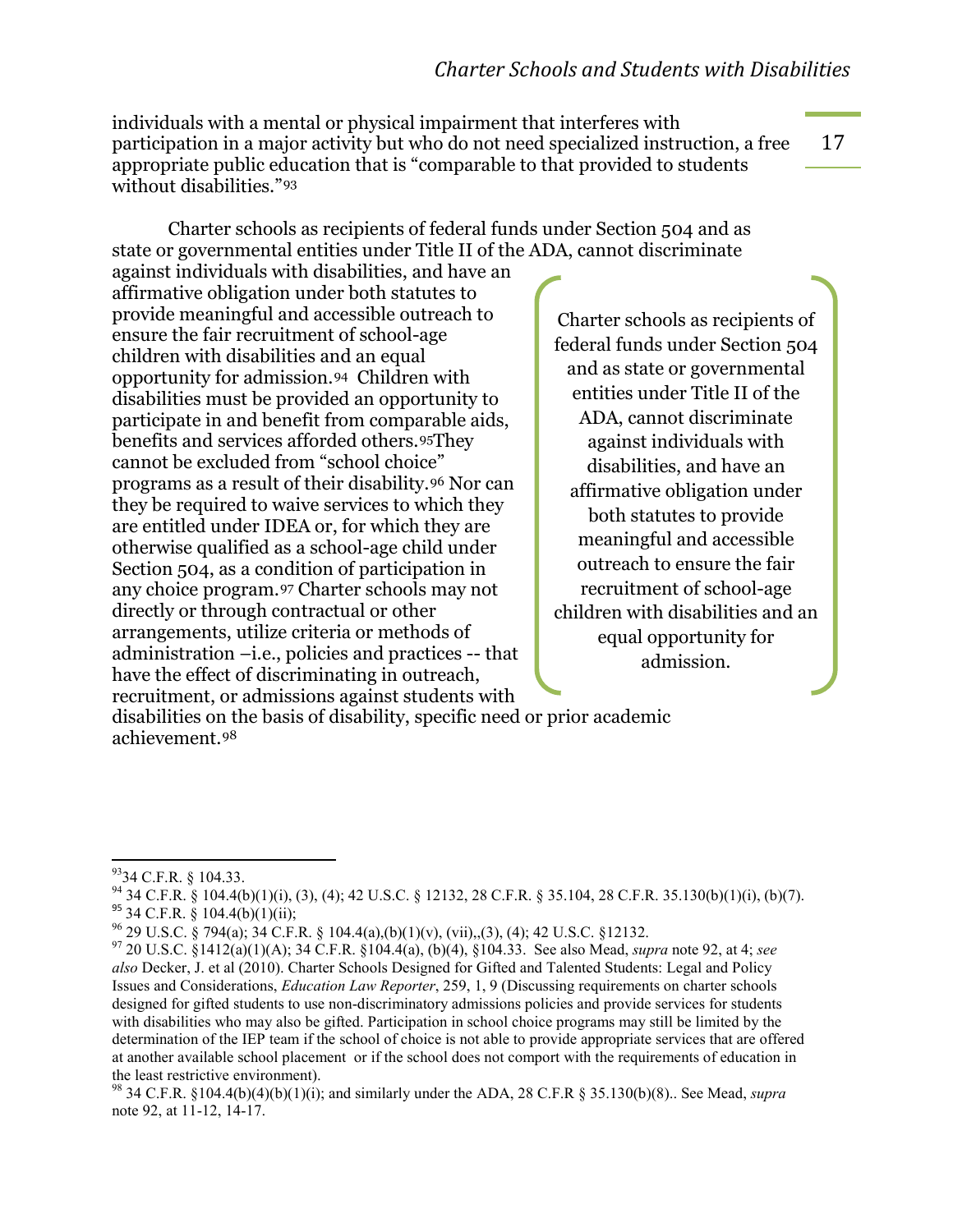Charter schools, as all public schools, are required by IDEA to provide each eligible student a FAPE that meets the standards of the SEA and is consistent with the student's IEP.[99](#page-19-0) The right to FAPE ensures these students full and meaningful opportunities to participate in the same curriculum that is being taught to students without disabilities and to meet the same high academic standards that are set for all students.[100](#page-19-1) Multiple provisions, including those regarding IEP

In the context of charter school education, the right to be educated in the LRE is one of the most pertinent provisions of federal law.

development and implementation, ensure that each student shall be involved and make progress in the general education curriculum – i.e., the same curriculum as that provided to students without disabilities.[101](#page-19-2) Moreover, consistent with IDEA's least restrictive environment ("LRE") requirement, students with disabilities are to be educated to the maximum extent appropriate with students without disabilities; removal from the

regular education environment is to occur "only when the nature or severity of the disability of a child is such that education in regular classes with the use of supplementary aids and services cannot be achieved satisfactorily."<sup>[102](#page-19-3)</sup>

In the context of charter school education, the right to be educated in the LRE is one of the most pertinent provisions of federal law.[103](#page-19-4) Every school district (including each charter school that acts as an LEA, in and of itself) has an obligation to ensure that each child with a disability is educated in the LRE to the maximum extent appropriate to the child's needs, and must make available a "continuum of alternative placements" to meet the diverse learning needs of students with disabilities.[104](#page-19-5) The IEP team determines the placement that the student needs to receive the specialized instruction and related services set forth in in the student's IEP.[105](#page-19-6) The team's first consideration is whether the school

<span id="page-19-0"></span> $^{99}$  20 U.S.C. § 1401(9); 34 C.F.R. § 300.17. FAPE consists of "specially designed instruction" that adapts the content, methodology, or delivery of instruction "[t]o address the unique needs of the child that result from the child's disability; and … [t]o ensure access of the child to the general curriculum, so that the child can meet the educational standards within the jurisdiction of the public agency that apply to all children." 34 C.F.R. § 300.39(b)(3).

<span id="page-19-1"></span><sup>100</sup> 20 U.S.C. § 1412(a)(1)(A); 34 C.F.R. § 300.17(b), (c); 20 U.S.C. § 6311(b)(1), 34 C.F.R. § 200.1(a), (b), (c). Also see 34 C.F.R. § 104.33(a).<br><sup>101</sup> 34 C.F.R. § 300.320(a)(1)(i), (a)(4).

<span id="page-19-5"></span>

<span id="page-19-4"></span><span id="page-19-3"></span><span id="page-19-2"></span><sup>&</sup>lt;sup>102</sup> 20 U.S.C. § 1412(a)(5)(A); 34 C.F.R. § 300.114(a).<br><sup>103</sup> 20 U.S.C. § 1412(a)(5)(A).<br><sup>104</sup> 34 C.F.R. § 300.115. Note, in one major inclusion case, an appellate court defined a "continuum of placements to meet the needs of [ ] children [with disabilities] as resource rooms, itinerant instruction, speech and language therapy, special education training for the regular teacher, behavior modification programs, or any other available aids or services appropriate to the child's particular disabilities. " *Oberti v. Clementon School District*, 995 F.2d 1204, 1216 (3rd Cir. 1993). alternatives refers to the range of potential placements in which a district can implement a student's IEP, with the regular classroom being the least restrictive to meet the needs of students with disabilities.

<span id="page-19-6"></span> $105$  20 U.S.C. §1414(d), 34 C.F.R. § 300.114-300.116.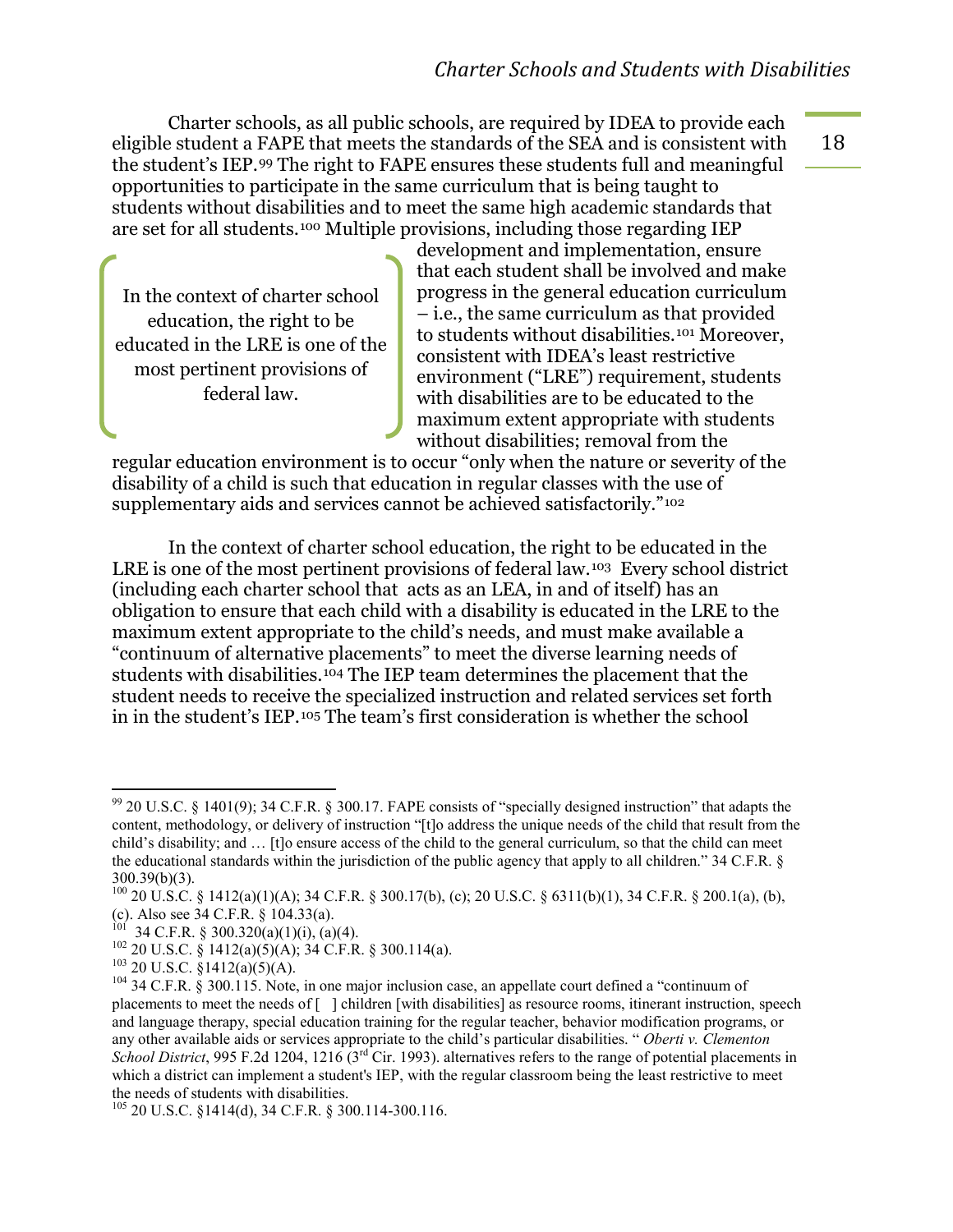19

district can provide supplemental aids and services<sup>[106](#page-20-0)</sup> to make it possible for a student to be educated with his or her non-disabled peers in the regular education classroom.[107](#page-20-1) If services can be appropriately provided in a less restrictive setting, the members of the team, including the parent, must choose that type of program and setting.[108](#page-20-2) On the other hand, if the student's program of specialized instruction and related services designed to meet the student's individualized needs,[109](#page-20-3) requires a more restrictive setting to be effective and to enable the student to make meaningful progress toward learning what all students are expected to learn consistent with his or her IEP, the IEP team is permitted to consider a more restrictive setting.[110](#page-20-4) The determination of LRE must be based on a student's IEP, not on a diagnosis or specific disability label. Students cannot be placed in separate or more restrictive environments solely because they require modifications in the curriculum.[111](#page-20-5) Moreover, only after the team has developed the student's IEP, may it determine the appropriate setting for delivering such services.<sup>[112](#page-20-6)</sup>

<span id="page-20-0"></span><sup>&</sup>lt;sup>106</sup> 34 C.F.R. § 300.42 (2010) ("*Supplementary aids and services* means aids, services, and other supports that are provided in regular education classes, other education-related settings, and in extracurricular and nonacademic settings, to enable children with disabilities to be educated with nondisabled children to the maximum extent appropriate in accordance with  $\S$ §300.114 through 300.116").

<span id="page-20-1"></span><sup>107</sup> See *Oberti v. Clementon Sch. District*, 995 F.2d 1204,1216 (3<sup>rd</sup> Cir.1993). <sup>108</sup> 34 C.F.R. § 300.114

<span id="page-20-3"></span><span id="page-20-2"></span><sup>&</sup>lt;sup>109</sup> IDEA, consistent with its FAPE obligation, requires that all education placement decisions be considered on an individual basis considering each child's unique needs. Each placement decision should be uniquely tailored<br>to reasonably promote the child's educational success. 64 Fed. Reg. 12,471 (1999).

<span id="page-20-4"></span><sup>&</sup>lt;sup>110</sup> See, e.g., *P. v. Newington Board of Education*,546 F.3<sup>rd</sup> 111 (2d Cir. 2008).); *Letter to Wohle*, 50 IDELR 13850 (OSEP 2008)(IDEA does not require a set percentage of students to be educated in a general education environment).<br> $^{111}$  34 C.F.R. § 300.116(e).

<span id="page-20-6"></span><span id="page-20-5"></span><sup>&</sup>lt;sup>112</sup> 65 Fed. Reg. 36,591 (2000); see, e.g., *Spielberg v. Henrico County Public Schools*, 853 F.2d 256, 259 (4<sup>th</sup> Cir. 1988)(school board may not predetermine what school a student may be placed in before creating the student's IEP and engaging in discussion over what schools are suitable under the IEP).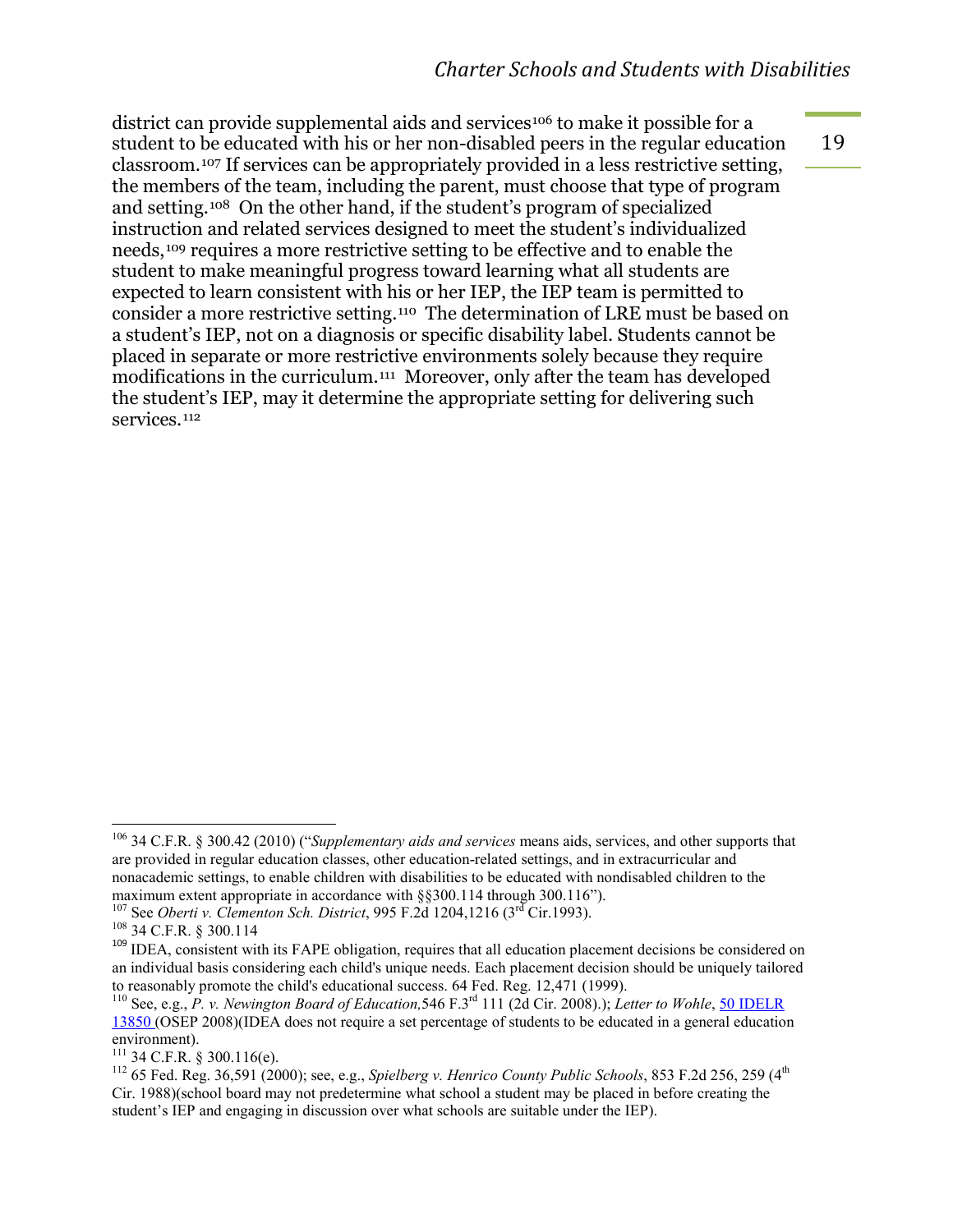20

#### **III. Issues and Concerns for Students with Disabilities**

#### **A.** Relationship of Charter School to the LEA and the Delivery of **Special Education**

Whether a charter school is considered under its State chartering law to be part of a larger existing LEA, an independent LEA, or to fall into neither category,[113](#page-21-0) students with disabilities enrolled in charter schools have the same

Students with disabilities enrolled in charter schools have the same legal rights as those enrolled in traditional public schools. Only the manner in which students with disabilities are located, evaluated, identified and provided special education may differ depending upon the school's legal status as determined by State charter law and each school's respective charter.

legal rights as those enrolled in traditional public schools.[114](#page-21-1) Only the manner in which students with disabilities are located, evaluated, identified and provided special education may differ depending upon the school's legal status as determined by State charter law and each school's respective charter.[115](#page-21-2) While it may as a matter of law and policy seem counter-intuitive given the enormity of the obligations, a single charter school operating as a stand-alone LEA has the same responsibilities under IDEA as any other LEA in the State[116](#page-21-3) "unless State law assigns that responsibility to some other entity."[117](#page-21-4) While IDEA provides that the SEA retains ultimate responsibility and oversight for ensuring provision of FAPE to all eligible children with disabilities in the State,[118](#page-21-5) each LEA is obligated directly, through cooperative agreement, or contracts with

other agencies or schools/districts: to identify, locate, and evaluate all eligible children; to ensure each such child is provided FAPE, including specialized instruction and related services based on his/her unique needs and as set forth in the child's IEP, and educated with students without disabilities to the maximum extent appropriate; to include all eligible students in State and district

<span id="page-21-0"></span><sup>&</sup>lt;sup>113</sup> Primers on Implementing Special Education in Charter Schools. *State Matrix* [hereinafter *State Matrix*]. Retrieved from http://www.edgateway.net/cs/spedp/query/q/2057 (last visited Sept. 29, 2011).

<span id="page-21-5"></span><span id="page-21-4"></span><span id="page-21-3"></span>

<span id="page-21-2"></span><span id="page-21-1"></span><sup>&</sup>lt;sup>114</sup> 20 U.S.C. § 1413(a)(5).<br><sup>115</sup> *State Matrix, supra* note 113.<br><sup>116</sup> 20 U.S.C. § 1413(a).<br><sup>117</sup> 34 C.F.R. § 300.209(c). Note that, effective with funds available on July 1, 2009, "each State must distribute funds to eligible LEAs, including public charter schools that operate as LEAs, *even if the LEA is not serving any children with disabilities*." (emphasis added). 34 C.F.R. §300.705(a). <sup>118</sup> 20 U.S.C. § 1412(a)(11).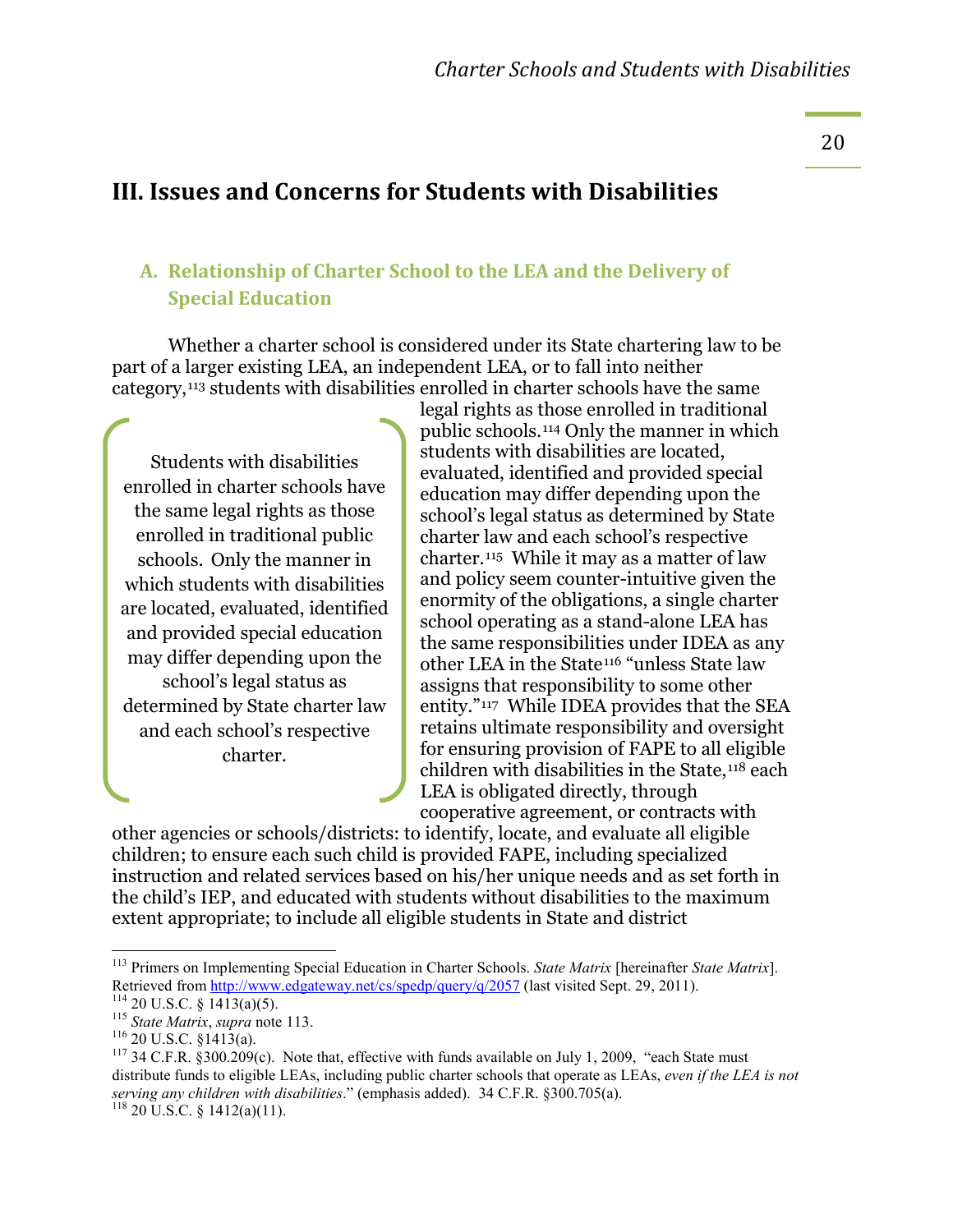assessments and publicly report such data to the SEA; and to ensure compliance with all procedural safeguards under IDEA.<sup>[119](#page-22-0)</sup>

#### 21

#### 1. Charter schools operating as their own independent LEA

If the charter school is defined as its own LEA, independent and separate from any other schools or district, the charter school is responsible for providing the specialized instruction and related services necessary to meet the individualized needs of its enrolled students with disabilities.[120](#page-22-1) Even though traditional public schools receive state and federal funds for educating children with disabilities, LEAs frequently incur significant additional costs as part of their operating expenses that relate to particular children's more resource-laden special education needs. Unlike a traditional public school, however, which is part of an LEA and able to draw upon the district's resources – including financial support, an array of special education programs, supplementary aids and services, and the continuum of alternative placements – the charter school that is its own LEA must provide students with disabilities FAPE consistent with their IEPs solely through its own resources or through contractual arrangements.[121](#page-22-2) All charter schools in Delaware, for example, are this type, and each charter in the State is responsible for identifying, locating and evaluating children and providing the array of specialized instructional programming and services needed for the diverse students it enrolls.[122](#page-22-3) In the City of New Orleans the public school system is completely decentralized with 51 LEAs, including 49 independent charter schools operating as standalone LEAs, operating the city's 88 schools.[123](#page-22-4)

<span id="page-22-1"></span><span id="page-22-0"></span><sup>&</sup>lt;sup>119</sup> 20 U.S.C. §1413(a).<br><sup>120</sup> 34 C.F.R. § 300.209(c) (This provision can be overridden by state law placing the responsibility for providing special education services to students in charter schools on a different entity, such as the local LEA or the SEA); *See also R.B. ex rel Parent v. Mastery Charter School*, 762 F. Supp. 2d 745, 752-53 (E.D. Pa. 2010) ("Under Pennsylvania's statutory scheme, charter schools are independent LEAs and assume the duty to ensure that a FAPE is available to a child with a disability in compliance with IDEA and its implementing regulations. Under this scheme, Mastery Charter School bears full responsibility for providing special education services to students with disabilities") (internal quotations and citations omitted). <sup>121</sup> *See* Bordelon, S.J. (2010). Making the Grade? A Report Card on Special Education, New Orleans Charter

<span id="page-22-2"></span>Schools, and the Louisiana Charter Schools Law. *Loyola University New Orleans Journal of Public Interest Law 11*, 441, 449.<br><sup>122</sup> *State Matrix, supra* note 113.<br><sup>123</sup> *See* Garda, R. (2011). *The Politics of Education Reform:Lessons from New Orleans*, 40 J.L. & Educ. 57,

<span id="page-22-4"></span><span id="page-22-3"></span><sup>76-81.</sup>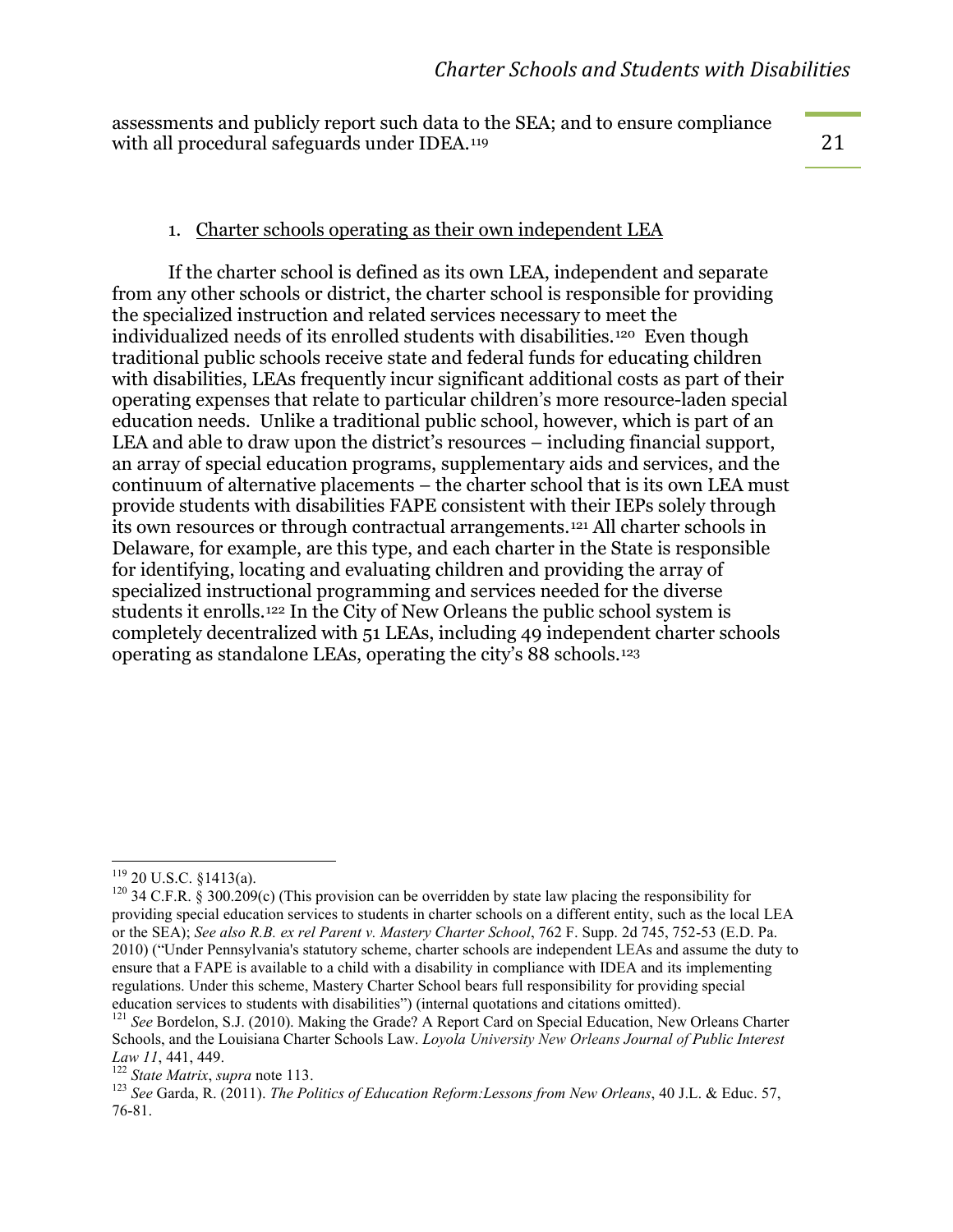Not surprisingly some studies have found that charter school administrators who operate charter schools as autonomous LEAs incur more difficulty in administering special education programs than administrators in schools that are part of an LEA who can draw upon readily available personnel with more knowledge, expertise, options and resources.<sup>[124](#page-23-0)</sup> There is also evidence

Nonetheless, by virtue of having sole responsibility for providing FAPE to each eligible child, a charter school operating as an independent, stand-alone LEA will realistically be challenged to "provide a full range of special education services simply because [it] cannot afford to do so."

that as the charter school movement has matured, charter school personnel have become more "knowledgeable about their legal responsibilities and public authorizing agencies have become more sophisticated about proper accountability and oversight roles."[125](#page-23-1) Nonetheless, by virtue of having sole responsibility for providing FAPE to each eligible child, a charter school operating as an independent, stand-alone LEA will realistically be challenged to "provide a full range of special education services simply because [it] cannot afford to do so."[126](#page-23-2) This burden is not insignificant, especially considered in the context of reported findings that urban charter schools

receive an estimated 72 percent of district funding.[127](#page-23-3) As previously described, these schools also serve disproportionately poor students.[128](#page-23-4) Unlike traditional public school districts that can tap into shared resources, staff expertise, specialized programming and services from different schools throughout their respective district, the charter school-LEA is essentially dependent upon itself. Yet, just as traditional public school districts, charter school-LEAs are responsible under IDEA for providing what is appropriate not merely what is available consistent with the students' IEPs, implementing students' specialized instruction and related services, and improving students' achievement so they may learn to their State standards as required by IDEA and Title I of the ESEA. To attain these objectives and to comply with IDEA, any charter school operating as an LEA may, and likely will have to, explore such options as creating collaborative partnerships and entering contractual relationships with traditional public schools and LEAs, or with other charters that are part of an LEA or are stand-alone LEAs. A onesize-fits-all inclusion program is not permitted under IDEA; a charter school

<span id="page-23-1"></span><sup>125</sup> R.J. Lake, ed., National Charter School Research Project, *Unique Schools Serving Unique Students: Charter Schools and Students with Special Needs – Brief* 2 (2010). Retrieved from

[http://www.crpe.org/cs/crpe/view/csr\\_pubs/338.](http://www.crpe.org/cs/crpe/view/csr_pubs/338) *But see See* E.A. *et. al.*, v. Louisiana Department of Education, Louisiana Board of Education, Due Process Complaint, p. 39, n.23 (Louisiana Department of Education, July 28, 2010). Retrieved from

<http://www.splcenter.org/sites/default/files/downloads/case/NOLAschools072810.pdf>[Hereinafter Louisiana Dept. of Educ.] (describing failure to report number of students with suspected disabilities referred for initial evaluation). <http://www.splcenter.org/sites/default/files/downloads/case/NOLAschools072810.pdf>

<span id="page-23-0"></span><sup>&</sup>lt;sup>124</sup> Bordelon, *supra* note 121 at 450.

<span id="page-23-2"></span><sup>126</sup> Bordelon, *suppartners*<br><sup>126</sup> Bordelon, *supra* note 121 at 457.

<span id="page-23-3"></span>

<span id="page-23-4"></span> $128$  See *supra* notes 21-26 and accompanying text.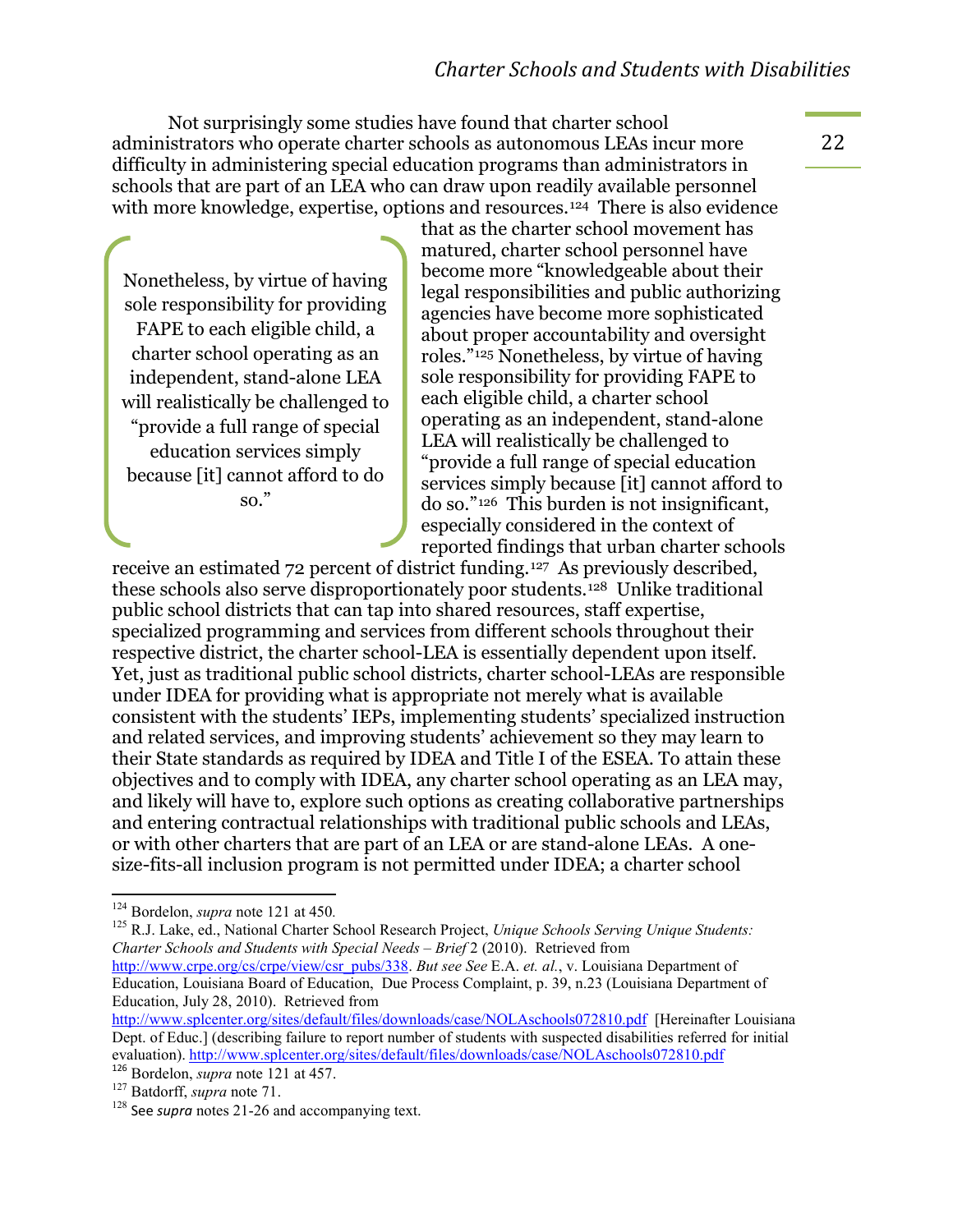operating as an independent LEA must be able to offer students with disabilities FAPE consistent with IEPs tailored to meet their individualized needs through a continuum of alternative placements.[129](#page-24-0)

23

#### 2. Charter schools operating as part of a larger LEA

For a charter school that is part of an existing LEA, unless State law assigns the responsibility to some other entity, the LEA must serve students with disabilities "attending those charter schools in the same manner as the [LEA] serves children with disabilities in its other schools, including providing supplementary and related services on site at the charter school to the same extent to which the [LEA] has a policy or practice of providing such services on the site to its other public schools…"[130](#page-24-1) In some instances, the LEA retains full responsibility for identifying, evaluating, and providing services for students with disabilities enrolled in the charter school, and in others, the charter school and the LEA share responsibility for those tasks. The precise relationship is dependent on State law and policy, which must, nonetheless, be consistent with IDEA, as well as the relationship negotiated between the charter school and the LEA.[131](#page-24-2) For example, in Alaska, all charter schools are part of an LEA but retain full responsibility for special education evaluation and services, unless they negotiate an insurance agreement with their LEA.[132](#page-24-3) Alternatively, in Oregon, all charter schools are part of an LEA and the LEA retains all responsibility for evaluation and provision of special education services.[133](#page-24-4) Unless a traditional public school in the LEA could assign a similarly situated student with a disability elsewhere – e.g., a particular school is identified to provide centralized services to students with similar low-incidence disabilities and the student's IEP Team concurs<sup>[134](#page-24-5)</sup> – a charter school within the LEA may not refuse to accept a student on the basis of a disability.<sup>[135](#page-24-6)</sup> A charter school that is part of an LEA is assured of being provided funds received by the LEA through IDEA: "(i) on the same basis as the other public schools [within the LEA], including proportional distribution based on relative enrollment of children with disabilities; and (ii) at the same time as the agency distributes other Federal funds to the agency's other public schools, consistent with the State's charter school law."[136](#page-24-7)

<span id="page-24-2"></span>

<span id="page-24-3"></span>

<span id="page-24-5"></span><span id="page-24-4"></span>

<span id="page-24-1"></span><span id="page-24-0"></span><sup>&</sup>lt;sup>129</sup>Bordelon, *supra* note 121 at 449-50.<br>
<sup>130</sup> 20 U.S.C. §1413(a)(5)(A); 34 C.F.R.§300.209(b).<br>
<sup>131</sup> *State Matrix, supra* note 113.<br>
<sup>132</sup> *Id.*<br>
<sup>133</sup> *Id.*<br>
<sup>134</sup> *See e.g., Hartmann v. Loudoun County Bd. of Educ.,* 1046 (1998).

<span id="page-24-6"></span><sup>135</sup> 20 U.S.C. § 1413(a)(5); 34 C.F.R.§300.209(b); Section 504, 29 U.S.C. §794; 34 C.F.R. § 104.4(a), (b). *See* 

<span id="page-24-7"></span><sup>&</sup>lt;sup>136</sup> 20 U.S.C. §1413(a)(5)(B), 34 C.F.R §300.209(b)(ii).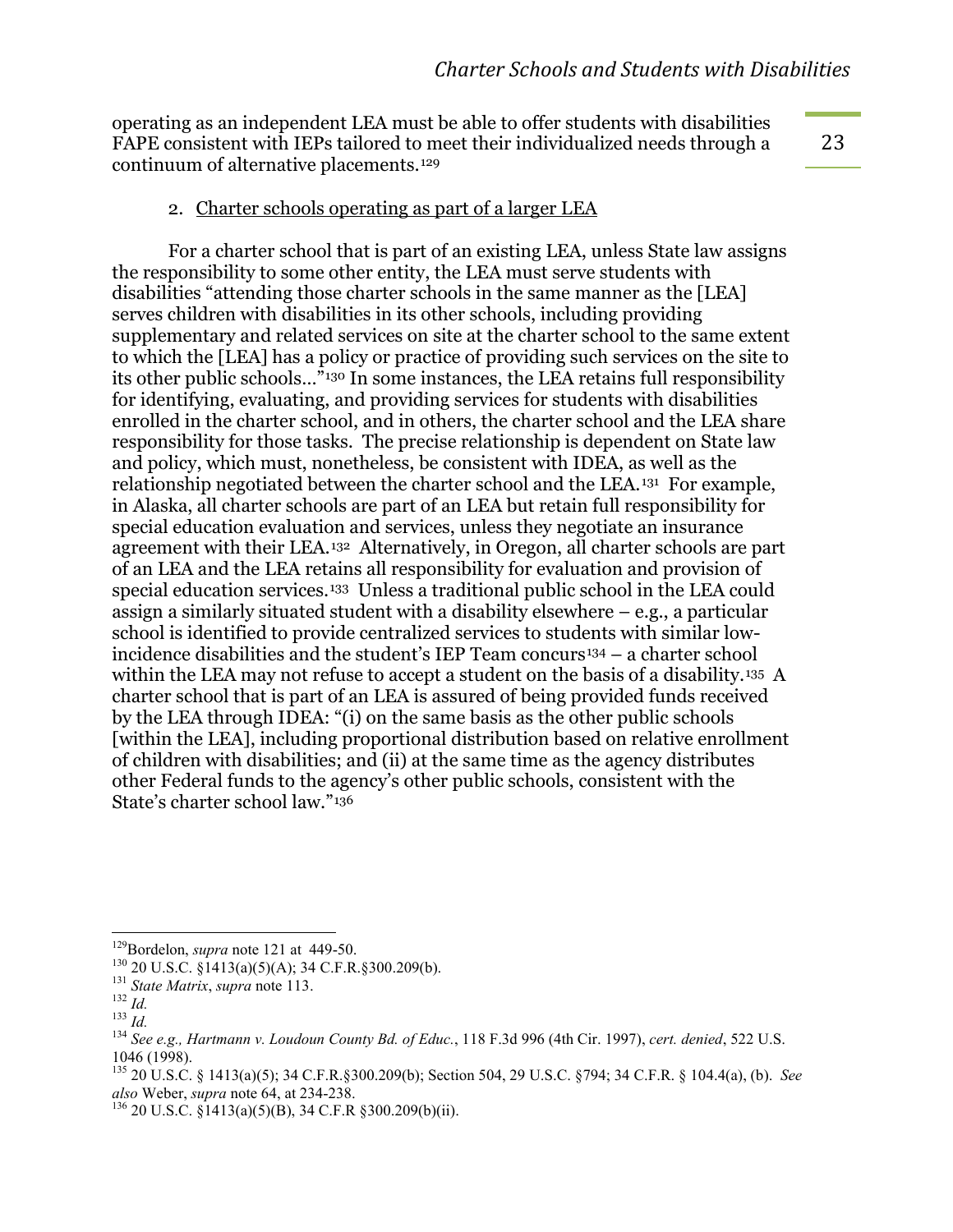#### 3. Charter schools that are neither an independent LEA nor part of an LEA

Finally, for charter schools that are *not* independent, stand-alone LEAs receiving IDEA funds under 34 C.F.R.§300.705, or part of a larger school district/LEA that is receiving funds under 34 C.F.R. §300.705, the SEA is

responsible for ensuring that all the requirements of Part B of IDEA are met.[137](#page-25-0) The SEA may assign initial responsibility for meeting these requirements to another entity;[138](#page-25-1) however, under IDEA the SEA retains ultimate responsibility.[139](#page-25-2) This provision is especially relevant to the states of New York, New Hampshire, and Oregon where their legislatures have chosen not to identify the charter school as an independent LEA or to make charter schools part of a larger LEA, instead designating the eligible student's resident district as the responsible agency for ensuring that the student's special education needs are met.[140](#page-25-3) The SEA's

Charter schools that are *not* independent, stand-alone LEAs receiving IDEA funds under 34 C.F.R.§300.705, or part of a larger school district/LEA that is receiving funds under 34 C.F.R. §300.705, the SEA is responsible for ensuring that all the requirements of Part B of IDEA are met.

oversight role may also be more visible in Connecticut where charter schools, as independent LEAs, divide responsibilities with the student's resident district; the latter convenes IEP meetings and pays for the costs of services that the charter schools are responsible for making certain are provided.<sup>141</sup>

<span id="page-25-2"></span>

<span id="page-25-1"></span><span id="page-25-0"></span><sup>&</sup>lt;sup>137</sup> 34 C.F.R. § 300.209(d)(1).<br><sup>138</sup> 34 C.F.R. § 300.209(d)(2).<br><sup>139</sup> 20 U.S.C. § 1412(a)(11); 34 C.F.R. § 300.149..<br><sup>140</sup> N.Y. EDUC. LAW § 2853(4); N.H. REV. STAT. ANN. § 194-B; OR. REV. STAT. § 338.165.<br><sup>141</sup> CONN. GE

<span id="page-25-4"></span><span id="page-25-3"></span>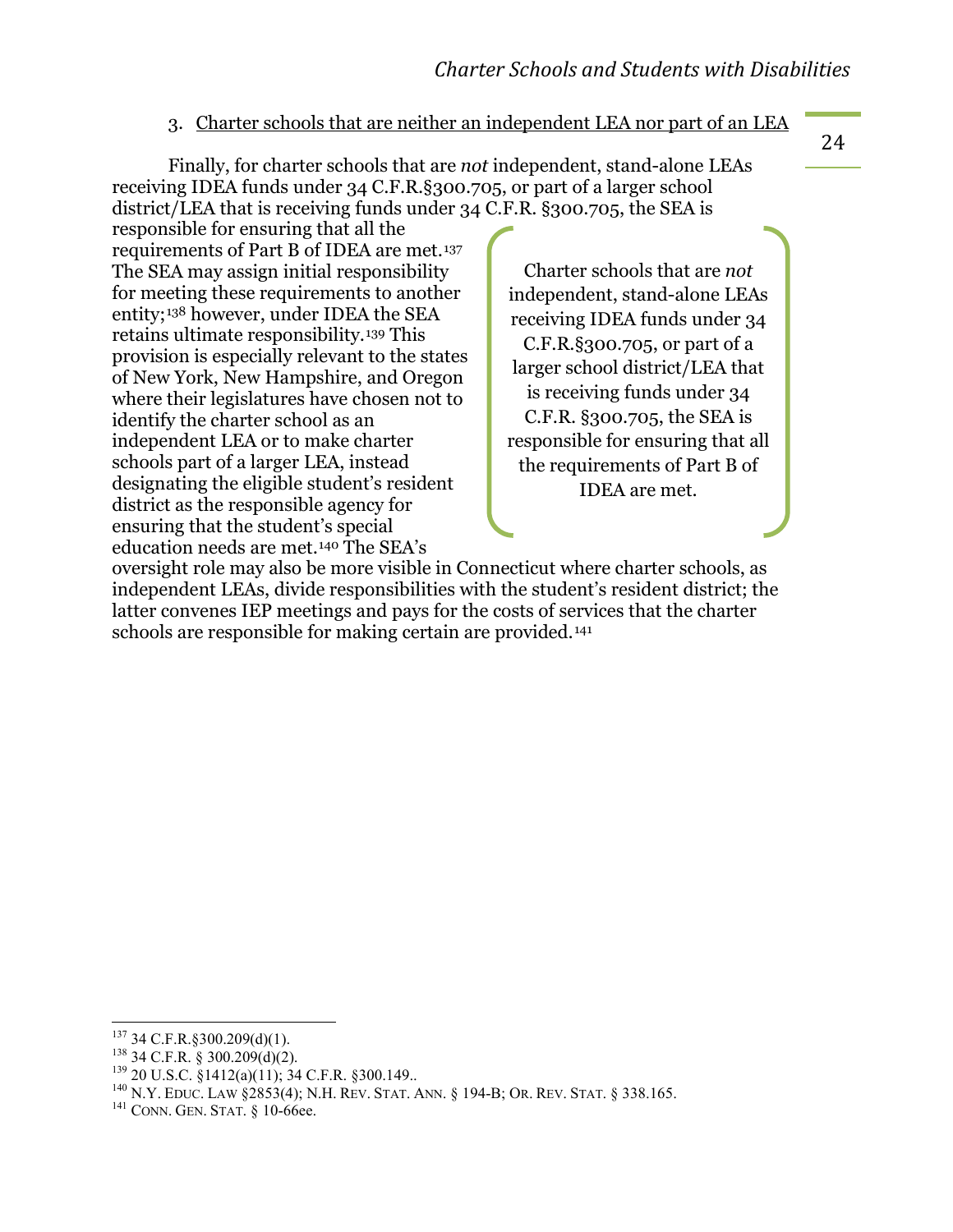#### 4. State Education Agency Responsibility

Regardless of state charter school laws, and the possible of assignment by the SEA of initial responsibility for implementing the requirements of Part B to another state entity when a charter school is neither a standalone LEA or part of an LEA, each SEA recipient of a federal IDEA grant remains ultimately responsible for ensuring that the requirements of IDEA are met by each publicly

This responsibility [of the SEA] is not to be taken lightly especially in the context of the expansion of charter schools, the importance of planning so as to ensure that these public "schools of choice", in fact, are not only accessible to all students but that they are prepared and able to educate effectively all children, including those with significant disabilities.

funded educational program in the State.[142](#page-26-0) This responsibility is not to be taken lightly - especially in the context of the expansion of charter schools, the importance of planning so as to ensure that these public "schools of choice", in fact, are not only accessible to all students but that they are prepared and able to educate effectively all children, including those with significant disabilities. For example, having failed to resolve serious allegations of systemic violations through a state administrative complaint against the State Superintendent of Education, Department of Education of Louisiana (LDE) and the Board of Elementary and Secondary Education (BESE), a coalition of advocacy groups led by the Southern Poverty Law Center filed a federal class

action under IDEA, Section 504 and the ADA on behalf of approximately 4500 eligible children with disabilities in New Orleans alleging systemic violations of their rights by at least 30 separate charter and traditional schools within the Recovery School District.[143](#page-26-1) As a result of the State defendants' abdication of their general supervisory responsibilities to provide effective oversight, monitoring and supervision, the complaint alleges that the student class members are discriminated against on the basis of disability and denied access to "school choice," because, *inter alia*, the charter schools operating as stand-alone LEAs do not provide supportive services and necessary accommodations for these students to succeed; counsel out enrollees once their disabilities are manifest; lack policies and practices to identify, locate and refer for evaluation students in need of special education; lack highly qualified special education personnel who are trained to provide effective special education; deny students the range of specialized instruction and related services, e.g., mental health support services, necessary to

<span id="page-26-0"></span> $^{142}$ 20 U.S.C. § 1412(a)(11)(A); 34 C.F.R. § 300.149(a).

<span id="page-26-1"></span><sup>&</sup>lt;sup>143</sup> See *P.B. v. Pastorek*, Case 2:10-cv-04049, E.D. La. (Complaint, 10/26/2010). Retrieved from [http://www.splcenter.org/sites/default/files/downloads/case/pb\\_v\\_pastorek.pdf](http://www.splcenter.org/sites/default/files/downloads/case/pb_v_pastorek.pdf) (Defendants' motion to dismiss was denied and the parties' motions for judgment on the pleadings and for class certification have been stayed pending settlement discussions).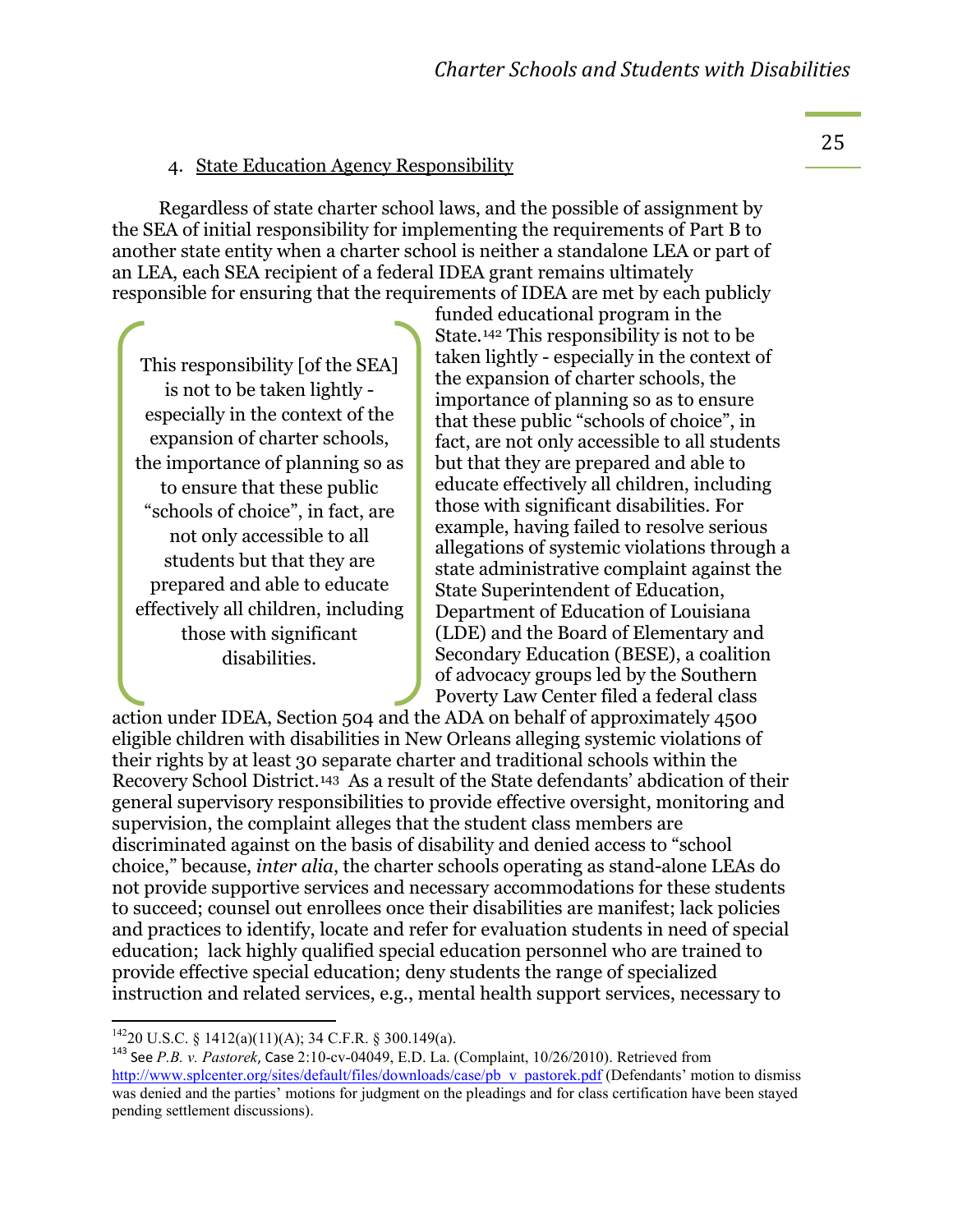learn and to prepare to meet their post secondary education goals.[144](#page-27-0) In addition, the federal complaint alleges that as a result of the State defendants' failure to implement and enforce required policies and practices under IDEA, section 504 and the ADA, the class members are disproportionately subject to disciplinary exclusions, denied procedural safeguards, including a manifestation determination review prior to being suspended or otherwise excluded from school, to stay-put and to receive their substantive right to FAPE during the period of any exclusion in excess of ten school days.[145](#page-27-1)

It should be noted that the SEA's responsibilities, as well as other State entities empowered to grant school charters, are likely to increase under the proposed amendments to Title V of the ESEA, titled the "Empowering Parents through Quality Charter Schools Act."[146](#page-27-2) Grantees under the proposed House passed legislation would be required to "work with charter schools to promote inclusion of all students and support of all students once they are enrolled."[147](#page-27-3) State entities receiving grants would need to "ensure that charter schools they support can meet the educational needs of their students, including students with disabilities."[148](#page-27-4) Requiring State grant recipients to ensure that the charter school applicants plan for and anticipate the needs of diverse learners, might constitute a first step toward changing the perspective of students with disabilities as an "afterthought"[149](#page-27-5) of the charter school initiative.

#### **B.** Discrimination in Admission, Enrollment, and Retention

Since the early stages of the charter school movement that evidenced minimal inclusion of students with disabilities,<sup>[150](#page-27-6)</sup> there has been a healthy skepticism of the willingness and capability of charter schools to serve students with diverse learning needs.<sup>[151](#page-27-7)</sup> There is no doubt that over the last decade the number of students with disabilities enrolled in charter schools nationally has continued to grow with 11.9 percent of the charter school enrollment comprised of students with disabilities, compared to 12.4 percent of students with IEPs enrolled

<span id="page-27-7"></span><sup>151</sup> *See* Rhim, L.M. (Feb. 2008). National Charter School Research Project. *Special Education Challenges and Opportunities in the Charter School Sector* 7. Retrieved from

[http://www.crpe.org/cs/crpe/download/csr\\_files/wp\\_ncsrp12\\_speced\\_feb08.pdf.](http://www.crpe.org/cs/crpe/download/csr_files/wp_ncsrp12_speced_feb08.pdf)

<span id="page-27-0"></span> $144$  *Id.* at 17-29.

<span id="page-27-1"></span><sup>&</sup>lt;sup>145</sup> *Id.* at 29-35,<br><sup>146</sup> H.R. 2218, *supra* note 40.

<span id="page-27-3"></span>

<span id="page-27-5"></span><span id="page-27-4"></span>

<span id="page-27-2"></span><sup>&</sup>lt;sup>146</sup> H.R. 2218, *supra* note 40.<br><sup>147</sup> *Id. supra* note 40, at sec. 5203(e)(1)(A)(vii)..<br><sup>148</sup> *Id. supra note 40*, at sec. 5203€(1)(A)(x).<br><sup>149</sup> Weber, M., *supra* note 64, at 219 ("...it appears that children with disa were at most an afterthought in the educational planning for a rebuilt New Orleans.")

<span id="page-27-6"></span><sup>150</sup> *See* Ysseldyke, J.E., Lange, C.M., & Algozzine, R. (1992). *Research Report 7: School Choice Programs in the Fifty States*; Szabo, J.M. & Gerber, M.M. (1996) Special education and the charter school movement. *Special Education Leadership Review, 3,* 135-48 (In April 1995, only four of twelve state charter laws specifically mentioned special education).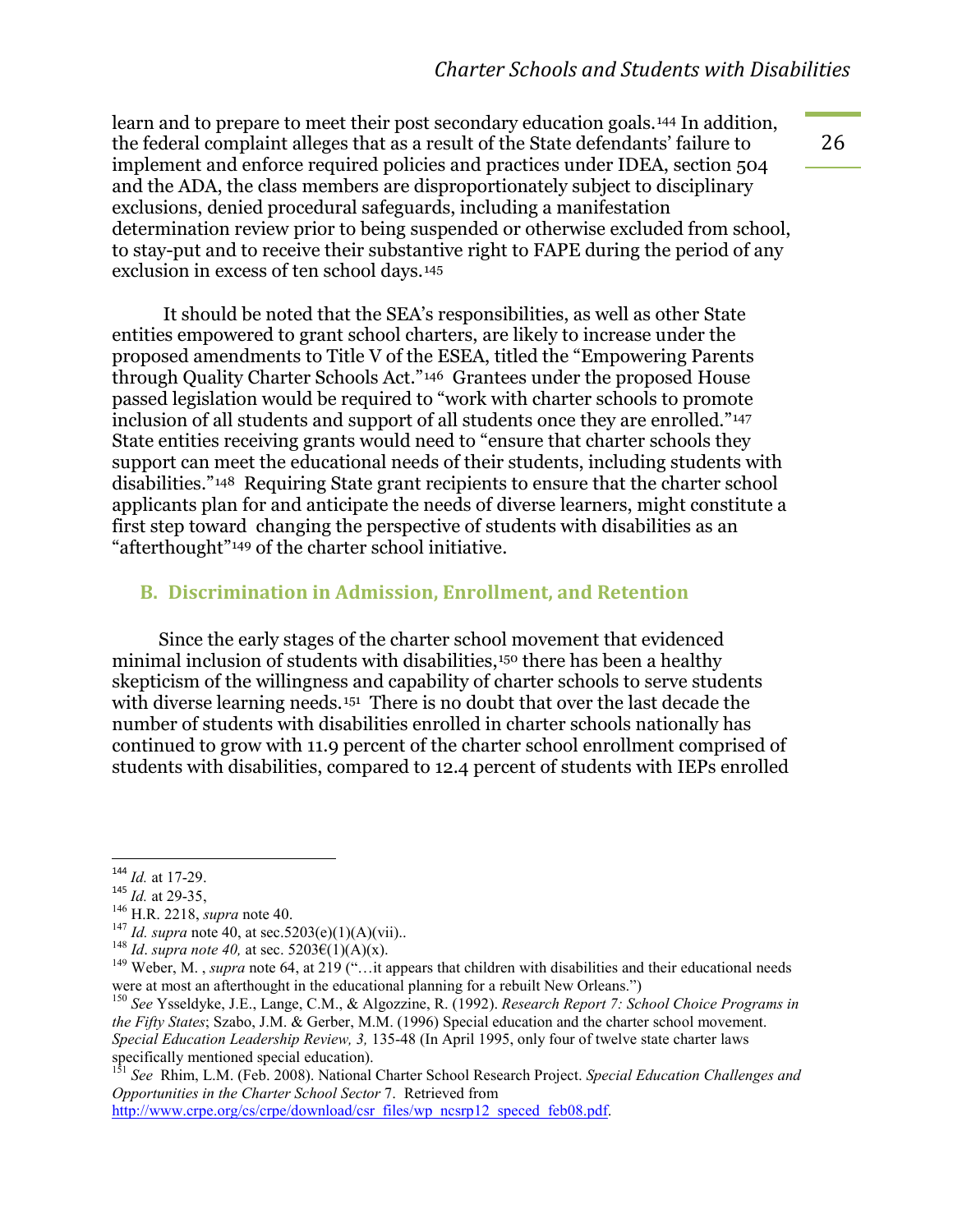nationally in traditional public schools.[152](#page-28-0) The fact remains, however, that New Orleans, Los Angeles, and Washington, DC – three districts that rely heavily on charter schools – currently face claims of systemic discrimination based on

New Orleans, Los Angeles, and Washington, DC – three districts that rely heavily on charter schools – currently face claims of systemic discrimination based on administrative and judicial actions brought under the IDEA and Section 504.

administrative and judicial actions brought under the IDEA and Section 504. For example, according to the State administrative due process complaint filed in January 2010, on behalf of a class of all New Orleans public school students with disabilities, although the average percentage of students with disabilities in the New Orleans Recovery School District [RSD] traditional public schools is 12.6 percent, charter schools in the RSD enroll significantly fewer students with disabilities—on average 7.8 percent of charter school students have disabilities.[153](#page-28-1) Based on Louisiana

Department of Education data,[154](#page-28-2) 27 charter schools in New Orleans reported enrolling less than 10 percent of students with disabilities, and 11 charter schools reported an enrollment of five percent or less of students with disabilities.[155](#page-28-3) Data from Los Angeles and Washington, DC reflect a similar pattern.[156](#page-28-4)

Furthermore, as compared to their traditional public school counterparts, there is evidence that charter schools in large urban districts and throughout the country tend to enroll disproportionately greater numbers of students with high incidence disabilities – such as specific learning disabilities – and lower numbers of students with low incidence, more significant disabilities (e.g., intellectual disabilities and autism) with more educationally intensive and costly needs.[157](#page-28-5) In general, charter schools are more likely to serve students with disabilities who are educated in general education classrooms, suggesting that these schools enroll higher percentages of students with mild to moderate disabilities who are more typically educated in inclusive settings.[158](#page-28-6) In the alternative, this may indicate that

<span id="page-28-0"></span> $152$  *Id.* at 8 ("[C]hildren with disabilities represent approximately 12.5% in the total enrollment in public schools nationwide… [while only] 10.6% of charter school students had an IEP during 2003-2004 school year.").<br><sup>153</sup> See Louisiana Dept. of Educ., *supra* note 125, at 45-46.

<span id="page-28-5"></span><span id="page-28-4"></span>

<span id="page-28-3"></span><span id="page-28-2"></span><span id="page-28-1"></span>be Louisiana Dept. of Equal, supply note 120, at the set of the 154 Id.<br>
154 Id. at 46.<br>
<sup>155</sup> Id. at 46.<br>
<sup>156</sup> See *infra* notes 163-164 and accompanying text.<br>
<sup>157</sup> Rhim, *supra* note 151 ("[C]harter schools enrolled compared to 55%) and fewer students with mental retardation (2% compared to 6%) than traditional public schools"). *See also* Miron *et al., supra*, note 70, at 16-17*.*; Howe, K.R. & Welner, K. (2002). School choice and the pressure to perform: Déjà vu for children with disabilities? *Remedial and Special Education, 23*(4). 212-222; Fiore, *et al., supra* note 1. <sup>158</sup> *See also* Rhim & McLaughlin, *supra* note 63 at 7.

<span id="page-28-6"></span>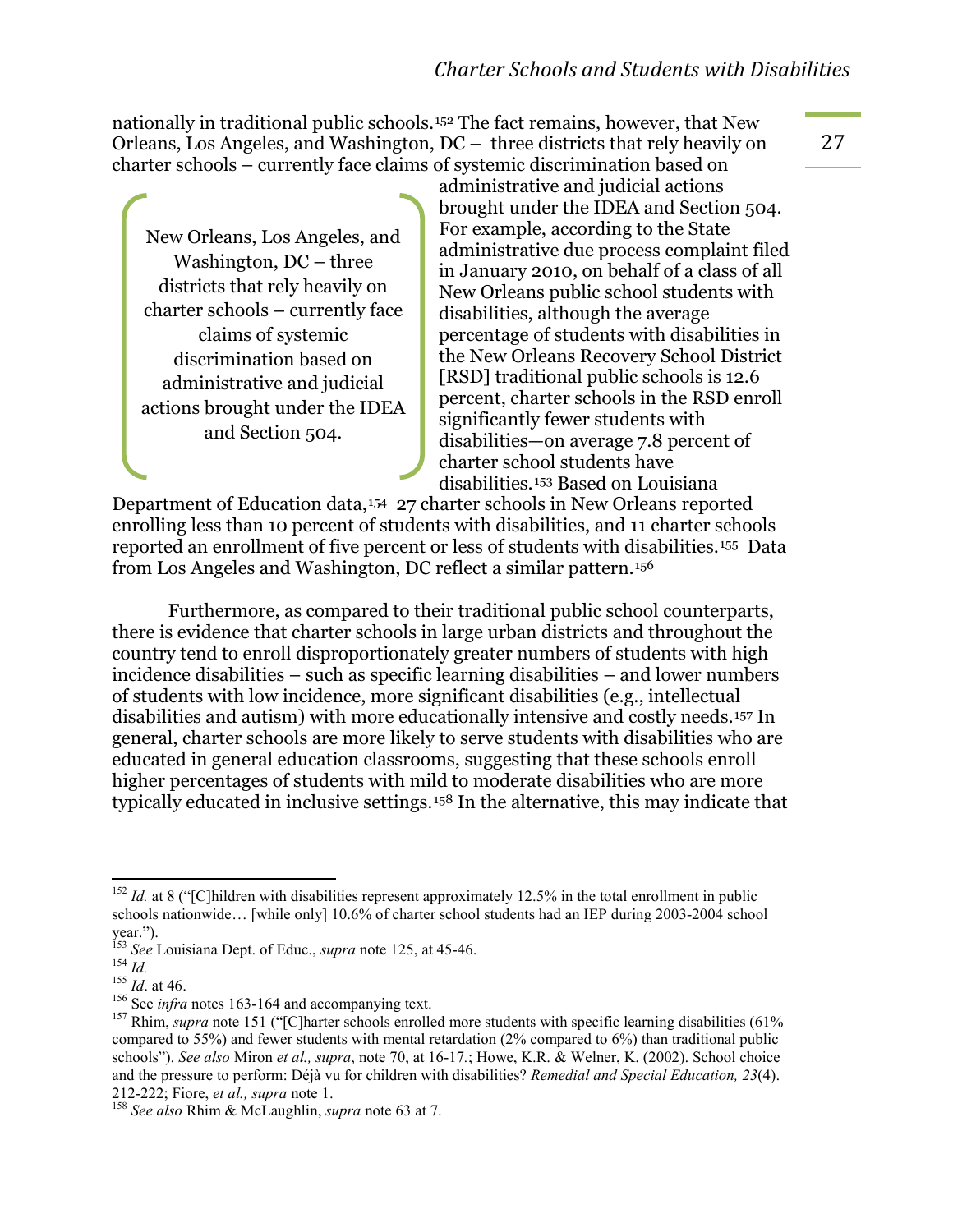charter schools are only providing services through an unlawful one-size-fits-all inclusion model.[159](#page-29-0)

Another exclusionary policy or practice is reflected in a survey evaluating special education programs and services of 23 charter schools in New Orleans that

found "an astonishing number of 504 plans."[160](#page-29-1) As alleged in the administrative complaint filed against the SEA and Louisiana Board of Education, several of the surveyed special education coordinators acknowledged that the Section 504 plans were developed to avoid referring students for special education evaluations.[161](#page-29-2) The New Orleans complaint also described how a number of the charter schools surveyed were providing specialized instruction and related services based on staff availability not students' individual needs. Despite acknowledging a significant need for assistance for students with emotional disabilities, many who experienced exposure to Katrina related trauma, only 15 of the 23 charter schools surveyed provided social work or counseling as a related service, one school provided no related services, and six of the charter schools that rely on

Another exclusionary policy or practice is reflected in a survey evaluating special education programs and services of 23 charter schools in New Orleans that found "an astonishing number of 504 plans." As alleged in the administrative complaint filed against the SEA and Louisiana Board of Education, several of the surveyed special education coordinators acknowledged that the Section 504 plans were developed to avoid referring students for special education evaluations.

the district for provision of related services, reported infrequent communication and collaboration with district clinicians and no communication with teachers to connect the support services with student learning.[162](#page-29-3)

In 2010, in testimony before the Education and Labor Committee of the U.S. House of Representatives, Dr. Thomas Hehir, former director of the Office of Special Education Programs (OSEP) under President Clinton and Professor at the Harvard Graduate School of Education, shared his research findings that underscored the exclusion and selective enrollment of students with disabilities in charter schools. Dr. Hehir's testimony focused on charter schools serving urban school districts in California and Massachusetts:

<span id="page-29-1"></span><span id="page-29-0"></span><sup>&</sup>lt;sup>159</sup> Rhim, *supra* note 151; see also Weber, *supra* note 64, at 226.<br><sup>160</sup> Louisiana Dept. of Educ., *supra* note 125, at 39 citing Educational Support Systems Inc. (2008). *The* Special Education Project: A Survey of 23 Charter Schools in the Recovery School District.<br><sup>161</sup> Louisiana Dept. of Educ., *supra* note 125. See also P.B. v Pastorek, *supra* note 143.<br><sup>162</sup> Louisiana Dept of Educ., *supr* 

<span id="page-29-3"></span><span id="page-29-2"></span>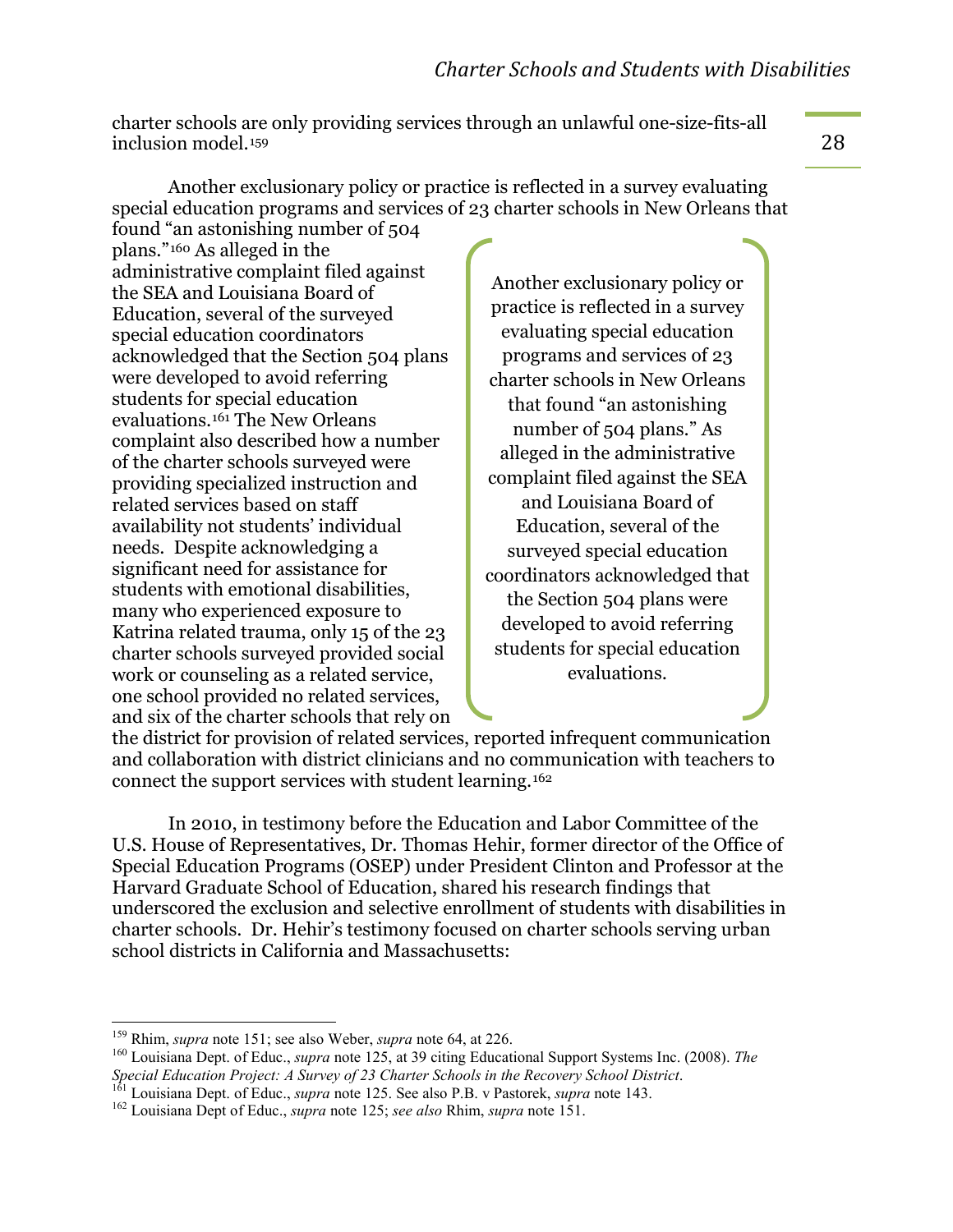In San Diego, close to 10% of all students now attend charter schools. Though the enrollment of students with disabilities in traditional public schools overall approaches 12%, the average enrollment of students with disabilities in non-conversion (from scratch) charter schools during the 2005-2006 school year was 5.8%.

With respect to students requiring. extensive special education services, the imbalance is even more dismal. For example, during the 2005-2006 school year, there were only three children with mental retardation in all San Diego non-conversion charter schools *combined*; traditional schools across the district, meanwhile, educated almost one thousand students with mental retardation. That same year, non-conversion charter schools in San Diego educated just two students with autism.

The picture is quite similar in Los Angeles. The enrollment of students in charter schools throughout the city is large (approximately 8%). The

With respect to students requiring extensive special education services, the imbalance is even more dismal. For example, during the 2005- 2006 school year, there were only three children with mental retardation in all San Diego non-conversion charter schools *combined*; traditional schools across the district, meanwhile, educated almost one thousand students with mental retardation.

enrollment of students with disabilities across the district averages over 11%, while the enrollment of students with disabilities in independent charter schools averages fewer than 7% (Independent Monitors Office, 2009)[.163](#page-30-0) As in San Diego, the distribution of disability types within independent Los Angeles charter schools is skewed; for students with disabilities requiring extensive special education services, the likelihood they will be enrolled in independent charter schools is one-fourth that of traditional public schools.[164](#page-30-1)

Similar data emerges for charters serving urban areas in Massachusetts. For the 2006-2007 school year, the percentage of enrolled students with disabilities in traditional urban schools was 19.9%, while the percentage of enrolled students with disabilities enrolled in urban charter schools was significantly lower, 10.8%. As is the case in Los Angeles and San Diego, significantly fewer students who had more substantial needs, such as mental retardation, emotional disturbance, and autism, were enrolled in

<span id="page-30-0"></span><sup>163</sup> Report on the Progress and Effectiveness of the Los Angeles Unified School District's Implementation of the Modified Consent Decree During the 2010-2011 School Year - Part I, Appendix E, Findings of the Review of Charter Applications and Enrollment Forms (June 13, 2011). Retrieved from [http://oimla.com/pdf/20111005/AppendixE\\_CharterSchoolApplicationReviewFindings\\_Final.pdf. 164](http://oimla.com/pdf/20111005/AppendixE_CharterSchoolApplicationReviewFindings_Final.pdf) *Id.*, App. E

<span id="page-30-1"></span>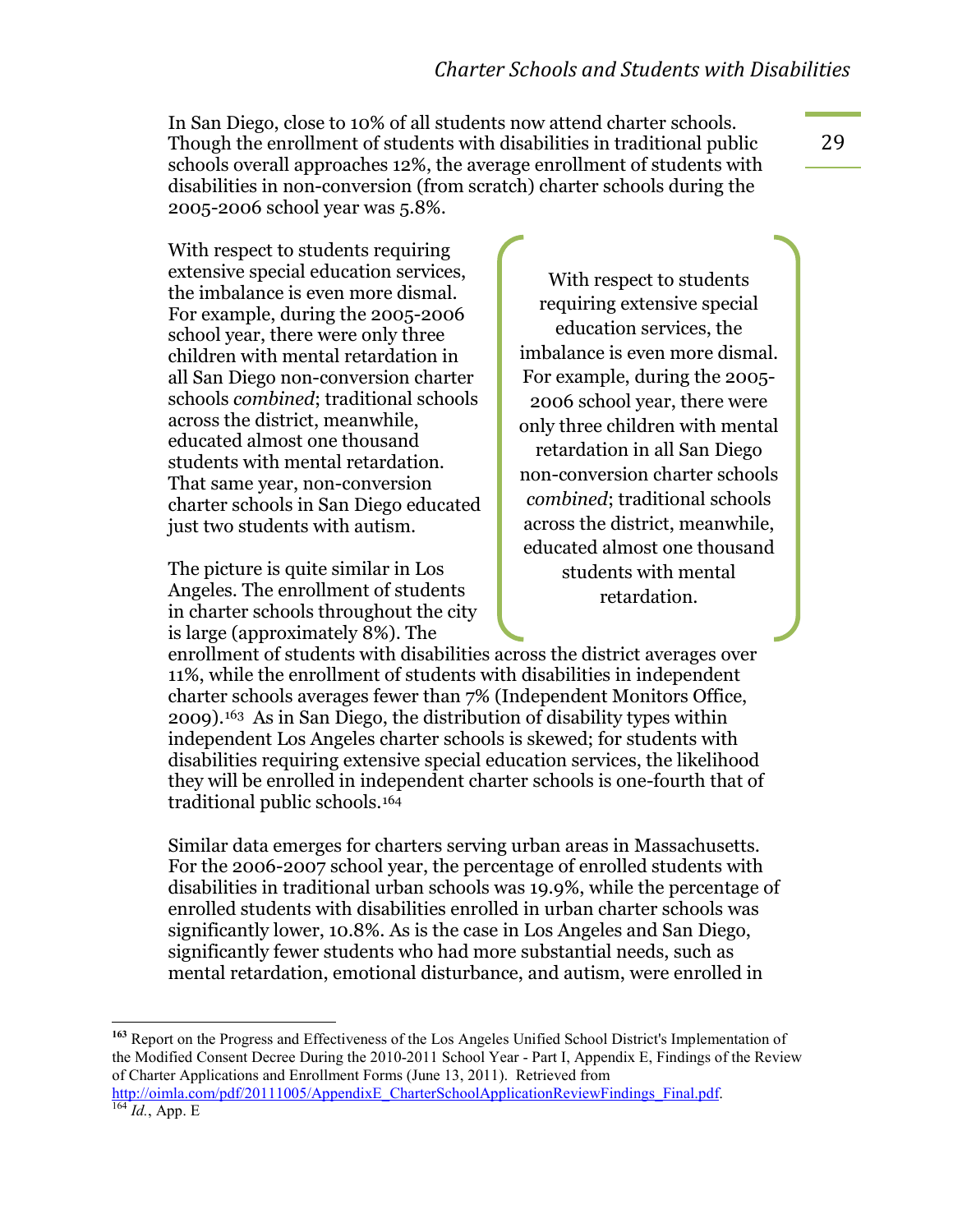urban charter schools. Several cities' charter schools enrolled none of these students.[165](#page-31-0)

Having the ability to choose assumes parents of all children have available school options, yet research suggests that families' access to the educational marketplace is unequally constrained by such factors as connection with social media or other influential networks through which knowledge about particular school choices and the process is shared; language barriers; socioeconomic status; and the ability of parents to arrange transportation for their school-age children.[166](#page-31-1) The data also may suggest that this type of selection bias is used to cull out those families of children with disabilities who fail to request that their

Having the ability to choose assumes parents of all children have available school options, yet research suggests that families' access to the educational marketplace is unequally constrained by such factors as connection with social media or other influential networks through which knowledge about particular school choices and the process is shared; language barriers; socioeconomic status; and the ability of parents to arrange transportation for their schoolage children.

IEP Teams reconvene to consider a change in educational placement.

Independent Monitor Frederick Weintraub, who oversees the Los Angeles School District, reported other exclusionary practices. He found that of the 183 charter schools in the LEA, which serve only 7 percent of students with disabilities compared to 11 percent of students with disabilities enrolled in traditional public schools in LA, a substantial percentage of the charters sought additional information *prior to* the lottery process about a student's special education status. [167](#page-31-2) The findings indicated that almost half the applications required parents to indicate if their child received special education or had an IEP, and 65 percent of these asked that the student's IEP be enclosed with the application; parents were also asked about the type of specialized instruction and related services their children received. Such blatant uses of "criteria or methods of administration" that have the effect of

discriminating against qualified students with disabilities on the basis of disability or the effect of impeding students with disabilities from an equal opportunity to

<span id="page-31-0"></span><sup>&</sup>lt;sup>165</sup> Thomas Hehir, Ed. D., Testimony before the U.S. House of Representatives, Education and Labor Committee (Feb. 24, 2010).

<span id="page-31-1"></span><sup>166</sup> Fuller, B., Elmore, R.F. & Orfield, G. Eds. (1996). *Who Chooses? Who Loses? Culture, Institutions, and the Unequal Effects of School Choice* 25-49. New York: Teachers College Press; Koedel, C. *et al.* (2009-10). *The Social Cost of Open Enrollment as a School Choice Policy* (University of Missouri, working paper 2009-2010). Retrieved from http://economics.missouri.edu/working-papers/2009/WP0910 koedel.pdf.

<span id="page-31-2"></span><sup>&</sup>lt;sup>167</sup> Innovation and Charter Schools Division, Los Angeles Unified School District, *Charter Schools' Pre- and* Post-Lottery Enrollment Forms, Admissions Requirements and Materials (Aug. 30, 2011).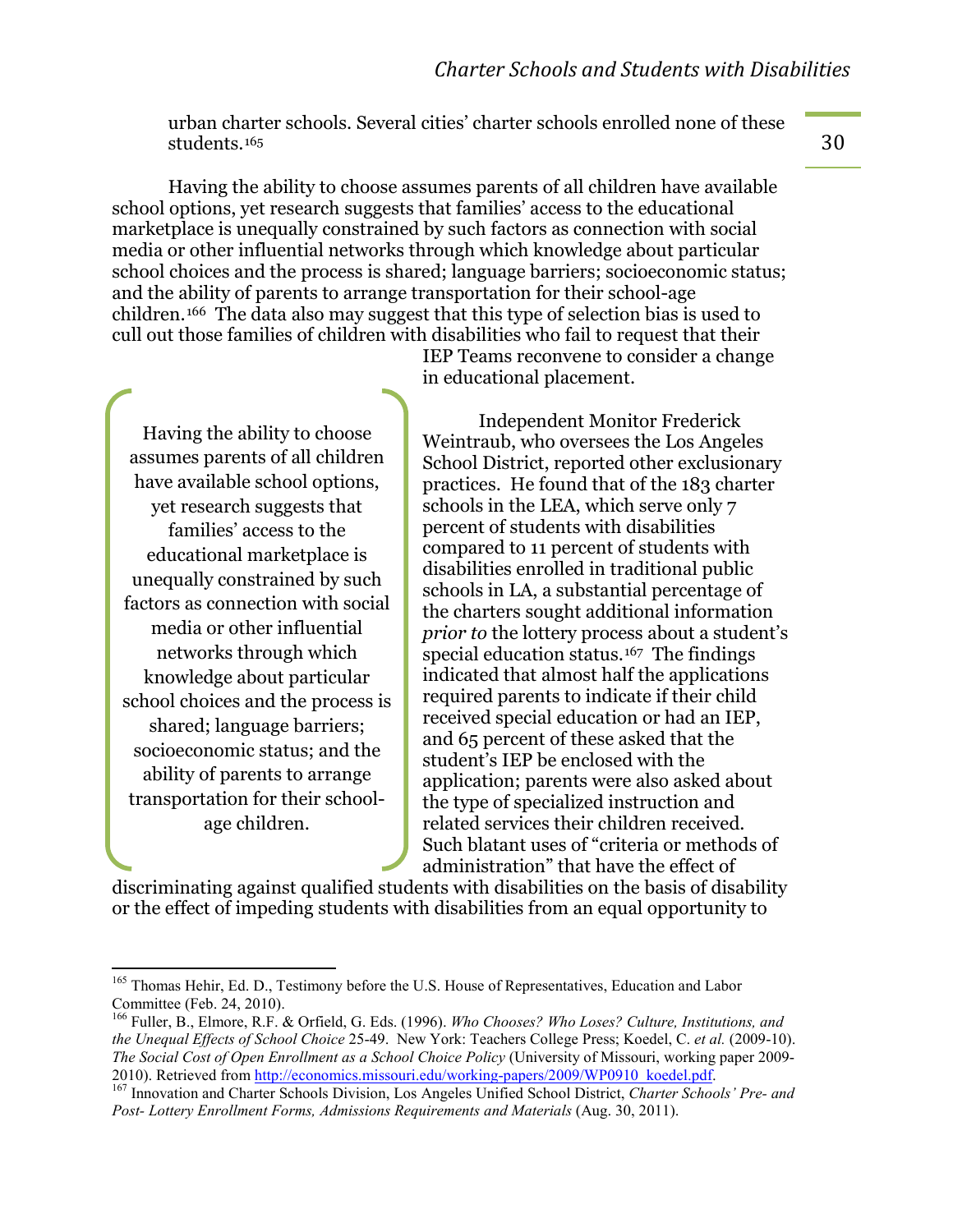participate in the "choice" program to receive a high-quality education would seem especially vulnerable to a challenge based on Section 504 and the ADA.

Furthermore, almost a quarter of the 178 charter schools that included enrollment forms required the parents to sign a contract and agree to specific conditions, including, for example, if their child needed special education services, that the child would receive the specialized instruction and services in a full inclusion classroom.[168](#page-32-0) As discussed above, eligible students with disabilities have a right to FAPE and cannot be excluded from "choice" programs as a result of their disability,[169](#page-32-1) nor can they be required to waive services as a condition of participation in any publicly funded

choice program.[170](#page-32-2)

Even among families who request that their child with a disability be admitted to a charter school as their "school of choice," researchers have found that students are "counseled out" and encouraged to leave the school during and subsequent to the enrollment stage.[171](#page-32-3) "Counseling out" often occurs as a result of students' challenging behavior.[172](#page-32-4) The practice of "counseling out" students makes it difficult to calculate meaningful charter school enrollment data for

Even among families who request that their child with a disability be admitted to a charter school as their "school of choice," researchers have found that students are "counseled out" and encouraged to leave the school during and subsequent to the enrollment stage.

students with disabilities or to assess the academic outcomes of the full cohort of students with disabilities attending charter schools. For example, "[t]here is… some evidence that charter schools are less likely than district schools to identify incoming students with special needs labels and are more likely to move students off of IEPs….[Some] charter schools create individualized instruction plans for all students, so parents of special needs students are less inclined to require formalized IEPs." [173](#page-32-5) Lacking identification as a student with a disability in need of specialized instruction and supportive services provided under an IEP, students whose eligibility is dropped, often without the informed consent of their parents,

<sup>%%%%%%%%%%%%%%%%%%%%%%%%%%%%%%%%%%%%%%%%%%%%%%%%%%%%%%%%%%</sup> <sup>168</sup> *Id.*

<span id="page-32-3"></span>

<span id="page-32-2"></span><span id="page-32-1"></span><span id="page-32-0"></span><sup>&</sup>lt;sup>169</sup> 29 U.S.C. § 794; 34 C.F.R. § 104.4.<br><sup>170</sup> *See* Decker, *supra* note 97, at 9.<br><sup>171</sup> *See* Rhim, *supra* note 151, at 8 ("Counseling out children with disabilities; whether due to lack of awareness of their responsibilities related to IDEA or an intentional desire to limit the number of children in special education; remains a concern in the charter sector"); Zollers, N.J. & Ramanathan, A.K. (1998). For-Profit Charter Schools and Students with Disabilities: The Sordid Side of the Business of Schooling, *Phi Delta Kappan, 80*, 297, 299("All the special education directors in districts with for-profits reported that charter school personnel were informing parents of students with disabilities that they would be better served in the public schools -- a practice known as 'counseling out.' According to their reports and those of parents, forprofits begin counseling out during the enrollment phase.").<br><sup>172</sup> See Rhim, *supra* note 151, at 8.

<span id="page-32-4"></span>

<span id="page-32-5"></span><sup>&</sup>lt;sup>173</sup> Lake, R. & Gross, B. (Feb. 2011). *Special Needs and Choice Districts*, at 2.Retrieved from [http://www.crpe.org/cs/crpe/download/csr\\_files/res\\_portf\\_specialneeds\\_lake\\_gross\\_feb11.pdf.](http://www.crpe.org/cs/crpe/download/csr_files/res_portf_specialneeds_lake_gross_feb11.pdf)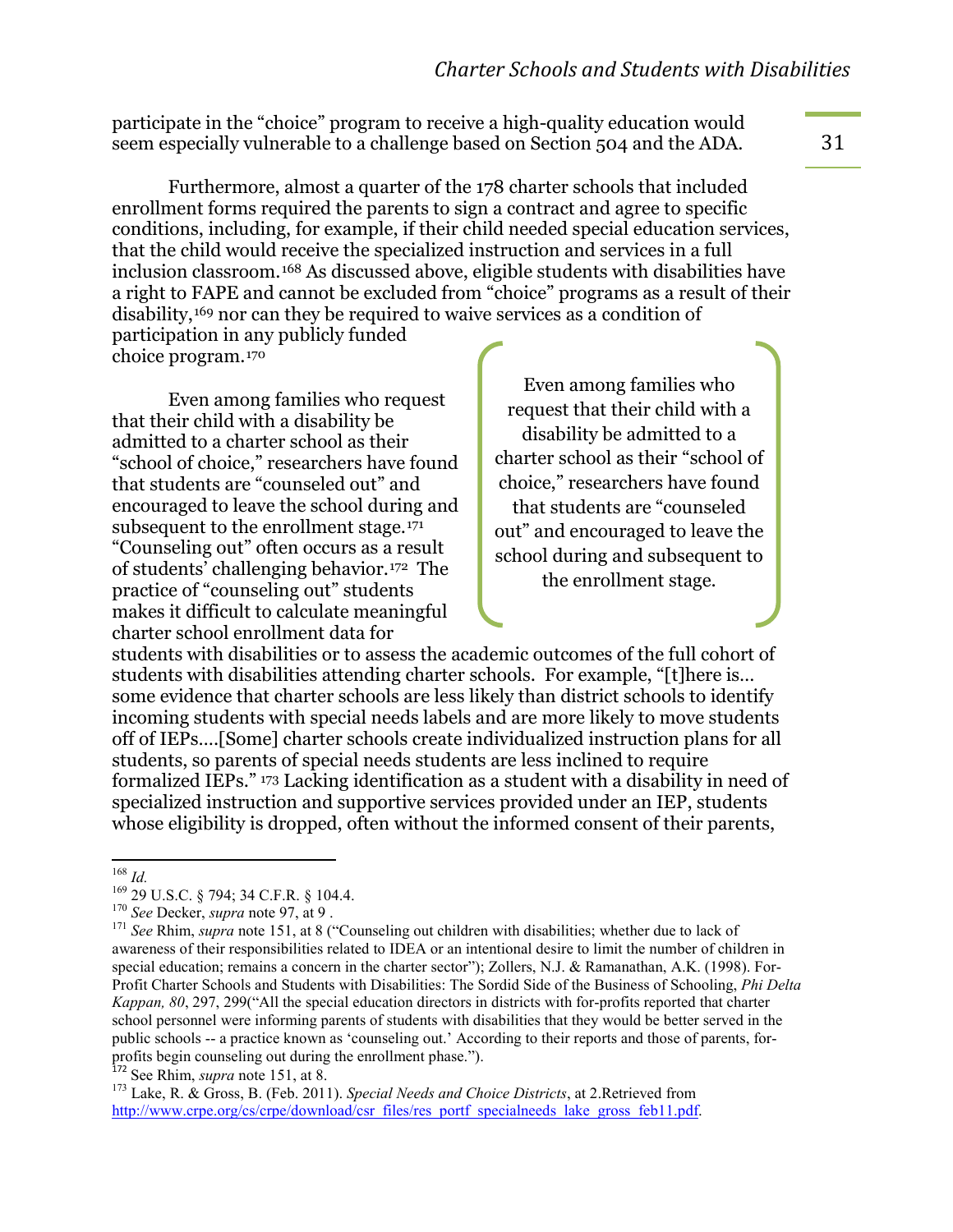may not only be denied specialized instruction to enable them to learn effectively but support services to address behavioral manifestations as an education issue, and as significantly, the procedural safeguards (e.g., stay-put) necessary for these vulnerable students to be protected from disciplinary and other inappropriate exclusions and the right to non-cessation of FAPE during the period of any

Some charter schools' actions are more overtly discriminatory toward students with disabilities after they are enrolled; data indicate that students with disabilities are disproportionately suspended from charter schools.

exclusion in excess of ten school days.

Some charter schools' actions are more overtly discriminatory toward students with disabilities after they are enrolled; data indicate that students with disabilities are disproportionately suspended from charter schools. In New Orleans, according to the class action administrative complaint filed on behalf of children with disabilities, during the 2008-2009 school year, the Recovery School District, which includes traditional

public schools and charter schools, "suspended 26.8 percent of all students with disabilities—a rate 63 percent higher than the statewide average." Among these schools, many of the charter schools "posted some of the highest discipline rates for students with disabilities in the State. Sojourner Truth Academy suspended 53.8 percent of all students with disabilities—a staggering 228 percent higher than the statewide average; New Orleans College Prep Charter School suspended 52.2 percent of all students with disabilities—218 percent higher than the statewide average; and First Line Schools, which operates Samuel J. Green Charter School and Arthur Ashe Charter School, suspended 41.5 percent of all students with disabilities—153 percent higher than the state average."[174](#page-33-0)

Although charter schools, in general, have the potential to create innovative models with highly successful publicly funded school programs, and are required by federal and State laws to serve *all* students, there is little doubt that charter schools have fallen short in seeking and attaining goals for meeting the needs of an integrated diverse student population. [175](#page-33-1) Recent studies report that charter schools currently isolate students by race and class either in minority or white segregated schools.[176](#page-33-2) Data show that in virtually every State and large metropolitan area across the country, charter schools are more racially isolated

<sup>&</sup>lt;sup>174</sup> See Louisiana Dept. of Education, *supra* note 125, at 42.

<span id="page-33-1"></span><span id="page-33-0"></span><sup>&</sup>lt;sup>175</sup> Because of concerns about charter schools accelerating segregation of public schools, 16 states have regulations pressing charter schools to take steps toward ensuring diversity. Connecticut requires charter schools to recruit from all segments of the district, and in South Carolina, the racial composition of charter schools cannot differ by more than 20% from that of the traditional school district. See Miron *et al., supra* note 70 at 8-10.

<span id="page-33-2"></span><sup>176</sup> *Id.* at 19-22.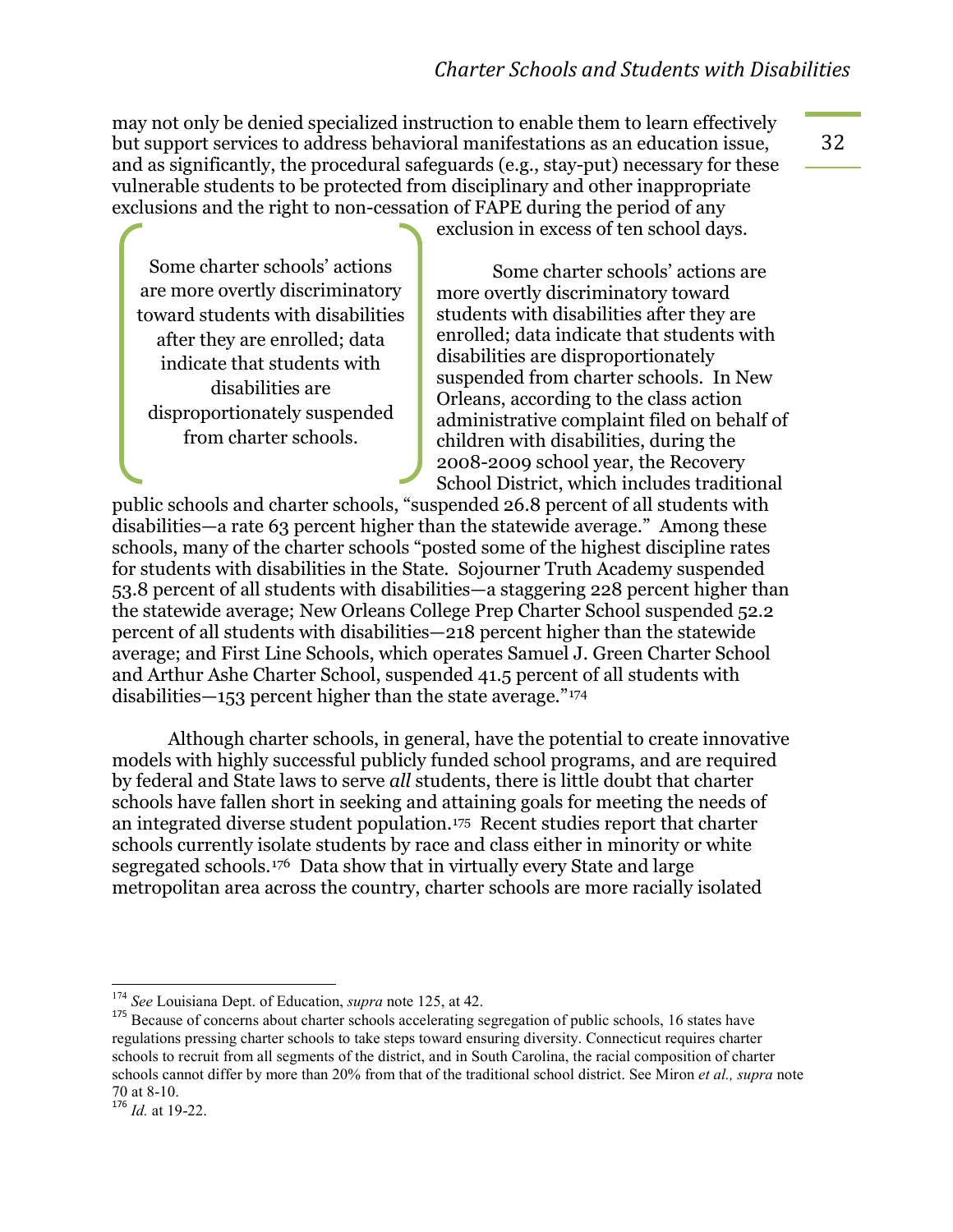than traditional public schools.[177](#page-34-0) These findings support research that identifies many charter schools as racially segregated learning environments,[178](#page-34-1) regardless of whether this is being measured at the national, State, or district level.[179](#page-34-2) Moreover, it has been reported that charter schools that enroll "economically distinct (either more advantaged or less) students in White-segregated or minority-segregated schools" serve fewer students with disabilities than traditional public schools.[180](#page-34-3) Evidence suggests that as charter schools are rapidly becoming the exclusive instrument of school choice in racially and economically segregated New Orleans,[181](#page-34-4) school choice leads to substantial inequalities among public students as white students and a small minority of students of color are channeled into better performing predominantly white schools operated by the Orleans Public School Board and Board of Elementary and Secondary Education, while confining the majority of low-income students of color to the lower performing traditional and charter Recovery School District schools.[182](#page-34-5) Louisiana is the only state that permits admission prerequisites for charter schools.[183](#page-34-6) Disparities in poverty, academic performance, disability type, disciplinary exclusion, retention and graduation are evident between the racially identifiable charter schools in New Orleans that employ prerequisites and serve predominantly white students[184](#page-34-7) and the traditional and charter schools in the Recovery School District that have open enrollment policies and serve disproportionately students of color.[185](#page-34-8)

<span id="page-34-0"></span><sup>&</sup>lt;sup>177</sup> Frankenberg, E., Siegel-Hawley, G., and Wang, J. (2011). Choice without equity: Charter school segregation, *Educational Policy Analysis Archives, 19(1),* 1. Retrieved from [http://epaa.asu.edu/ojs/article/view/779.](http://epaa.asu.edu/ojs/article/view/779)

<span id="page-34-1"></span><sup>&</sup>lt;sup>178</sup> Recent NY state legislation seeks to address such serious charges by requiring that authorizers of charters "shall ensure (1) that such enrollment targets are comparable to the enrollment figures of such students attending public schools within the school district . . . and (2) that such retention targets are comparable to the rate of retention of such categories of student . . . . " N.Y. EDUC. [LAW §§](http://www.westlaw.com/Find/Default.wl?rs=dfa1.0&vr=2.0&DB=1000069&DocName=NYEDS2852&FindType=L) 2852(9-A)(B)(I)(1)-(2) (McKinney Supp. 2011). Comparability targets are based on the school district or community school district within which the charter school is located. N.Y. EDUC. LAW  $\S 2851(4)$ (E).

<span id="page-34-2"></span><sup>179</sup>Carnoy, M. *et al.* (2005). *The Charter School Dust-up: Examining The Evidence On Enrollment And Achievement*; Finnigan, K. *et al.* (2004). *Policy and Programs Study Service, U.S. Department of Education, Evaluation of the Public Charter Schools Program: Final Report.* Retrieved from

[http://www2.ed.gov/rschstat/eval/choice/pcsp-final/finalreport.pdf;](http://www2.ed.gov/rschstat/eval/choice/pcsp-final/finalreport.pdf) Frankenberg, E. & Lee, C. (2003). Charter Schools and Race: A Lost Opportunity for Integrated Education, *Educational Policy Analysis Archives, 11(32),* 1. Retrieved from [http://epaa.asu.edu/ojs/article/download/260/386;](http://epaa.asu.edu/ojs/article/download/260/386) Garcia, D. (2007). The impact of school choice on racial segregation in charter schools, *EDUCATIONAL POLICY, 22(6),* 805; Miron, G.& Nelson, C. (2000). *Autonomy in Exchange for Accountability: An Initial Study of Pennsylvania Charter Schools* (The Evaluation Center at Western Michigan University, Kalamazoo, MI); Renzulli, L. & Evans, L. (2005). School

<span id="page-34-4"></span>

<span id="page-34-6"></span><span id="page-34-5"></span>

<span id="page-34-3"></span><sup>&</sup>lt;sup>180</sup> See Frankenberg, *supra* note 172, at 9.<br><sup>181</sup> Institute on Race & Poverty, *supra* note 36, at 37-41.<br><sup>182</sup> Id. at 4-5, 53.<br><sup>183</sup> LA. REV. STAT. ANN. §17:199<br><sup>184</sup> For a description of how New Orleans became the la

<span id="page-34-8"></span><span id="page-34-7"></span><sup>&</sup>lt;sup>185</sup>Institute on Race & Poverty, *supra* note 36, at 29. *See also* LA. REV. STAT. ANN. §17:1990(F)(1)(2010) (open enrollment RSD).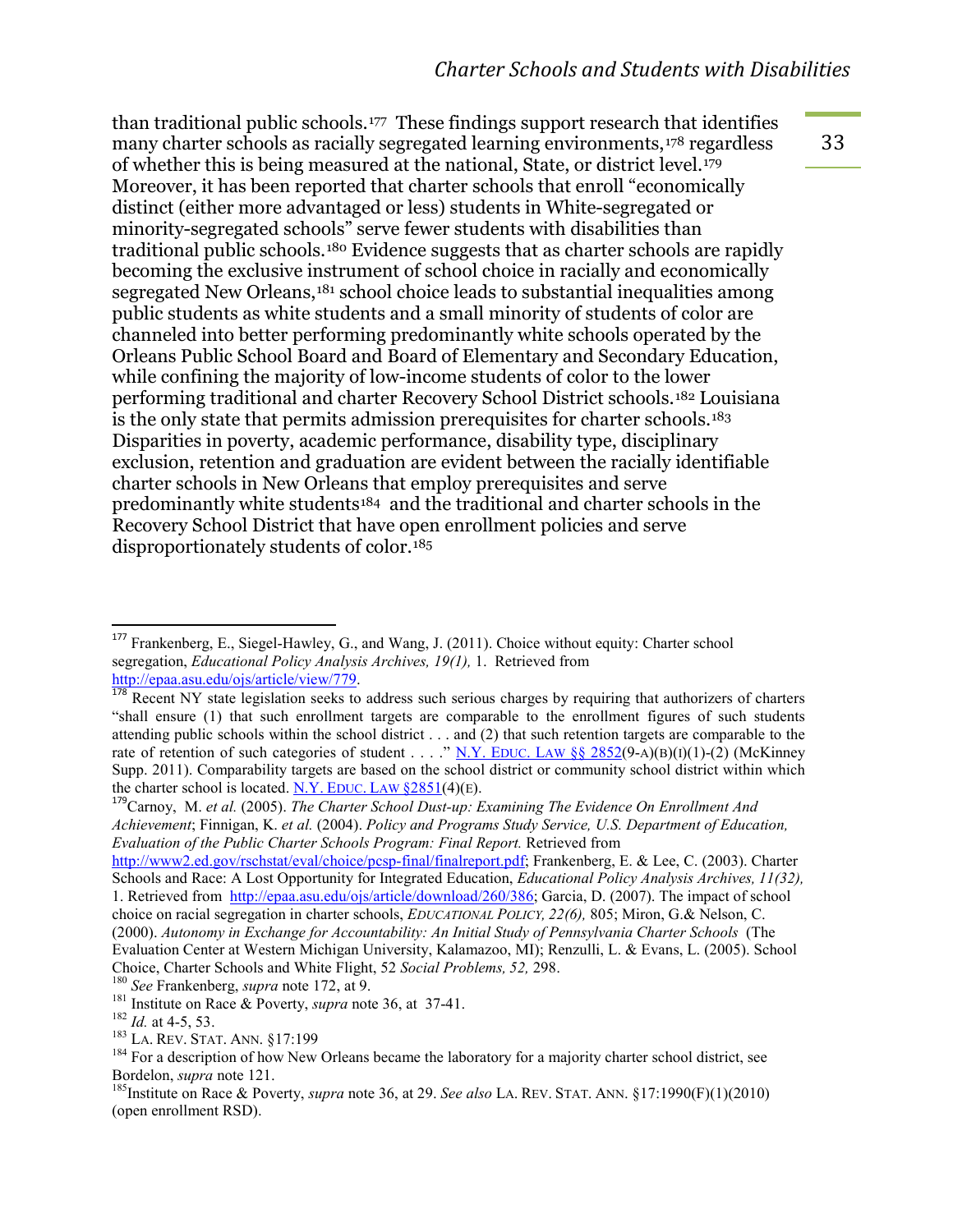As Dr. Hehir emphasized in his study of under-enrollment of students with disabilities in the charter schools of San Diego, the effect of the uneven distribution of students with disabilities is not limited to the charter schools; it also has an adverse impact on the education of students with disabilities who are over-represented in traditional public schools which must bear the associated attendant costs and administrative burdens.[186](#page-35-0)

#### **C.** Choosing Charters Identifiable as Schools for Students with **Disabilities; Tension between Parental Choice and the IEP Team**

The procedural safeguards built into IDEA give both parents and schools the ability to contribute to decisions about the education of students with disabilities and the ability to check the authority of the other to make unilateral decisions about programming appropriate for a child.[187](#page-35-1) This dual system of decision-making can create a policy tension with the parental choice emphasis central to the charter school movement.[188](#page-35-2) "[T]he consistent message from the U.S. Department of Education has been that those parental choices that are consistent with federal disability law can and should be honored and that conversely, a parental choice may not be implemented if it does not meet those requirements."[189](#page-35-3) This suggests that for a student in need of special education, a parent's choice of placement, including a charter school specifically for educating students with disabilities, should be honored only to the extent it complies with the decision of the student's IEP team to provide FAPE in the regular education setting with non-disabled peers to the maximum extent appropriate.<sup>[190](#page-35-4)</sup> This interpretation is consistent with the student's and parent's rights under IDEA and the child's rights under Section 504.

<span id="page-35-0"></span> $186$  For example, because even New Orleans RSD charters can cap their enrollment to maintain a studentteacher ratio of 20-1 and have greater flexibility in discipline, transportation, marketing and recruitment, it is the open enrollment RSD traditional schools that are the "schools of last resort." They "do not have selective admissions; can operate on double shifts; can expand capacity by adding mobile classrooms; can raise class sizes; can enroll students who do not find spaces in charter schools; and can enroll special needs students who may be turned down by charter and/or selective admissions schools." Institute on Race & Poverty, *supra* note 36, at 29-33, 33, citing United Teachers o New Orleans (UTNO), Louisiana Federation of Teachers (LFT) and the American Federation of Teachers (AFT) (2006). *"National Model" of Flawed Approach? The Post-Katrina New Orleans Public Schools.* 

<span id="page-35-2"></span><span id="page-35-1"></span><sup>&</sup>lt;sup>188</sup> Id. at 3 (citing Ahearn, E., Lange, C., Rhim, L., & McLaughlin, M. (2001). *National Association of State Directors of Special Education, Project Search: Special Education as Requirements in Charter Schools, Final Report of a Research Study*). <sup>189</sup> *Id.* at 5*.* <sup>190</sup> *Id.*

<span id="page-35-4"></span><span id="page-35-3"></span>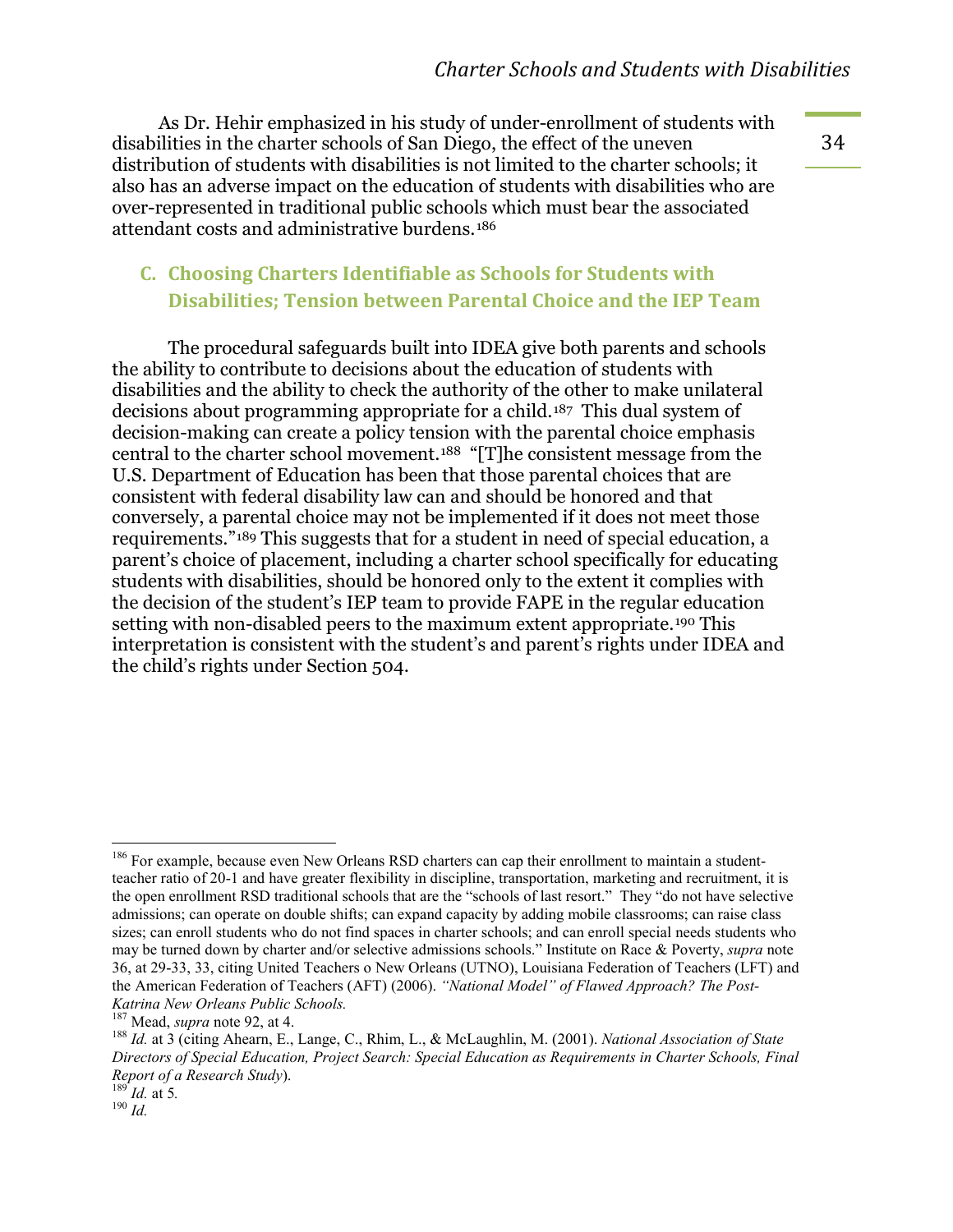Based on data reflecting the underrepresentation of students with disabilities enrolled in inclusive, diverse charter schools, it is evident that serious issues of unfairness and discrimination still need to be addressed in order to provide parents of children with disabilities an equal opportunity to exercise the

same choice to enroll their children with disabilities in an inclusive and diverse charter school. As discussed above, it is critical to ensure that IEP teams lawfully determine each student's LRE based on the student's unique disability related needs as set forth in her IEP, not based on a diagnosis, a specific disability label, or because the student requires needed modifications in the general education curriculum.[191](#page-36-0) Placement decisions by IEP teams cannot be an impediment to parents of children with disabilities exercising the right to choose, provided the choice enables the student to receive a FAPE consistent with LRE. Such placement decisions cannot be based on the availability of placement options, administrative convenience, institutional barriers to providing supportive, related

Based on data reflecting the underrepresentation of students with disabilities enrolled in inclusive, diverse charter schools, it is evident that serious issues of unfairness and discrimination still need to be addressed in order to provide parents of children with disabilities an equal opportunity to exercise the same choice to enroll their children with disabilities in an inclusive and diverse charter school.

services in charter school settings, or based on the nature of students' particular disabilities rather than their individual needs.[192](#page-36-1) Only after the team has developed the student's IEP, may it determine the appropriate setting for delivering such services; LRE is an integral part of the placement determination. That decision must be as legally rigorous for IEP teams as for parents who are seeking to place their child with a disability in a separate charter school that is identifiable as a school for students with disabilities. [193](#page-36-2)

Charter schools designed to serve exclusively students with disabilities currently represent only two percent of the charter schools in operation nationally, but their growth has been rapid. In 2008, of 3632 charter schools across the country, 71 schools were designed specifically for students with disabilities, and 33

<span id="page-36-1"></span><span id="page-36-0"></span><sup>&</sup>lt;sup>191</sup> 34 C.F.R. § 300.116(e).<br><sup>192</sup> *See* Office of Special Education and Rehabilitative Services, U.S. Department of Education, *Letter to Johnson*, 213 IDELR 182 (1988); Office of Special Education Programs, U.S. Department of Education, *Letter* 

<span id="page-36-2"></span><sup>&</sup>lt;sup>193</sup> But note the importance of State law. Under NY law, charter schools that are stand-alone LEAs are not public schools/LEAs *for purposes of providing special education or transportation*. The district of residence remains responsible for childfind and ensuring FAPE to students living within the district who attend charter schools. Therefore, even if a student with a disability wins the lottery to attend the charter school, barring consensus by the Committee on Education for the district of residence to place the child at the charter school, the charter school has no choice but to discharge the student to the district of residence, thus obviating or at least limiting parental choice. NY EDUC. LAW 2853(4).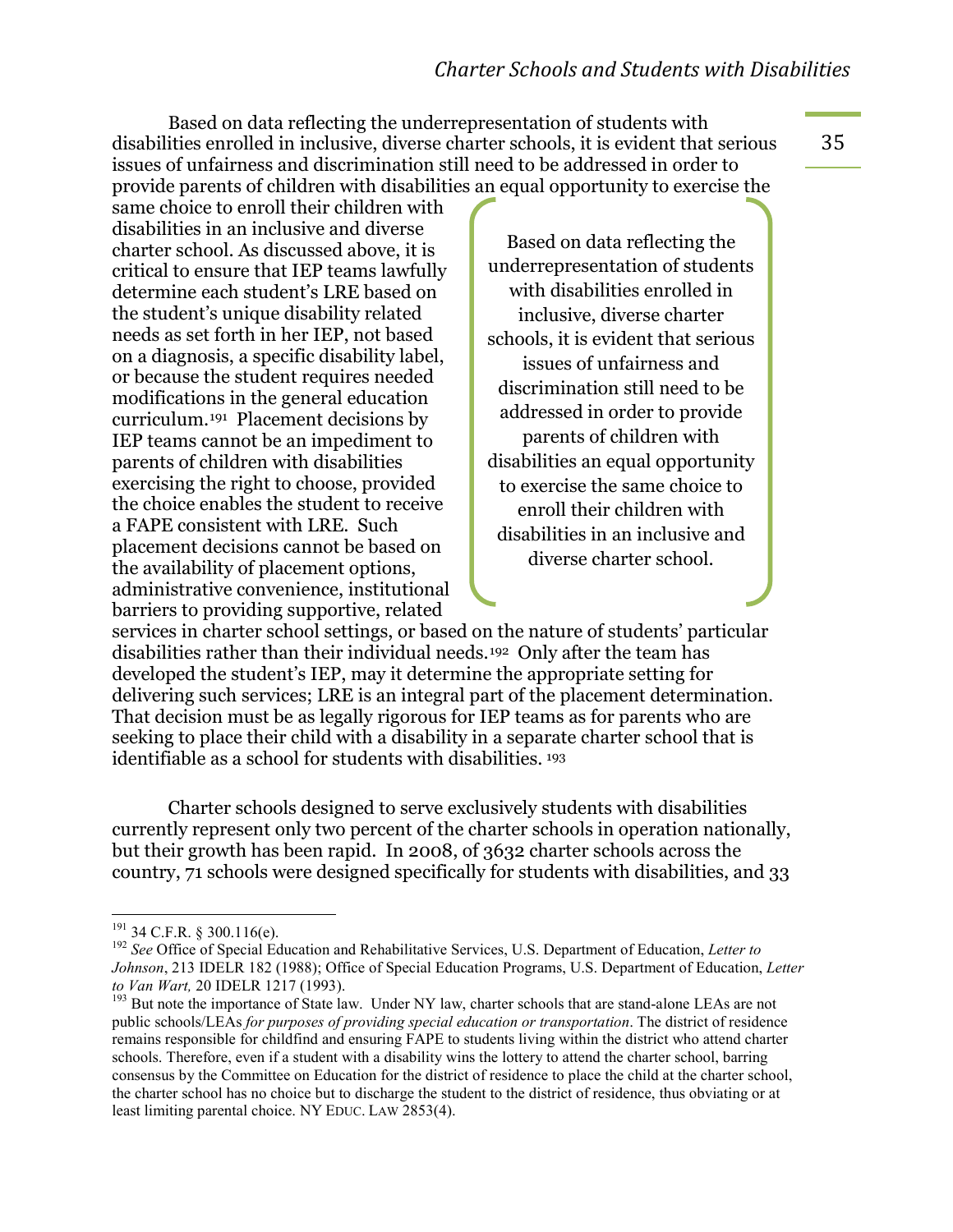of them were chartered in just two years.[194](#page-37-0) These "niche charter schools" must still adhere to the requirements of IDEA and Section 504 that all students be provided FAPE through a continuum of alternative placements and be educated in the LRE.[195](#page-37-1)

Although schools with special identities for serving students with disabilities may offer valuable accommodation for some students, such schools "also depart from the legal presumption in favor of assuring students learn alongside those without disabilities." [196](#page-37-2) Some states apparently allow a programmatic focus on disability inclusion, provided interested students without

Although schools with special identities for serving students with disabilities may offer valuable accommodation for some students, such schools "also depart from the legal presumption in favor of assuring students learn alongside those without disabilities.

disabilities are eligible for admission. Yet, even if charter schools designed specifically for students with disabilities are open to admit students without disabilities, such schools are not likely to attract a critical mass of students without disabilities.[197](#page-37-3) If a student's IEP team determines that the student's appropriate placement is in an educational environment that would encourage interaction with peers without disabilities, that goal may not be achievable in the context of a niche charter school.[198](#page-37-4) Since very few students with disabilities require educational placements completely separate from their peers without disabilities,[199](#page-37-5) school officials must

consistently monitor and ensure that every child enrolled in such a separate publicly funded, identifiable school could not receive an appropriate education in a less restrictive classroom, and that students' instructional placements are changed as they progress and demonstrate that the separate school placement is no longer necessary.[200](#page-37-6)

<span id="page-37-6"></span>

<span id="page-37-0"></span><sup>&</sup>lt;sup>194</sup> Mead, *supra* note 92, at 10.<br><sup>195</sup> See Decker et al, *supra* note 97, at 1.

<span id="page-37-2"></span><span id="page-37-1"></span><sup>&</sup>lt;sup>196</sup> Minow, M. (2011). Confronting the Seduction of Choice: Law, Education and American Pluralism. *Yale Law Journal*, 120, 814, 839-40.

<span id="page-37-5"></span>

<span id="page-37-4"></span><span id="page-37-3"></span><sup>&</sup>lt;sup>197</sup> Mead, *supra* note 92, at 11, 15-16.<br><sup>198</sup> *Id.* **at 6** ("[O]nly four (4) percent of children are educated in educational environments completely separate from their non-disabled peers"). <sup>200</sup> *Id.* at 14-15.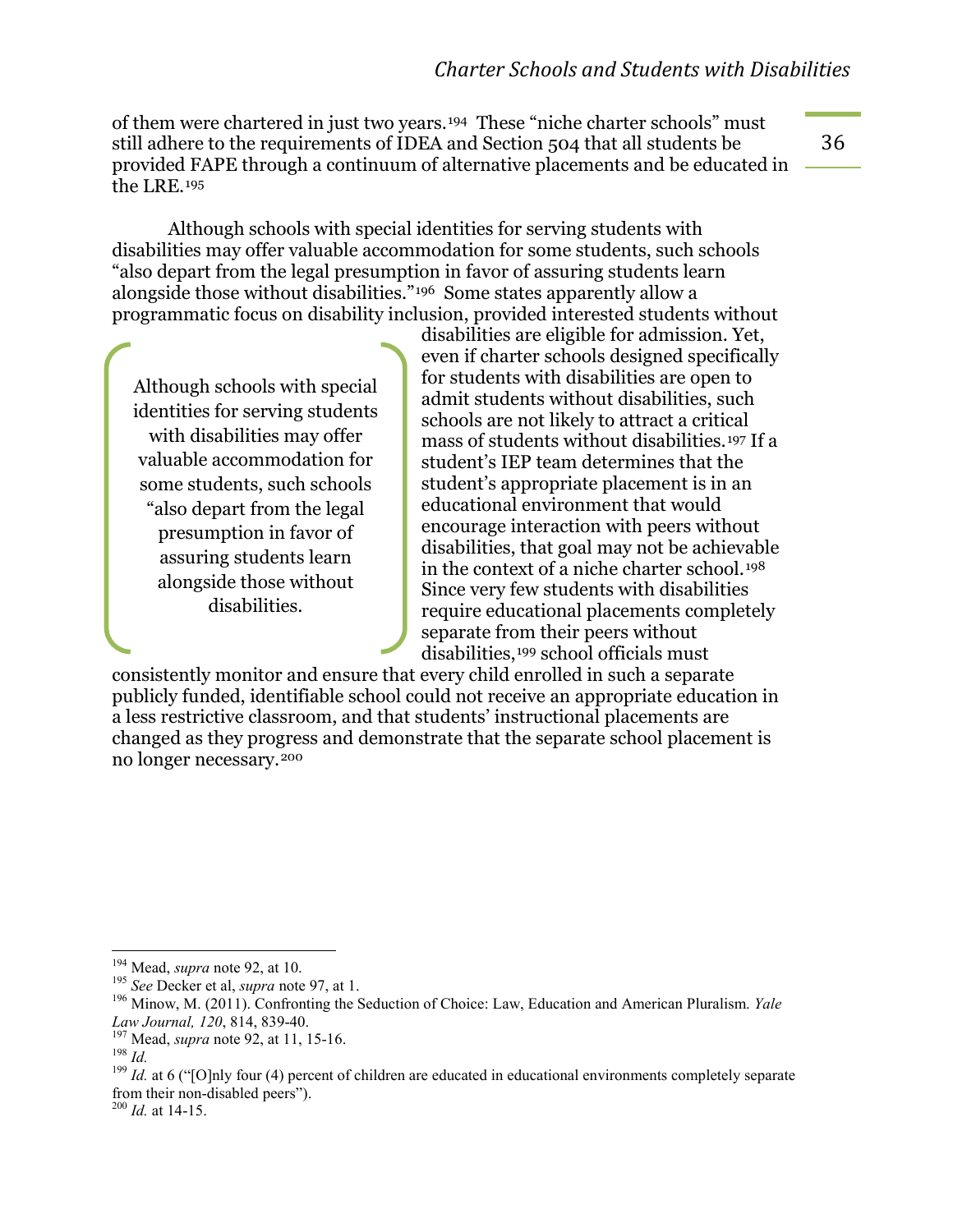Although some disability specific charter schools may be a more appropriate educational option for some students with disabilities,<sup>[201](#page-38-0)</sup> there is also the possibility that "local school choice programs can give parents of students without disabilities an end-run option and draw parents of students with disabilities into specialized schools without a inclusive mission."[202](#page-38-1) As the charter

school movement continues to expand nationwide, disability advocates are likely to find themselves positioned on both sides of the debate surrounding the efficacy of educating students with disabilities in charter schools. Regardless of the policy opinions driving the debate, the law is clear. Students with disabilities who are educated in public schools, either traditional or charter, must be provided FAPE in the LRE. Although charter schools may be freed from some of the restraints placed on traditional

Regardless of the policy opinions driving the debate, the law is clear. Students with disabilities who are educated in public schools, either traditional or charter, must be provided FAPE in the LRE.

educational institutions, they are not free from the requirements of IDEA or Section 504. Charter school administrators, LEA officials, and State education officials must be vigilant in the presence of competing incentives to ensure that each student with a disability is provided with an education consistent with their rights under the law.

#### **D. Effectiveness of Charter Schools and Accountability**

Despite the increasing impetus to expand charter schools, the research remains limited, inconsistent, and for the most part, inconclusive as to whether charter school students are actually more effectively learning and performing than students of similar backgrounds enrolled in traditional public schools. This is especially true for students with disabilities for whom enrollment data is limited. Charter schools are generally small in size compared to traditional public schools, and, as discussed above, typically enroll a small number of students with high incident disabilities. Not only is the data not disaggregated by type of disability, but under Title I Part A of the ESEA reporting on the disability subgroup, itself, is often omitted based on the minimum group size ("n") required to ensure statistical reliability set by the states. Accurate data on disability is also elusive because of variables related to "counseling out" or other "push-out" policies and practices affecting students being present to receive meaningful opportunities to learn.

There is a tension and even a disincentive for charter schools seeking to meet their performance objectives – all too often limited to outcomes based on test scores within the period of their charter (usually 3-5 years) – to fulfill their legal obligations by enrolling and providing FAPE to all students who seek

<span id="page-38-1"></span><span id="page-38-0"></span> $\frac{^{201}}{^{202}}$  Rhim, *supra* note 151 at 3.  $\frac{^{202}}{^{202}}$  Minow, *supra* note 196, at 843.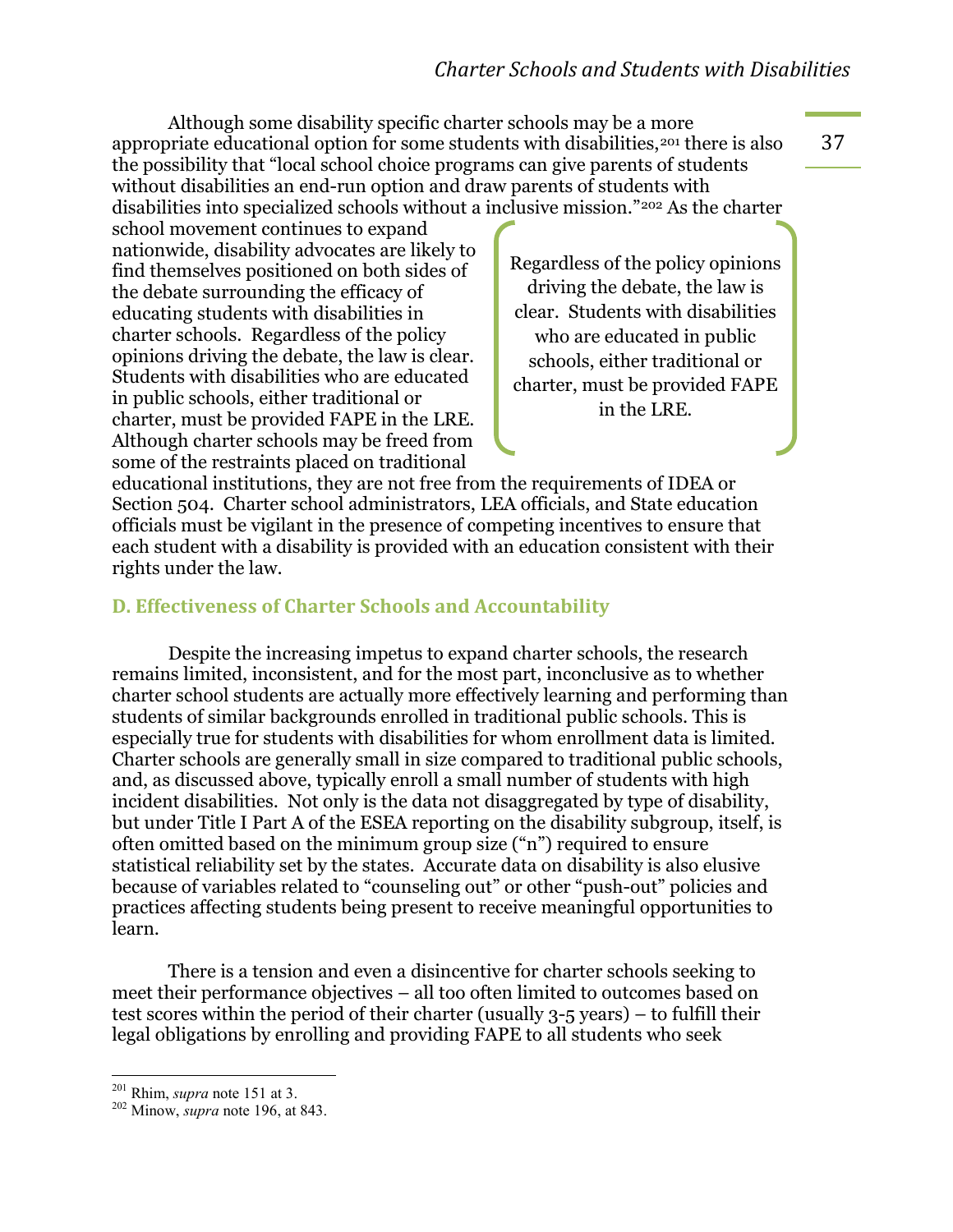admission in undersubscribed schools or are selected through the single lottery, including students with more significant disabilities with resource-intensive learning needs. Charter schools that are their own LEAs by definition may lack capacity with neither adequate resources nor a support network to meet the needs of students with disabilities.

A national study of charter schools by the National Center on Educational Statistics (NCES), U. S. Department of Education, using the National Assessment of Educational Progress (NAEP), found charter schools underperforming traditional public schools—20 of 22 outcomes favored the public schools.[203](#page-39-0) Other studies criticized the methodology and analysis, finding more positive achievement results for students attending charter schools.[204](#page-39-1) The authors of *The Charter School Dust-Up* affirmed the NCES report's findings, and underscored that despite poor academic outcomes, only an estimated 0.6 % of charters had been closed for academic reasons.[205](#page-39-2)

More recent studies examining the effectiveness of charter schools for the general student population continue to show mixed results. In the Nation's most comprehensive study of charters, the Center for Research on Education Outcomes (CREDO) at Stanford University used 2003-2008 state longitudinal student performance data to compare the academic performance of charter schools student to "virtual twins" in traditional public schools.<sup>[206](#page-39-3)</sup> The researchers found in math that 17 percent of charters performed better than traditional public schools, 46 percent showed indistinguishable growth, and 37 percent showed growth below their traditional public school peers.[207](#page-39-4) The study also found, however, that low-income students at charter schools significantly outperform their public school peers, and a wide variance in the quality and performance of the nation's several thousand charter schools.[208](#page-39-5)

Research conducted by the RAND Corporation concluded that "[o]n average, across varying communities and policy environments, charter middle and

<span id="page-39-0"></span> $203$  U.S. Department of Education, Institute of Education Sciences, National Center for Education Statistics (2003). *America's Charter Schools: Results From the NAEP 2003 Pilot Study,* NCES 2005-456. Washington, DC: National Center for Education Statistics. Retrieved from<br>http://nces.ed.gov/nationsreportcard/studies/charter/2005456.asp.

<span id="page-39-1"></span>http://nces.ed.gov/nationsreport.gov/nationsreport/2005). *The Impact of Charter Schools on Student Achievement* 33. Retrieved from http://www.ccpr.ucla.edu:8080/CCPRWebsite/events/ccpr-seminars-previous-<br>vears/Sem05W%20Hoxby%20Impact%20of%20Charter%20Schools.pdf.

<span id="page-39-2"></span>years/Sembo W / 2011 Corp / 2011 Corp 2011 Corp 2011 Care in the charter schools. Do not outperform public schools, the Carnoy *et al.* (2005). In addition to finding that charter schools do not outperform public schools, authors concluded that the low performance of charter schools could not be ascribed to their enrolling the "disadvantaged of the disadvantaged." Interviews with teachers of KIPP Academies indicated that they recruited mostly able students who came from intact families and whose parents were unusually involved in the school. *Id.* at 58.<br><sup>206</sup> Center for Research on Education Outcomes (CREDO) (2009). *Multiple Choice: Charter School* 

<span id="page-39-3"></span>*Performance in 16 States*. Stanford, CA: retrieved from [http://credo.stanford.edu/reports/MULTIPLE\\_CHOICE\\_CREDO.pdf.](http://credo.stanford.edu/reports/MULTIPLE_CHOICE_CREDO.pdf)

<span id="page-39-5"></span><span id="page-39-4"></span><sup>207</sup> *Id, at* 3, 44. <sup>208</sup> *Id., at* 3, 10, 13, 35, 44.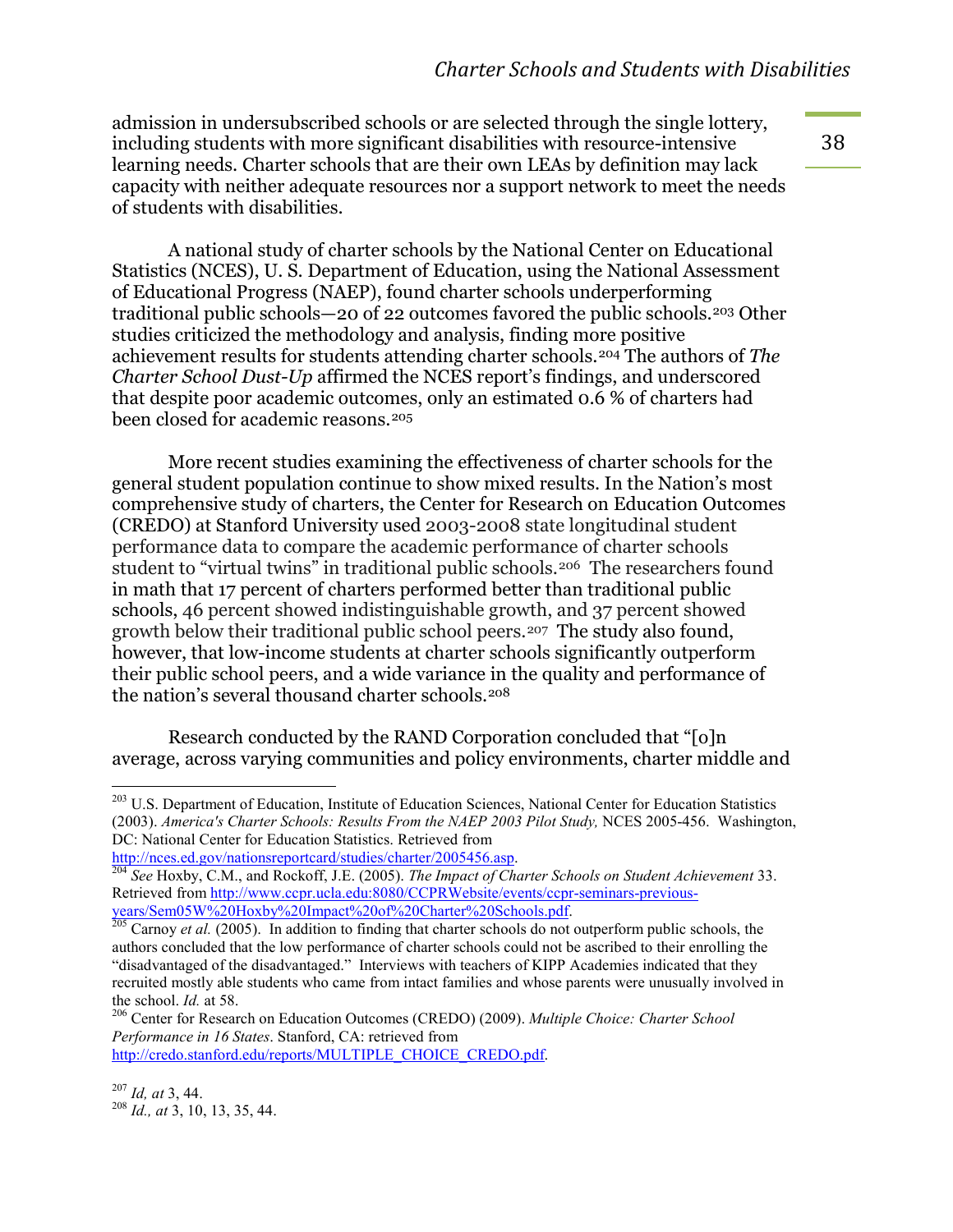high schools produce achievement gains that are about the same as those in traditional public schools."[209](#page-40-0) The Rand report followed the test scores of thousands of middle- and high school students who transferred in or out of charter schools in Chicago, Denver, Milwaukee, Philadelphia, San Diego, Ohio and Texas, comparing the progress of students in charters to the progress of the same students in regular public schools.[210](#page-40-1) Charter schools in Ohio and four of the cities produced the same achievement gains in math and reading as regular public schools, while in Chicago and Texas, they fell short of those in regular public schools.[211](#page-40-2)

On the other hand, a study led by Stanford researcher Caroline Hoxby concluded based on a review of 8 years' data, comparing "lotteried in" to "lotteried out" students enrolled in test-taking grades in charter schools in New York City, that charter schools would close the achievement gap between those in the poorest and the wealthiest districts.[212](#page-40-3) The study, which was specific to charter schools in NYC that are disproportionately attended by low-income and African American students, is of particular interest in that it identified policies associated with a charter school's having better effects on achievement based on test scores in reading and math. The policies that the researchers did not contend *cause*  achievement to improve include:

- $\bullet$  A long school year;
- $\bullet$  A greater number of minutes devoted to English during each school day;
- A small rewards/small penalties disciplinary policy;
- Teacher pay based somewhat on performance or duties, as opposed to a traditional pay scale based strictly on seniority and credentials;
- A mission statement that emphasizes academic performance, as opposed to other goals.[213](#page-40-4)

A second major study of NYC charter schools by Margaret Raymond reflected more modest outcomes than the Hoxby study, but similarly showed that charter schools in NYC perform at a significantly higher level than charter schools

<span id="page-40-0"></span><sup>%%%%%%%%%%%%%%%%%%%%%%%%%%%%%%%%%%%%%%%%%%%%%%%%%%%%%%%%%%</sup> <sup>209</sup> RAND Education (2009). *Research Brief*: *Are Charter School Making a Difference? A Study of Student Outcomes in Eight States* 2. *See also* National Center for Education Evaluation and Regional Assistance (NCEE). (June 2010). *The Evaluation of Charter School Impacts – Final Report* 78 ("Studies that covered a wide span of states and/or districts...found nonpositive average impacts.").  $^{210}$   $_{\rm Id}$ 

<span id="page-40-3"></span><span id="page-40-2"></span><span id="page-40-1"></span><sup>&</sup>lt;sup>211</sup> *Id.*<br><sup>211</sup> *Id.* 212 New York City Charter Schools Evaluation Project (Sept. 2009) (principal investigators Caroline M. Hoxby, Sonali Murarka, Jenny Kang), *How New York City's Charter Schools Affect Achievement* IV-1. Retrieved from<br>http://www.nber.org/~schools/charterschoolseval/how NYC charter schools affect achievement sept2009.

<sup>&</sup>lt;sup>213</sup> Id. at V-3. See also Viadaro, D. (2009). NYC Charters Found to Close Gaps. *Education Week*. Retrieved

<span id="page-40-4"></span>from [http://www.edweek.org/ew/articles/2009/09/22/05charter.h29.html?tkn=PNOFL6O3EutDM1KkM0LoKCxpsk](http://www.edweek.org/ew/articles/2009/09/22/05charter.h29.html?tkn=PNOFL6O3EutDM1KkM0LoKCxpsktYYm1ClUdV)

[tYYm1ClUdV.](http://www.edweek.org/ew/articles/2009/09/22/05charter.h29.html?tkn=PNOFL6O3EutDM1KkM0LoKCxpsktYYm1ClUdV)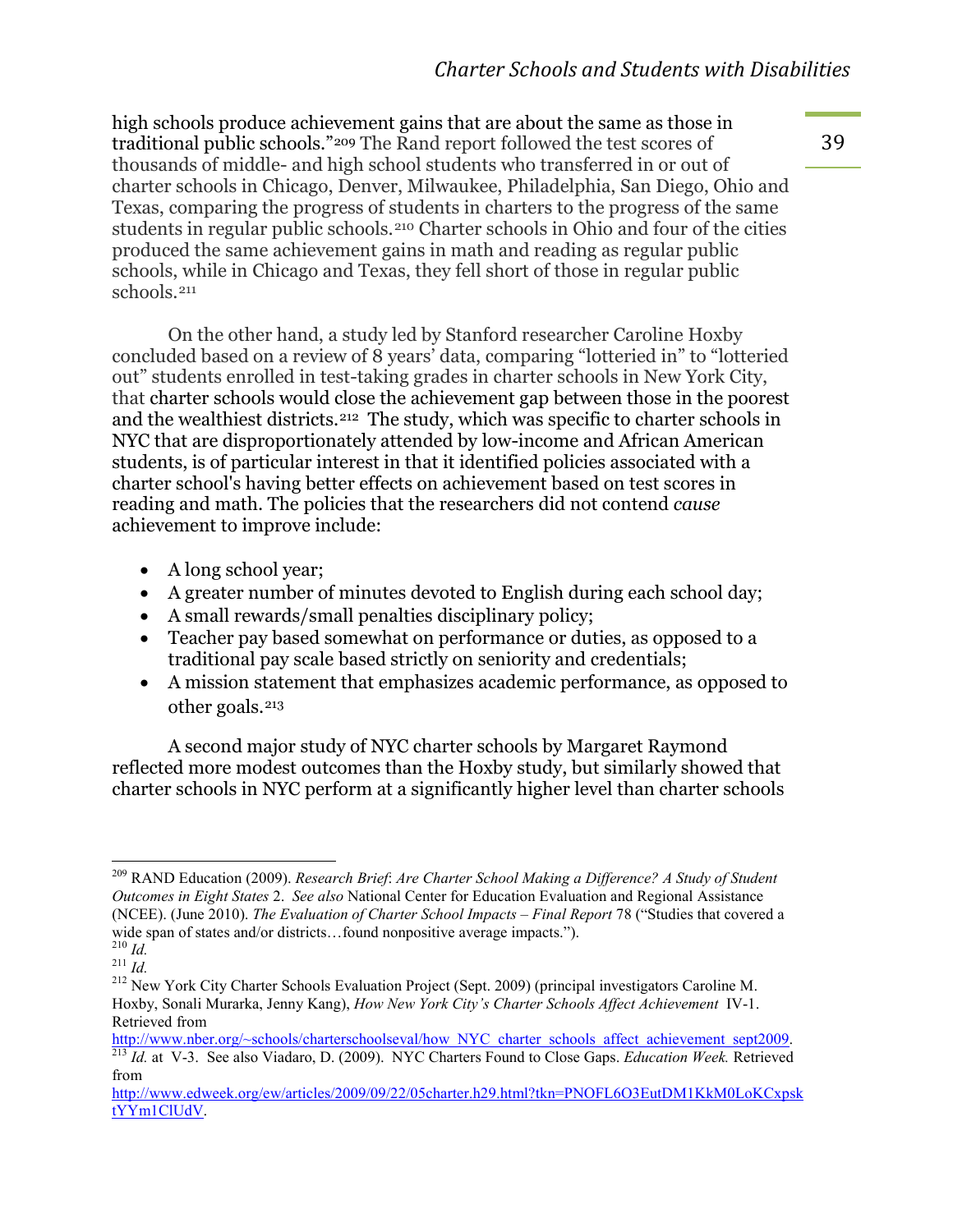nationally as reflected by the CREDO national study.[214](#page-41-0) Raymond found that 51 percent of NYC charters produced significant gains in math, but only 29 percent did so in reading.[215](#page-41-1) In addition to showing that 71 percent of NYC charters produced no significant gains in reading, this study – one of the few that tracked students with disabilities - reported that students who were in special education as well as students who were English-language learners experienced no significant gains or losses in charters.[216](#page-41-2) Charter students who had been retained in grade also made no gains in reading and were outperformed in math by their peers in traditional public schools.[217](#page-41-3) In reporting its finding about students receiving special education, the study expressly noted that "Of all the facets of the study, this one deserves the greatest degree of skepticism."[218](#page-41-4) The study explains that it is difficult to compare outcomes of students receiving special education regardless of where they enroll because of the "small numbers and diverse typologies in use across states; the result is that there is tremendous variation when all categories are aggregated, a necessary and messy requirement."[219](#page-41-5)

In the fall of 2011, the National Center for Education Evaluation released results of a large-scale randomized trial of the effectiveness of charter schools.<sup>[220](#page-41-6)</sup> The report that covers 36 charter middle schools in 15 states compares outcomes of students who applied and were admitted to these schools through randomized admissions lotteries (lottery winners) with the outcomes of students who were not selected through the lottery (lottery losers).[221](#page-41-7) Among the key findings are that on average, charter middle schools that hold lotteries are neither more nor less successful than traditional public schools in improving student achievement, behavior, and school progress; being admitted to a charter school significantly improved both students' and parents' satisfaction with school; consistent with prior studies, the impact of charter middle schools on student achievement varies significantly across schools; charter schools serving more low income or low achieving students had statistically significant positive effects on math test scores, while charter schools serving more advantaged students—those with higher income and prior achievement—had significant negative effects on math test scores.[222](#page-41-8)

<span id="page-41-0"></span> $<sup>214</sup>$  Center for Research on Education Outcomes (CREDO) (Jan. 2010) (principal investigator Margaret</sup> Raymond). *Charter School Performance in New York City*. Retrieved from http://credo.stanford.edu <sup>215</sup> Id.at 5-6.

<span id="page-41-4"></span>

<span id="page-41-6"></span><span id="page-41-5"></span>

<span id="page-41-3"></span><span id="page-41-2"></span><span id="page-41-1"></span><sup>&</sup>lt;sup>216</sup> *Id.* at 8-9.<br>
<sup>217</sup> *Id.* at 11.<br>
<sup>218</sup> *Id.* at 11.<br>
<sup>218</sup> *Id.* at 8.<br>
<sup>218</sup> *Id.* at 8.<br>
<sup>218</sup> *Id.* at 8.<br>
<sup>218</sup> *Id.* at 8.<br>
<sup>218</sup> *Id.* at 8.<br>
<sup>218</sup> *Id.* at 8.<br>
<sup>219</sup> Gleason, P., Clark, M., Tuttle, C., & Dw *Report* (NCEE 2010-4029). Washington, DC: National Center for Education Evaluation and Regional Assistance, Institute of Education Sciences, U.S. Department of Education. Retrieved from http://ies.ed.gov/ncee.

<span id="page-41-8"></span>

<span id="page-41-7"></span>http://*Id.* 221 *Id.* 222 *Id.* at xvii-xviii, 81-85, Table VI.1. *Summary of Charter School Impacts on Achievement from Selected Research Studies.*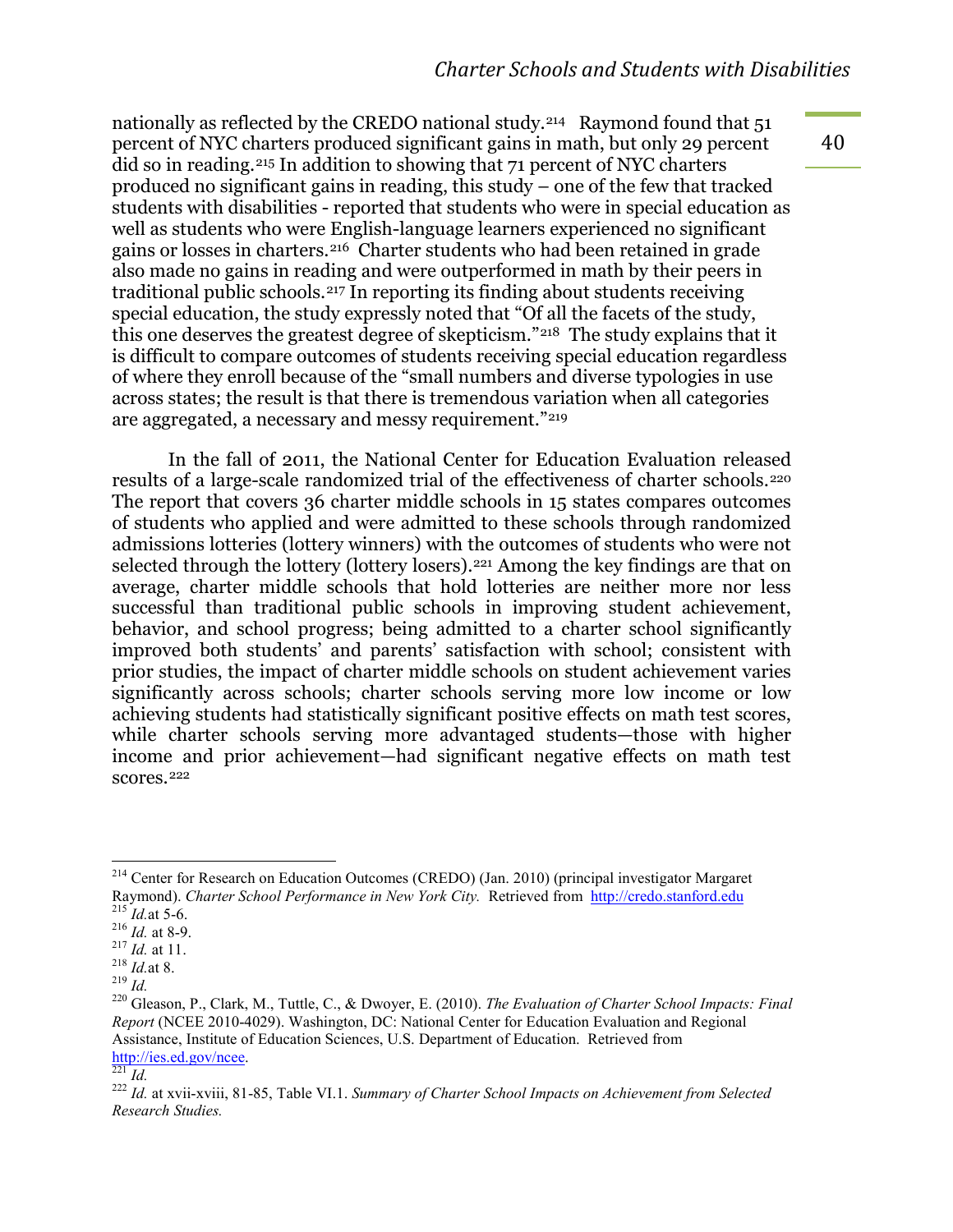Preliminary findings from another national longitudinal study on the effect that nonprofit CMOs have on student achievement indicate that middle school students' test scores in reading, mathematics, science and social studies are not significantly better than students enrolled in traditional public schools.[223](#page-42-0) The research focused on the viability of using the CMO model as a means of addressing the unevenness among individual charter schools and for scaling up successful charter schools.[224](#page-42-1) CMOs serve a disproportionately large percentage of Black, Hispanic, and low-income students, but significantly fewer students with disabilities and English language learners than the comparison group of students enrolled in near-by district-run schools.[225](#page-42-2)

#### **Conclusion**

This paper has examined an array of issues associated with the education of

students with disabilities in charter schools, including those that are autonomous schools functioning as part of an LEA, as an LEA in and of themselves, or as a school belonging to a network operated by an overriding management organization (CMO or EMO). We know from the evidence that the quality and performance of charter schools is very mixed and varies significantly from state to state. Generally speaking, despite the impetus and national support for their expansion, charter schools have failed to produce sustained evidence of innovative policies and practices associated with improved teaching and instruction and presumably associated with enhanced levels of proficiency and growth compared to traditional public schools.

It is not legally or morally acceptable that these so-called "schools of choice" that are concentrated in urban communities and supported with public funds, should be permitted to operate as segregated learning environments where students are more isolated by race, socioeconomic class, disability, and language than the public school district from which they were drawn.

Yet, despite what can only be described as underwhelming evidence of academic improvement (primarily based on test score data), charter school enrollment has

<span id="page-42-0"></span><sup>&</sup>lt;sup>223</sup> Nirvi Shah, Academic Gains Vary Widely for Charter Networks. *Education Week*. Retrieved from <http://www.edweek.org/ew/articles/2011/11/04/11charter.h31.html?tkn=YL> (citing The National Study of Charter Management Organization (CMO) Effectiveness (Nov. 2011). Charter School Management Organizations: Diverse Strategies and Diverse Student Impacts, Ferguson, J. et al., Mathematica Policy Research & Bowen, M. et al., Center on Reinventing Public Education).<br> $^{224}$  *Id.* 

<span id="page-42-2"></span><span id="page-42-1"></span> $^{225}$  *Id.*